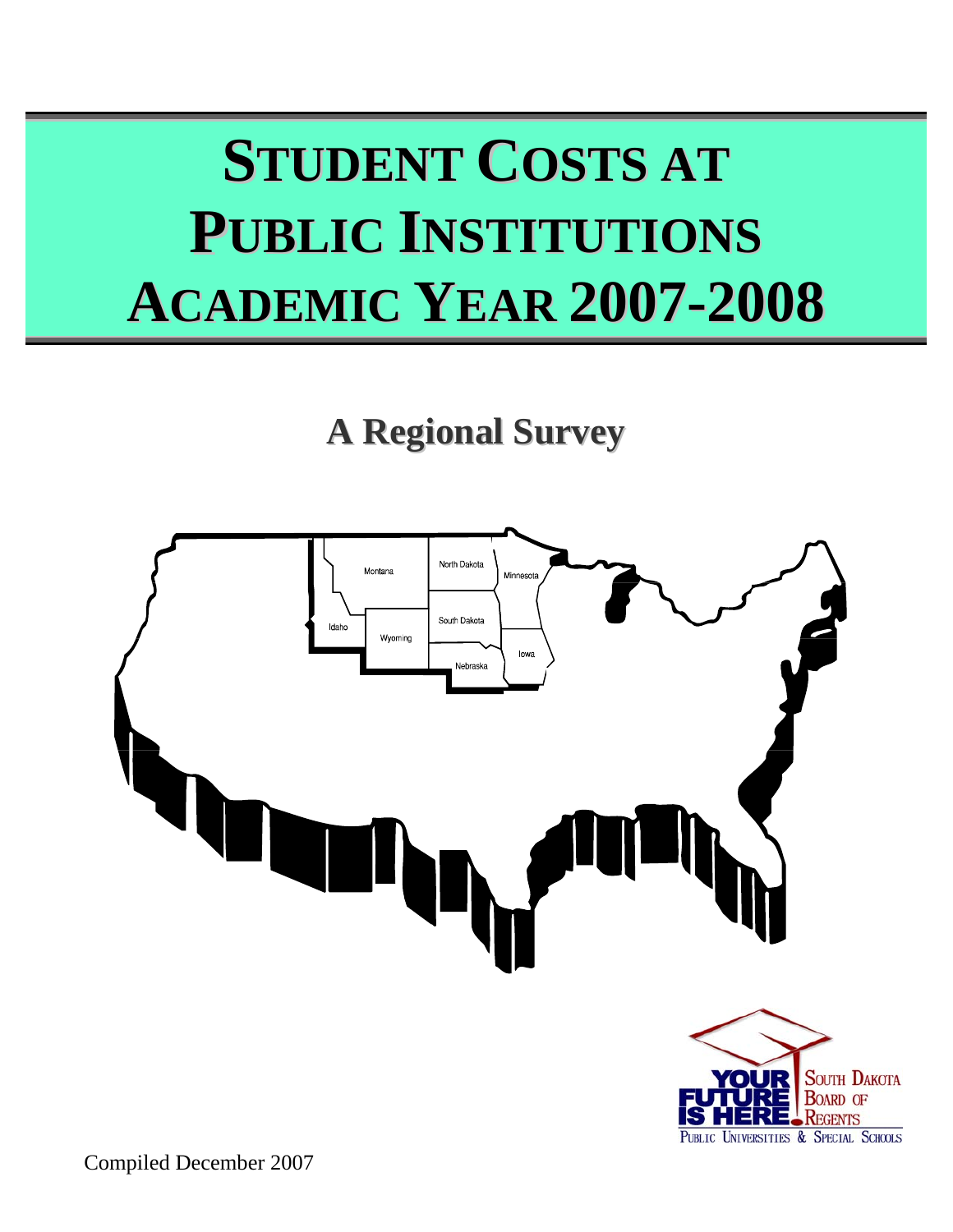#### **South Dakota Board of Regents Student Costs at Public Institutions Regional Survey Academic Year 2007-2008**

 The following report is a comprehensive look at student costs at all four-year public institutions in the contiguous states to South Dakota. Idaho is also included in the survey because of its economic and rural similarities with South Dakota.

 The tuition and fee figures and room and board costs were collected in a survey of the surrounding states. All institutions were asked to report the cost of tuition and mandatory fees paid by full-time students. To assure comparability, a full-time undergraduate student was defined as a student taking 32 credit hours per year on a semester-based system or 48 credit hours using a quarter-based system. A full-time graduate student was defined as a student taking 24 credit hours a year on the semester-based system or 36 credit hours on a quarter-based system. The room and board costs were based on double occupancy room rates and a meal plan that would provide 15 meals per week. If the institution did not have a plan that provided 15 meals per week, it was asked to provide the plan closest to 15. All figures given are based on costs for the 2007-2008 academic year.

 It is important to note that the non-resident rates do not reflect any reciprocity agreements or other tuition reduction programs between states. Therefore, a non-resident student could possibly attend a given institution at a lower cost than that indicated in this report.

 The figures reflected in this study only include costs that are identified for all students. Special discipline fees are not included, since they cannot be identified for all students. Therefore, a student could pay costs higher than those reflected in this report if he or she were enrolled in a discipline with special support fees.

 In this report, many averages are used to condense and simplify the information. Several of the tables utilize weighted averages. The formula below illustrates how they were derived. Room and board costs were added to the tuition and fee costs to derive total cost weighted averages.

$$
\frac{\sum (Inst. Headcount * Inst. Tution/Free Costs)}{\sum State's Headcount Enrollment}
$$
 = State's Weighted Average

It is important not to over-simplify the application or use of averages. In order to gain a better understanding of the tuition situation, a ranking with similarly classified institutions is also provided.

 The survey is divided into four sections. Section I provides a few summary tables comparing South Dakota university costs and South Dakota system weighted average costs for tuition and fees and total costs. Section II compares only the tuition and fee costs. Section III combines tuition and fee with room and board costs to exhibit a total cost comparison. Within each section, the classifications of baccalaureate, masters and doctoral are used to compare like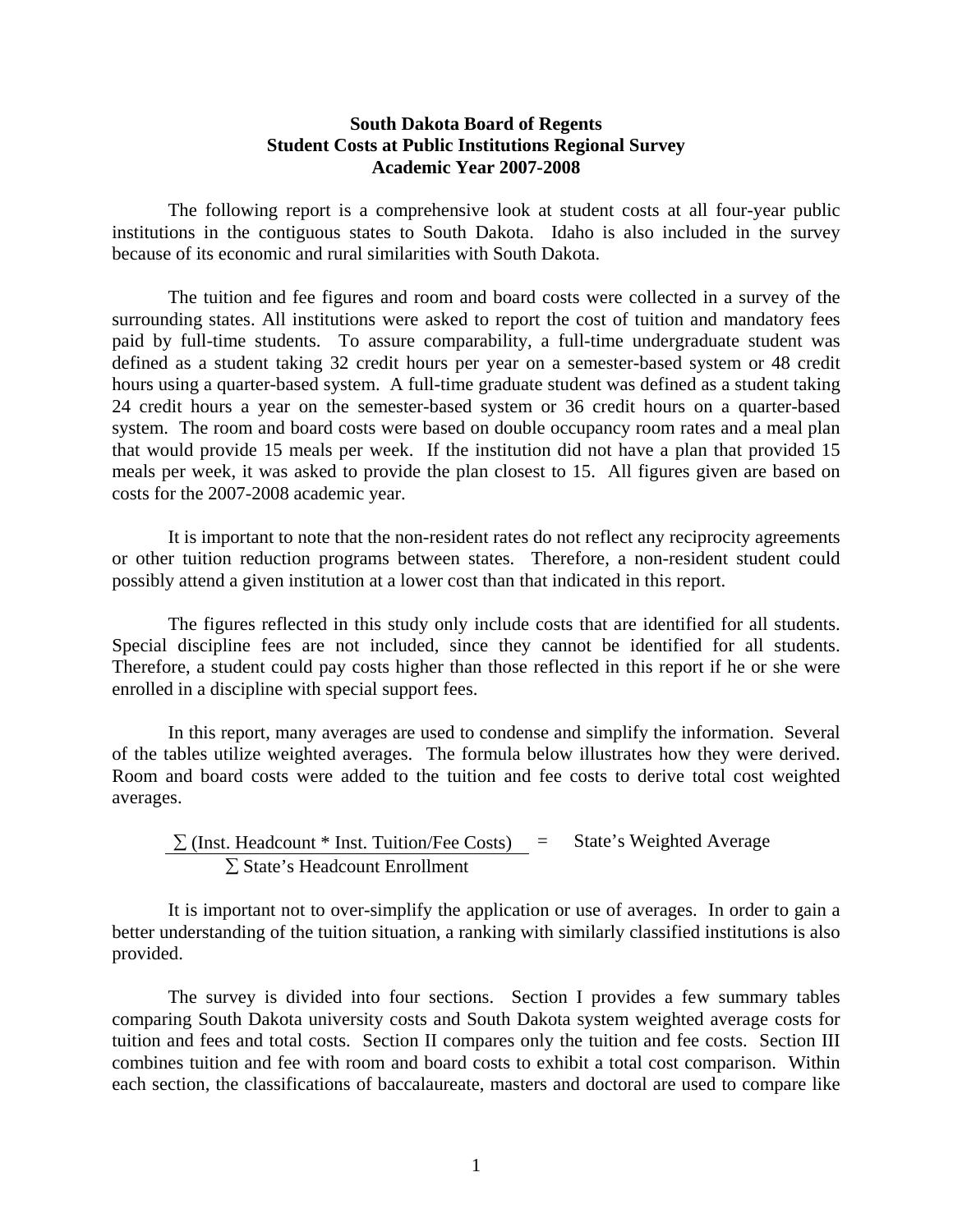institutions. Finally, Section IV provides a historic comparison of tuition and fees and total costs for the institutions from 1997-1998 to 2007-2008.

 The Carnegie Foundation for the Advancement of Teaching website, http://www.carnegiefoundation.org, is the source for the definitions of institutional classifications. Institutions are placed into the appropriate classification by information selfreported to the U.S. Department of Education's Integrated Postsecondary Education Data system (IPEDS). The Carnegie Foundation includes only those colleges and universities that are degreegranting and that are also accredited by an agency recognized by the United States Secretary of Education. The classifications do not consider the size of the institutions or the relative ranking within each category, but instead are based upon the annual number of degrees granted by student level (doctorate, masters, or baccalaureate) in a predetermined number of disciplines as referenced in the definition of classifications on pages 3 and 4 of this report.

A complete classification listing of surveyed institutions can be found on page 5. In accordance with classification definitions, the South Dakota universities are classified as follows:

| <b>BHSU</b> | <b>Baccalaureate Diverse</b> | SDSM&T      | Special Focus – Schools of   |
|-------------|------------------------------|-------------|------------------------------|
|             |                              |             | Engineering                  |
| <b>DSU</b>  | <b>Baccalaureate Diverse</b> | <b>SDSU</b> | <b>Research Universities</b> |
| <b>NSU</b>  | <b>Baccalaureate Diverse</b> | USD.        | <b>Research Universities</b> |

 The South Dakota School of Mines and Technology is included in the averages and in the tables that compare similarly classified institutions as a Masters institution due to the limited number of specialized/engineering institutions in the survey. Montana Tech of the University of Montana is also included as a Masters institution for purposes of this Study.

 A one-page summary of the tuition and fee costs for law and medical programs can also be found on page 23 at the end of Section II.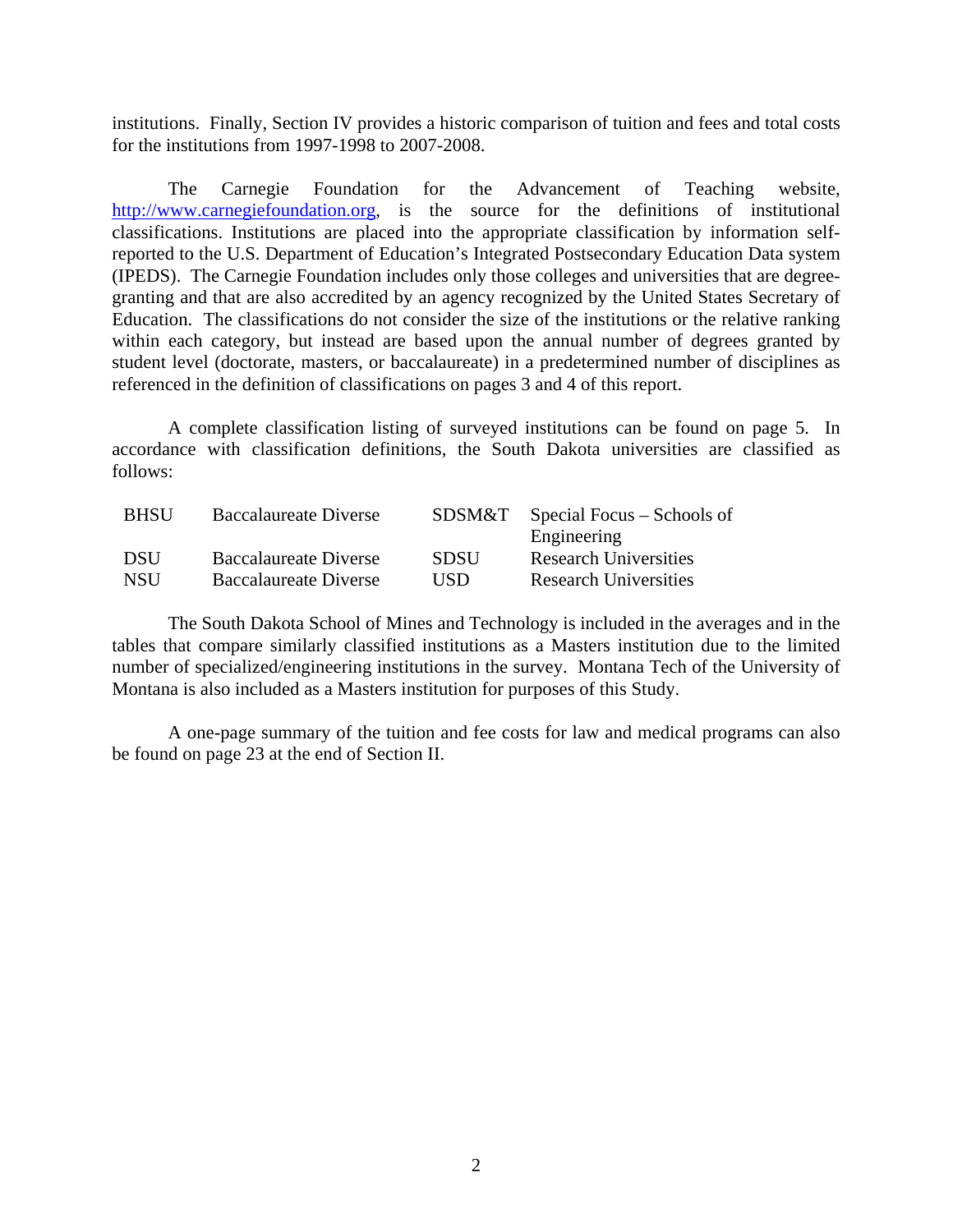#### **Definition of Classifications**

The 2005 Carnegie Classification includes all colleges and universities in the United States that are degree-granting and accredited by an agency recognized by the U.S. Secretary of Education. After reviewing the Classification's strengths and weaknesses as well as its current uses, the Foundation undertook a thorough reassessment of its classification system. With the 2005 revision, the single classification system was replaced by a set of multiple, parallel classifications. The new classifications provide different lenses through which to view U.S. colleges and universities, offering researchers greater flexibility in meeting their analytic needs. The original classification framework—now called the basic classification—has also been substantially revised. $<sup>1</sup>$ </sup>

#### **Doctorate-granting Universities**

Includes institutions that award at least 20 doctoral degrees per year (excluding doctoral-level degrees that qualify recipients for entry into professional practice, such as the JD, MD, PharmD, DPT, etc.). Excludes Special Focus Institutions and Tribal Colleges.

RU/VH: Research Universities (very high research activity) RU/H: Research Universities (high research activity) DRU: Doctoral/Research Universities

#### **Master's Colleges and Universities**

Includes institutions that award at least 50 master's degrees per year. Excludes Special Focus Institutions and Tribal Colleges.

Master's/L: Master's Colleges and Universities (larger programs) Master's/M: Master's Colleges and Universities (medium programs) Master's/S: Master's Colleges and Universities (smaller programs)

#### **Baccalaureate Colleges**

 $\overline{\phantom{a}}$ 

Includes institutions where baccalaureate degrees represent at least 10 percent of all undergraduate degrees and that award fewer than 50 master's degrees or fewer than 20 doctoral degrees per year. Excludes Special Focus Institutions and Tribal Colleges.

Bac/A&S: Baccalaureate Colleges—Arts & Sciences Bac/Diverse: Baccalaureate Colleges—Diverse Fields Bac/Assoc: Baccalaureate/Associate's Colleges

<sup>1</sup> For definitions and detailed information on classification procedures, refer to the Technical Notes, http://www.carnegiefoundation.org/Classification. In addition, important limitations are documented in The 2005 Carnegie Classification: Background and Description. Both the technical notes and the background and description information may be found at http://www.carnegiefoundation.org/Classification.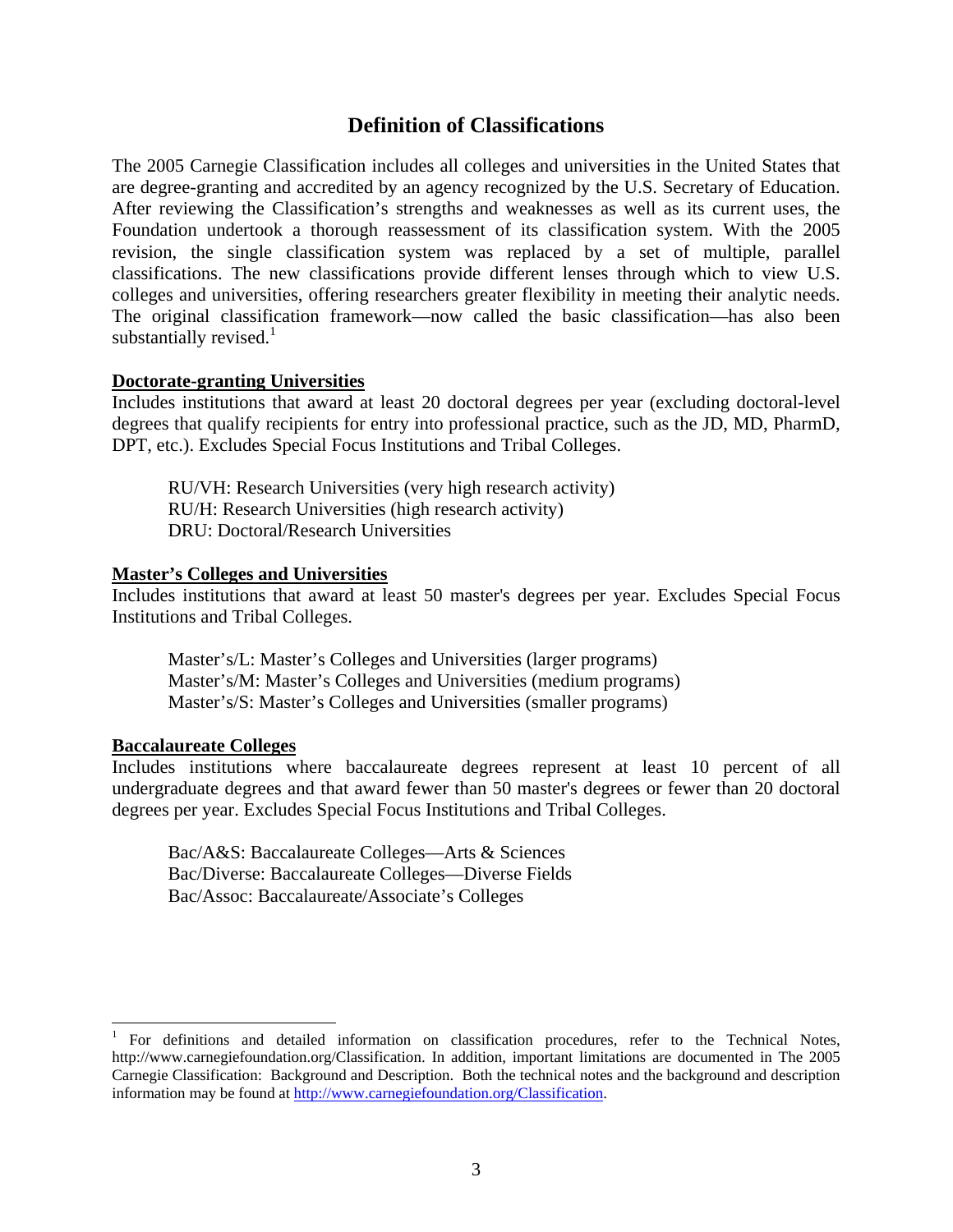#### **Special Focus Institutions**

Institutions awarding baccalaureate or higher-level degrees where a high concentration of degrees is in a single field or set of related fields. Excludes Tribal Colleges.

Spec/Faith: Theological seminaries, Bible colleges, and other faith-related institutions Spec/Medical: Medical schools and medical centers

Spec/Health: Other health profession schools

Spec/Eng: Schools of engineering

Spec/Tech: Other technology-related schools

Spec/Bus: Schools of business and management

Spec/Arts: Schools of art, music, and design

Spec/Law: Schools of law

Spec/Other: Other special-focus institutions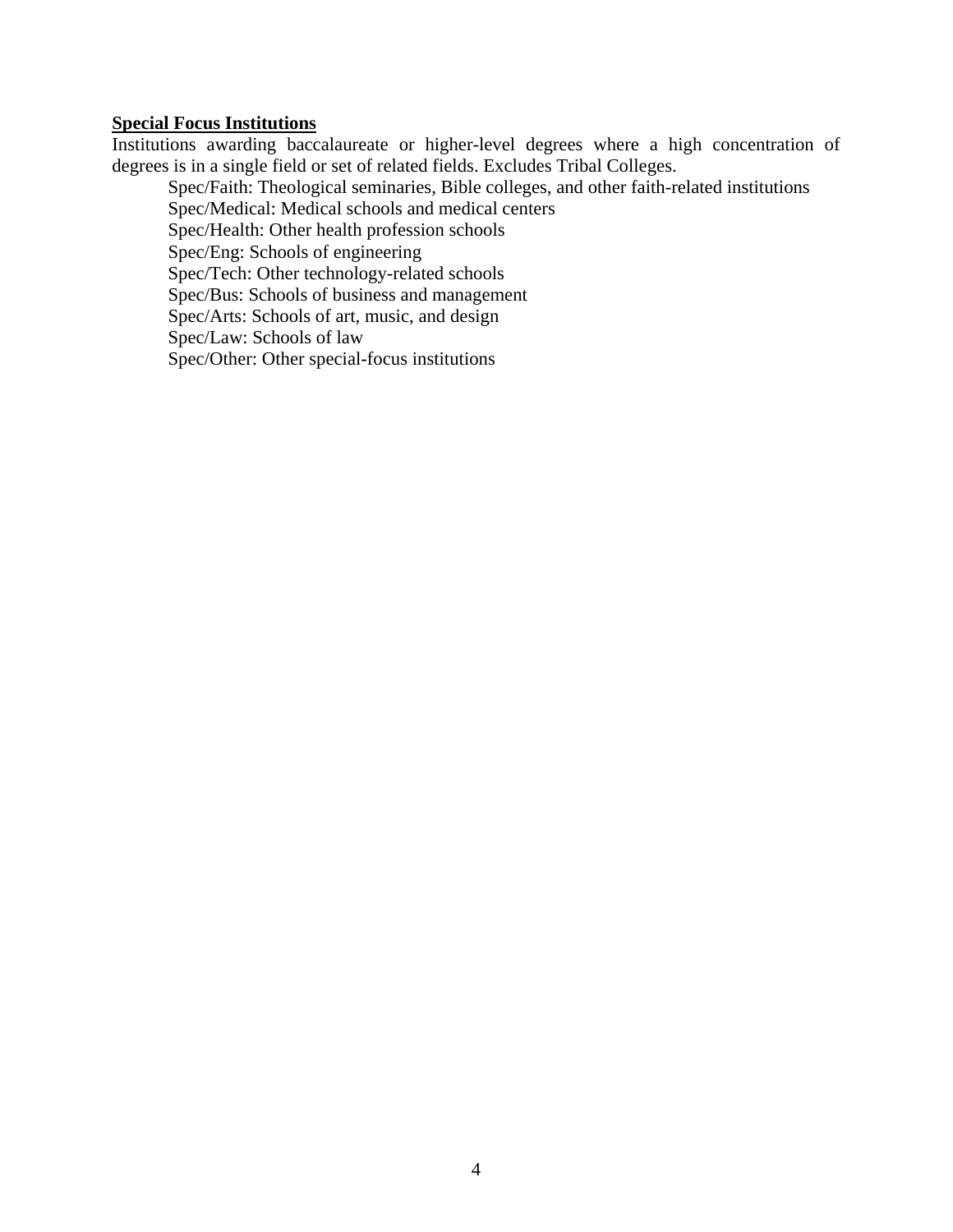### **Classification of Institutions**

| Idaho                                                                                           | <b>Carnegie Foundation</b><br><b>2005 Classification</b>                                                |
|-------------------------------------------------------------------------------------------------|---------------------------------------------------------------------------------------------------------|
| <b>Boise State University</b>                                                                   | Master's Colleges and Universities (larger programs)                                                    |
| Idaho State University                                                                          | Doctoral/Research Universities                                                                          |
| Lewis - Clark State College                                                                     | Baccalaureate Colleges--Diverse Fields                                                                  |
| University of Idaho                                                                             | Research Universities (high research activity)                                                          |
| Iowa                                                                                            |                                                                                                         |
| Iowa State University                                                                           | Research Universities (very high research activity)                                                     |
| University of Iowa                                                                              | Research Universities (very high research activity)                                                     |
| University of Northern Iowa                                                                     | Master's Colleges and Universities (larger programs)                                                    |
| <b>Minnesota</b>                                                                                |                                                                                                         |
| Bemidji State University                                                                        | Master's Colleges and Universities (smaller programs)                                                   |
| Metropolitan State University                                                                   | Master's Colleges and Universities (medium programs)                                                    |
| Minnesota State University, Mankato                                                             | Master's Colleges and Universities (larger programs)                                                    |
| Moorhead State University                                                                       | Master's Colleges and Universities (smaller programs)                                                   |
| Saint Cloud State University                                                                    | Master's Colleges and Universities (larger programs)                                                    |
| Southwest Minnesota State University                                                            | Master's Colleges and Universities (smaller programs)                                                   |
| University of Minnesota - Crookston                                                             | Baccalaureate Colleges--Diverse Fields                                                                  |
| University of Minnesota - Duluth                                                                | Master's Colleges and Universities (medium programs)                                                    |
| University of Minnesota - Morris                                                                | Baccalaureate Colleges--Arts & Sciences                                                                 |
| University of Minnesota - Twin Cities                                                           | Research Universities (very high research activity)                                                     |
| Winona State University                                                                         | Master's Colleges and Universities (medium programs)                                                    |
| <b>Montana</b>                                                                                  |                                                                                                         |
| Montana State University - Billings                                                             | Master's Colleges and Universities (medium programs)                                                    |
| Montana State University - Bozeman                                                              | Research Universities (very high research activity)                                                     |
| Montana State University - Northern                                                             | Baccalaureate Colleges--Diverse Fields                                                                  |
| Montana Tech of the Univ of Montana                                                             | Associate's--Public 2-year colleges under 4-year universities                                           |
| The University of Montana                                                                       | Research Universities (high research activity)                                                          |
| The University of Montana - Western                                                             | Baccalaureate Colleges--Diverse Fields                                                                  |
| <b>Nebraska</b>                                                                                 |                                                                                                         |
| Chadron State College                                                                           | Baccalaureate Colleges--Diverse Fields                                                                  |
| Peru State College                                                                              | Baccalaureate Colleges--Diverse Fields                                                                  |
| University of Nebraska - Kearney                                                                | Master's Colleges and Universities (medium programs)                                                    |
| University of Nebraska - Lincoln                                                                | Research Universities (very high research activity)                                                     |
| University of Nebraska at Omaha                                                                 | Master's Colleges and Universities (larger programs)                                                    |
| Wayne State College                                                                             | Master's Colleges and Universities (medium programs)                                                    |
| <b>North Dakota</b>                                                                             |                                                                                                         |
| Dickinson State University                                                                      | Baccalaureate Colleges--Diverse Fields                                                                  |
| Mayville State University                                                                       | Baccalaureate Colleges--Diverse Fields                                                                  |
| Minot State University<br>North Dakota State University                                         | Master's Colleges and Universities (smaller programs)<br>Research Universities (high research activity) |
| University of North Dakota                                                                      | Research Universities (high research activity)                                                          |
| Valley City State University                                                                    | Baccalaureate Colleges--Diverse Fields                                                                  |
| <b>South Dakota</b>                                                                             |                                                                                                         |
| <b>Black Hills State University</b>                                                             | Baccalaureate Colleges--Diverse Fields                                                                  |
|                                                                                                 | Baccalaureate Colleges--Diverse Fields                                                                  |
| Dakota State University<br>Northern State University                                            | Baccalaureate Colleges--Diverse Fields                                                                  |
| South Dakota School of Mines & Tech.                                                            | Special Focus Institutions--Schools of engineering                                                      |
| South Dakota State University                                                                   | Research Universities (high research activity)                                                          |
| University of South Dakota                                                                      | Doctoral/Research Universities                                                                          |
| Wyoming                                                                                         |                                                                                                         |
| University of Wyoming                                                                           | Research Universities (high research activity)                                                          |
|                                                                                                 |                                                                                                         |
| Source Carnegie Foundation for the Advancement of Teaching<br>http://www.carnegiefoundation.org |                                                                                                         |
|                                                                                                 |                                                                                                         |
|                                                                                                 |                                                                                                         |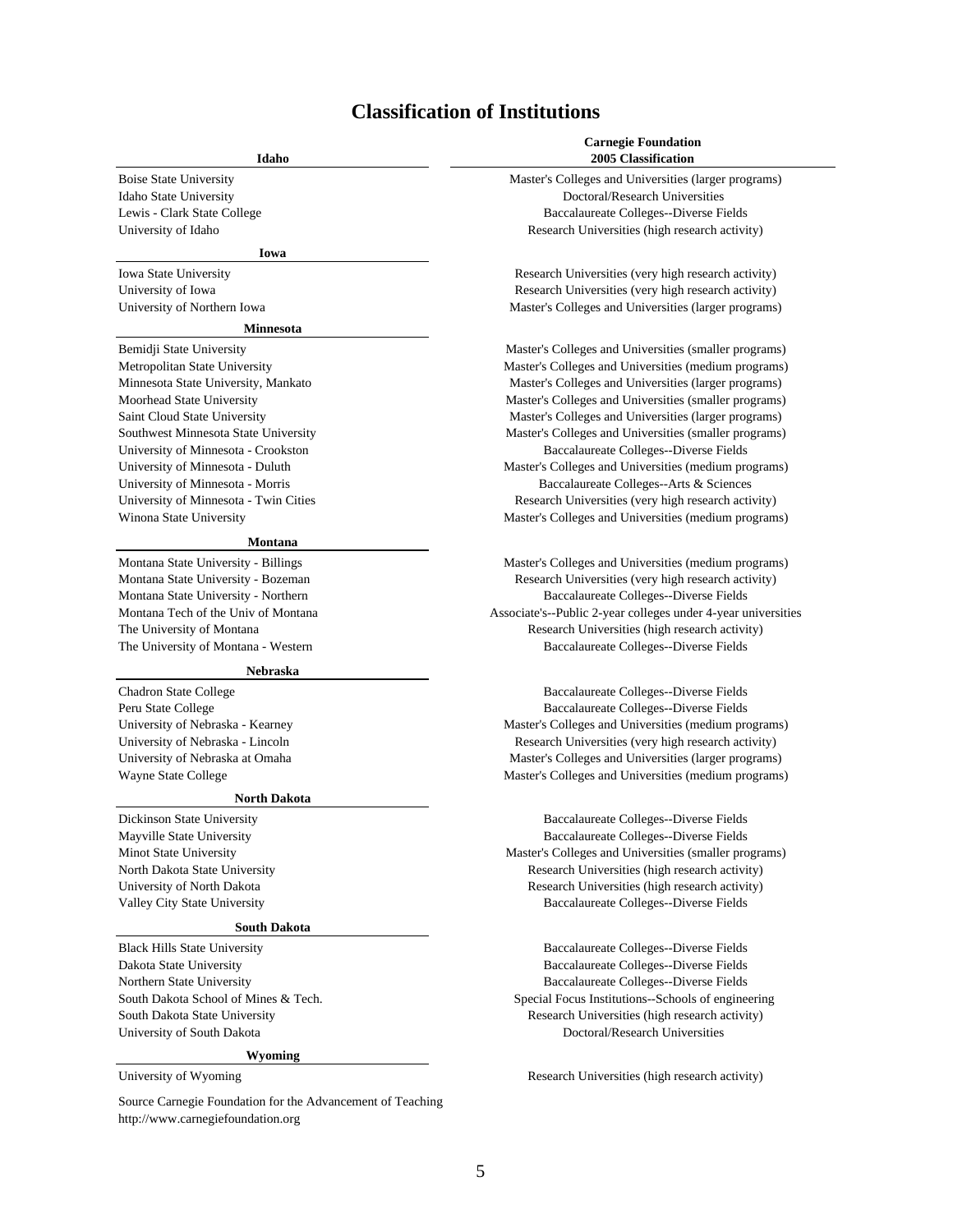#### **Section I**

#### **Summary Comparison of South Dakota Costs to Surveyed States Academic Year 2007-2008**

Section I compares the individual South Dakota university costs for tuition and fees and total cost to the weighted average for comparable institutions in the survey. The comparison includes the cost for undergraduate and graduate residents and non-residents. This data gives an overview of the differences in cost between each school in South Dakota and the average for the comparable institutions in the surveyed states. The information is found on pages 7 and 8.

 Section I also includes a ranking of the states' weighted average costs for FY07 and FY08 and provides the percentage change in the average. This provides a quick view of the change in costs for a given state and where that state ranks in cost with the other states in the survey. Again, the tables compare tuition and fees and total costs for undergraduate and graduate residents and non-residents. The information is found on pages 9 and 10.

 To assure comparability, a full-time undergraduate student was defined as a student taking 32 credit hours per year using a semester-based system or 48 credit hours using a quarterbased system. A fulltime graduate student was defined as a student taking 24 credit hours a year using a semester-based system or 36 hours a year using a quarter-based system.

 Tuition and fees include only the tuition and mandatory fees paid by full-time students. Total cost includes tuition and fees and room and board costs. The room rates were based on a double occupancy room. Board rates are based on the meal plan that provides 15 meals per week or the next closest meal plan.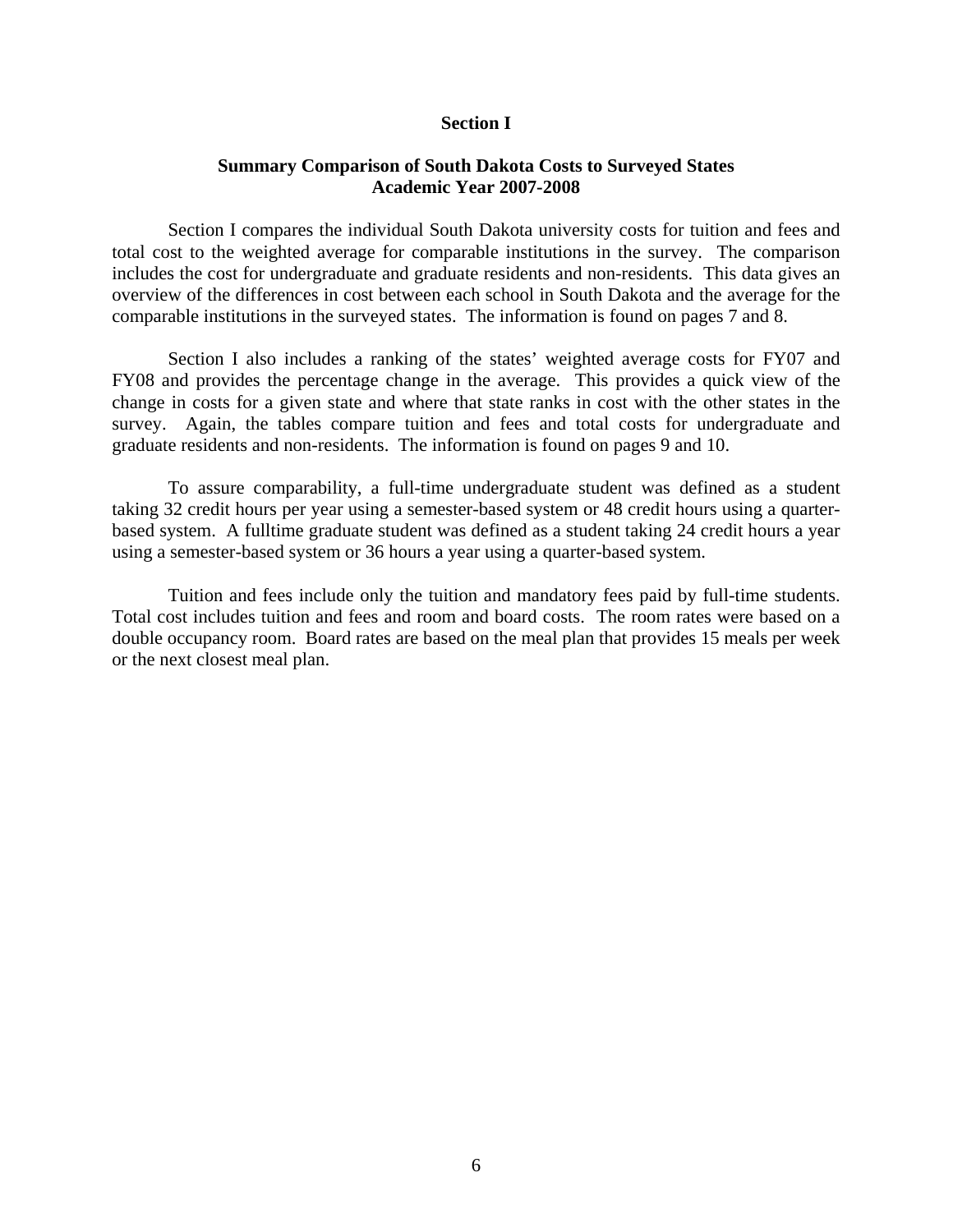### **Comparison of South Dakota Tuition and Fees to Surveyed States Academic Year 2007-2008**

|                                   | <b>South Dakota</b> | <b>Survey</b> | \$                | $\frac{0}{0}$     |
|-----------------------------------|---------------------|---------------|-------------------|-------------------|
| <b>Undergraduate Resident</b>     | Average             | Average       | <b>Difference</b> | <b>Difference</b> |
| All Institutions -- Weighted      | \$5,845             | \$6,075       | $-$ \$230         | $-3.8%$           |
| Baccalaureate                     |                     | \$5,726       |                   |                   |
| <b>BHSU</b>                       | \$5,803             |               | \$78              | 1.4%              |
| <b>DSU</b>                        | \$6,404             |               | \$678             | 11.8%             |
| <b>NSU</b>                        | \$5,632             |               | $-$ \$94          | $-1.6%$           |
| Masters                           |                     | \$5,868       |                   |                   |
| SDSM&T                            |                     |               | \$520             | 8.9%              |
| Doctoral                          | \$6,388             | \$6,289       |                   |                   |
|                                   |                     |               | $-$ \$558         | $-8.9\%$          |
| SDSU                              | \$5,731             |               |                   |                   |
| <b>USD</b>                        | \$5,752             |               | $-$ \$537         | $-8.5%$           |
| <b>Undergraduate Non-Resident</b> |                     |               |                   |                   |
| All Institutions -- Weighted      | \$7,152             | \$14,377      | $-$7,226$         | $-50.3%$          |
| Baccalaureate                     |                     | \$9,288       |                   |                   |
| <b>BHSU</b>                       | \$7,123             |               | $-$ \$2,165       | $-23.3%$          |
| <b>DSU</b>                        | \$7,724             |               | $-$1,565$         | $-16.8%$          |
| <b>NSU</b>                        | \$6,952             |               | $-$ \$2,336       | $-25.2%$          |
| Masters                           |                     | \$11,400      |                   |                   |
| SDSM&T                            | \$7,708             |               | $-$ \$3,692       | $-32.4%$          |
| Doctoral                          |                     | \$16,014      |                   |                   |
| <b>SDSU</b>                       | \$7,051             |               | $-$ \$8,963       | $-56.0%$          |
| <b>USD</b>                        | \$7,072             |               | $-$ \$8,942       | $-55.8%$          |
| <b>Graduate Resident</b>          |                     |               |                   |                   |
| All Institutions -- Weighted      | \$5,406             | \$7,013       | $-$1,608$         | $-22.9%$          |
| Baccalaureate                     |                     | $\ast$        |                   |                   |
| <b>BHSU</b>                       | \$5,376             |               | $\ast$            | $\ast$            |
| <b>DSU</b>                        | \$5,992             |               | $\ast$            | $\ast$            |
| <b>NSU</b>                        | \$5,248             |               | $\ast$            | $\ast$            |
| <b>Masters</b>                    |                     | \$6,191       |                   |                   |
| SDSM&T                            | \$5,996             |               | $-$195$           | $-3.1%$           |
| Doctoral                          |                     | \$7,448       |                   |                   |
| SDSU                              | \$5,322             |               | $-$ \$2,126       | $-28.5%$          |
| <b>USD</b>                        | \$5,338             |               | $-$ \$2,111       | $-28.3%$          |
| <b>Graduate Non-Resident</b>      |                     |               |                   |                   |
| All Institutions -- Weighted      | \$11,289            | \$16,394      | $- $5,106$        | $-31.1%$          |
| Baccalaureate                     |                     | *             |                   |                   |
| <b>BHSU</b>                       | \$11,233            |               | $\ast$            | $\ast$            |
| <b>DSU</b>                        | \$11,850            |               | $\ast$            | $\ast$            |
| <b>NSU</b>                        | \$11,105            |               | $\ast$            | $\ast$            |
| Masters                           |                     | \$11,933      |                   |                   |
| SDSM&T                            | \$11,853            |               | $-$ \$79          | $-0.7%$           |
| Doctoral                          |                     | \$17,145      |                   |                   |
| SDSU                              | \$11,179            |               | $-$ \$5,965       | $-34.8%$          |
| <b>USD</b>                        |                     |               | $-$ \$5,950       | $-34.7%$          |
|                                   | \$11,195            |               |                   |                   |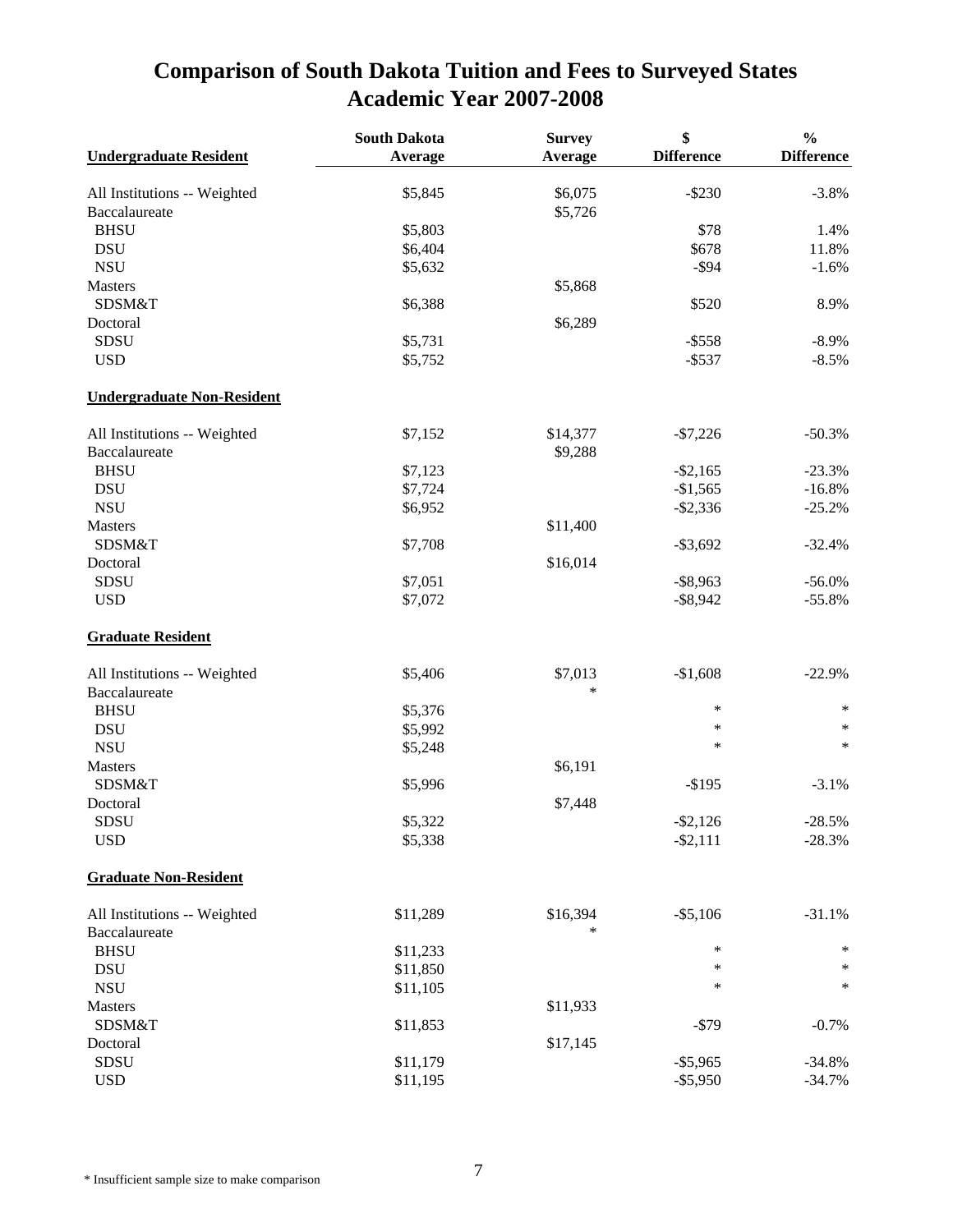### **Comparison of South Dakota Total Costs to Surveyed States Tuition and Fees plus Room and Board Academic Year 2007-2008**

|                                   | <b>South Dakota</b> | <b>Survey</b> | \$                | $\frac{0}{0}$<br><b>Difference</b> |
|-----------------------------------|---------------------|---------------|-------------------|------------------------------------|
| <b>Undergraduate Resident</b>     | Average             | Average       | <b>Difference</b> |                                    |
| All Institutions -- Weighted      | \$10,371            | \$11,566      | $-$1,195$         | $-10.3%$                           |
| Baccalaureate                     |                     | \$10,499      |                   |                                    |
| <b>BHSU</b>                       | \$10,398            |               | $-$101$           | $-1.0%$                            |
| <b>DSU</b>                        | \$10,711            |               | \$212             | 2.0%                               |
| <b>NSU</b>                        | \$9,958             |               | $-$ \$541         | $-5.2%$                            |
| Masters                           |                     | \$10,938      |                   |                                    |
| SDSM&T                            | \$10,671            |               | $-$267$           | $-2.4%$                            |
| Doctoral                          |                     | \$12,473      |                   |                                    |
| SDSU                              | \$10,285            |               | $- $2,188$        | $-17.5%$                           |
| <b>USD</b>                        | \$10,412            |               | $-$ \$2,061       | $-16.5%$                           |
| <b>Undergraduate Non-Resident</b> |                     |               |                   |                                    |
| All Institutions -- Weighted      | \$11,681            | \$20,228      | $-$ \$8,547       | $-42.3%$                           |
| Baccalaureate                     |                     | \$13,861      |                   |                                    |
| <b>BHSU</b>                       | \$11,718            |               | $-$2,144$         | $-15.5%$                           |
| <b>DSU</b>                        | \$12,031            |               | $-$1,830$         | $-13.2%$                           |
| <b>NSU</b>                        | \$11,278            |               | $-$2,583$         | $-18.6%$                           |
| Masters                           |                     | \$16,857      |                   |                                    |
| SDSM&T                            | \$11,991            |               | $-$4,865$         | $-28.9%$                           |
| Doctoral                          |                     | \$22,183      |                   |                                    |
| SDSU                              | \$11,605            |               | $-$10,579$        | $-47.7%$                           |
| <b>USD</b>                        | \$11,732            |               | $-$10,452$        | $-47.1%$                           |
| <b>Graduate Resident</b>          |                     |               |                   |                                    |
| All Institutions -- Weighted      | \$9,966             | \$12,882      | $-$ \$2,916       | $-22.6%$                           |
| Baccalaureate                     |                     | *             |                   |                                    |
| <b>BHSU</b>                       | \$9,970             |               | ∗                 | ∗                                  |
| <b>DSU</b>                        | \$10,300            |               | ∗                 | $\ast$                             |
| $\bf NSU$                         | \$9,574             |               | ∗                 | $\ast$                             |
| Masters                           |                     | \$11,293      |                   |                                    |
| SDSM&T                            | \$10,280            |               | $-$1,013$         | $-9.0\%$                           |
| Doctoral                          |                     | \$13,790      |                   |                                    |
| SDSU                              | \$9,875             |               | $-$ \$3,915       | $-28.4%$                           |
| <b>USD</b>                        | \$9,997             |               | $-$ \$3,793       | $-27.5%$                           |
| <b>Graduate Non-Resident</b>      |                     |               |                   |                                    |
| All Institutions -- Weighted      | \$15,844            | \$22,630      | $-$6,786$         | $-30.0%$                           |
| Baccalaureate                     |                     | *             |                   |                                    |
| <b>BHSU</b>                       | \$15,828            |               | $\ast$            | ∗                                  |
| <b>DSU</b>                        | \$16,157            |               | ∗                 | ∗                                  |
| <b>NSU</b>                        | \$15,431            |               | ∗                 | ∗                                  |
| Masters                           |                     | \$17,168      |                   |                                    |
| SDSM&T                            | \$16,137            |               | $-$1,031$         | $-6.0\%$                           |
| Doctoral                          |                     | \$23,577      |                   |                                    |
| SDSU                              | \$15,733            |               | $-$7,844$         | $-33.3%$                           |
| <b>USD</b>                        | \$15,854            |               | $-$7,723$         | $-32.8%$                           |

\* Insufficient sample size to make comparison 8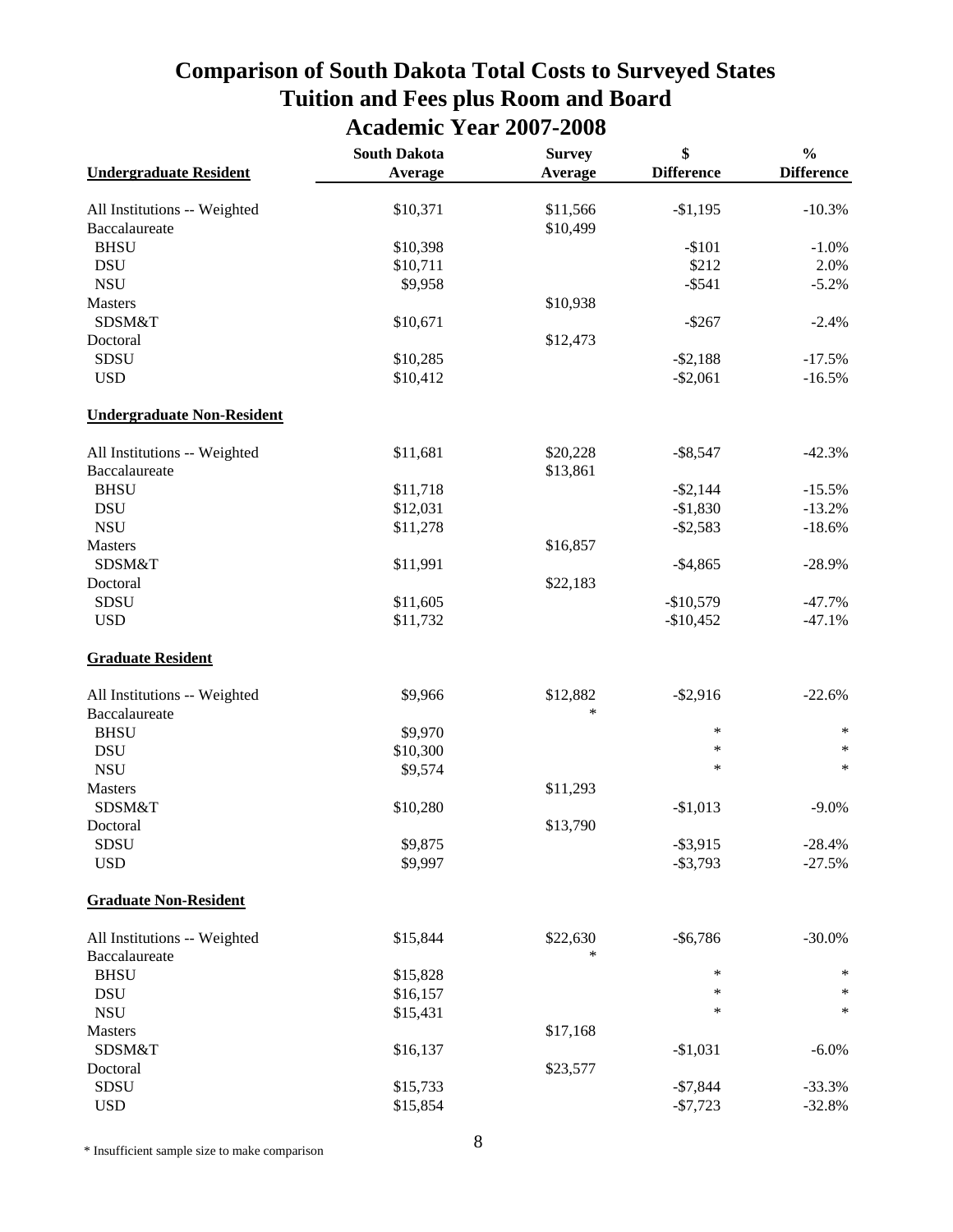### **Percent Change in Costs by State Academic Year 2007 to Academic Year 2008**

|                                          |                | <b>Tuition and Fees</b> |       |         |               |                | <b>Total Cost</b> |                |          |        |  |
|------------------------------------------|----------------|-------------------------|-------|---------|---------------|----------------|-------------------|----------------|----------|--------|--|
|                                          |                | AY07                    |       | AY08    | $\frac{0}{0}$ |                | AY07              | AY08           |          | $\%$   |  |
|                                          | Rank*          | Avg                     | Rank* | Avg     | <b>Change</b> | Rank*          | Avg               | Rank*          | Avg      | Change |  |
| Idaho                                    | $\overline{2}$ | \$4,154                 | 2     | \$4,383 | 5.5%          |                | \$9,262           | 1              | \$9,791  | 5.7%   |  |
| Iowa                                     | 7              | \$6,020                 | 7     | \$6,215 | 3.2%          |                | \$12,136          | 7              | \$12,641 | 4.2%   |  |
| Minnesota                                | 8              | \$7,572                 | 8     | \$7,544 | $-0.4%$       | 8              | \$12,673          | 8              | \$12,680 | 0.1%   |  |
| Montana                                  | 3              | \$5,317                 | 3     | \$5,382 | 1.2%          | 6              | \$10,890          | 5              | \$11,286 | 3.6%   |  |
| Nebraska                                 | 6              | \$5,500                 | 6     | \$5,849 | 6.3%          | 5              | \$10,777          | 6              | \$11,399 | 5.8%   |  |
| North Dakota                             | $\overline{4}$ | \$5,391                 | 4     | \$5,663 | 5.0%          | $\overline{4}$ | \$10,180          | $\overline{4}$ | \$10,669 | 4.8%   |  |
| <b>South Dakota</b>                      | 5              | \$5,481                 | 5     | \$5,845 | 6.6%          | $\overline{2}$ | \$9,767           | $\overline{2}$ | \$10,371 | 6.2%   |  |
| Wyoming                                  | T              | \$3,703                 |       | \$3,742 | 1.1%          | 3              | \$10,013          | 3              | \$10,432 | 4.2%   |  |
| <b>Eight State Average</b><br>(Weighted) |                | \$5,986                 |       | \$6,075 | 1.5%          |                | \$11,258          |                | \$11,566 | 2.7%   |  |

### **Undergraduate Resident**

### **Undergraduate Non-Resident**

|                                          |                | <b>Tuition and Fees</b> |                |          |         |  | <b>Total Cost</b> |          |                |          |               |
|------------------------------------------|----------------|-------------------------|----------------|----------|---------|--|-------------------|----------|----------------|----------|---------------|
|                                          |                | AY07                    | AY08           |          | $\%$    |  |                   | AY07     | AY08           |          | $\%$          |
|                                          | $Rank*$        | Avg                     | Rank*          | Avg      | Change  |  | $Rank*$           | Avg      | Rank*          | Avg      | <b>Change</b> |
| Idaho                                    | 3              | \$12,838                | 3              | \$13,576 | 5.7%    |  | 3                 | \$18,161 | $\overline{4}$ | \$19,410 | 6.9%          |
| Iowa                                     | 8              | \$17,280                | 8              | \$18,148 | 5.0%    |  | 8                 | \$23,498 | 8              | \$24,697 | 5.1%          |
| Minnesota                                | 6              | \$14,755                | 6              | \$14,967 | 1.4%    |  | 6                 | \$20,674 | 6              | \$21,064 | 1.9%          |
| Montana                                  | 7              | \$15,013                | 7              | \$15,835 | 5.5%    |  | $\tau$            | \$20,761 | 7              | \$21,832 | 5.2%          |
| Nebraska                                 | 5              | \$13,316                | 5              | \$14,121 | 6.0%    |  | 5                 | \$18,708 | 5              | \$19,798 | 5.8%          |
| North Dakota                             | 4              | \$13,271                | $\overline{4}$ | \$13,892 | 4.7%    |  | $\overline{4}$    | \$18,275 | 3              | \$19,136 | 4.7%          |
| <b>South Dakota</b>                      | 1              | \$6,746                 | 1              | \$7,152  | $6.0\%$ |  | $\mathbf{1}$      | \$11,052 | 1              | \$11,681 | 5.7%          |
| Wyoming                                  | $\overline{2}$ | \$10,679                | $\overline{2}$ | \$11,038 | 3.4%    |  | $\overline{2}$    | \$16,989 | $\overline{2}$ | \$17,728 | 4.3%          |
| <b>Eight State Average</b><br>(Weighted) |                | \$13,863                |                | \$14,377 | 3.7%    |  |                   | \$19,460 |                | \$20,228 | 3.9%          |

\* Ranked lowest cost to highest cost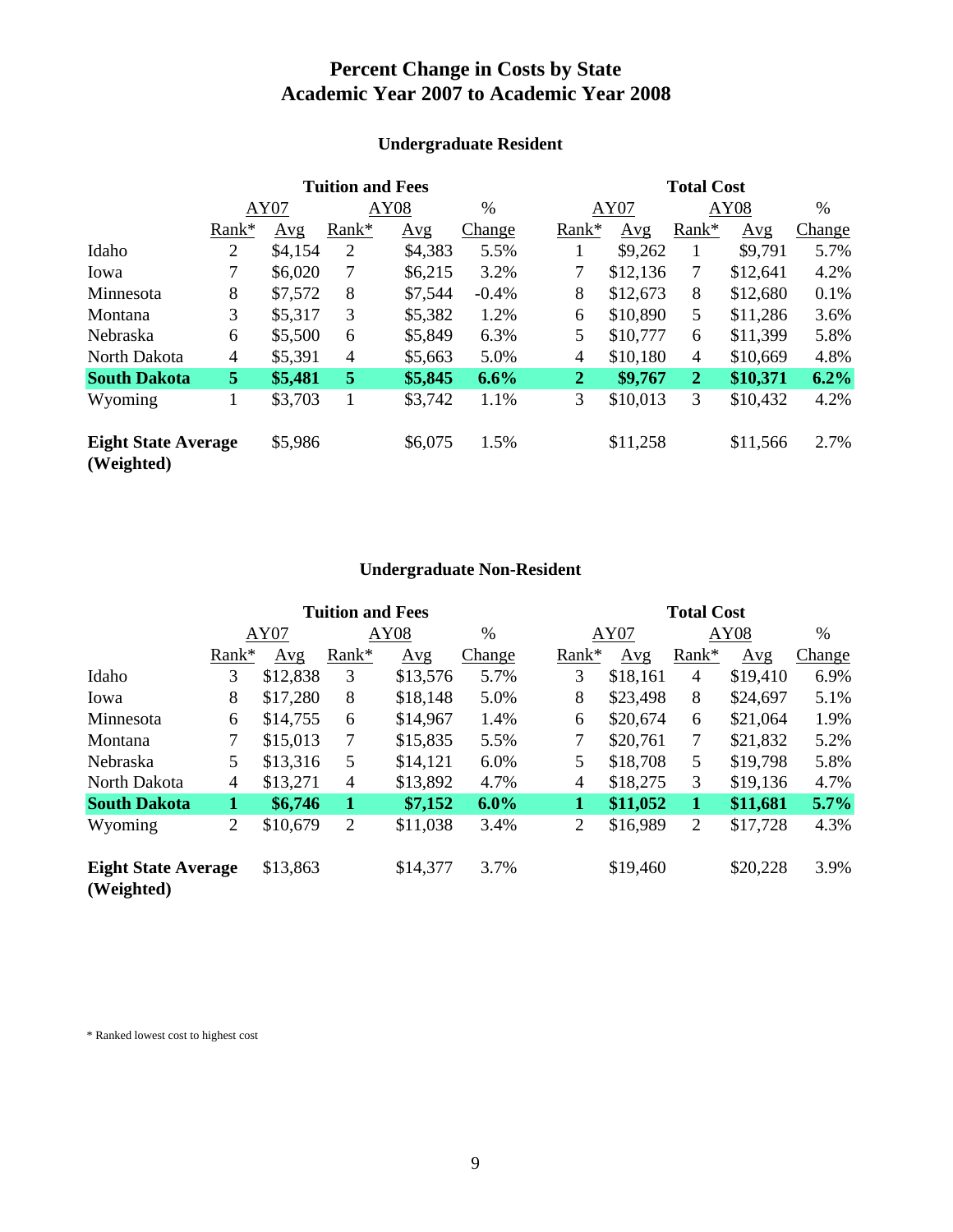### **Percent Change in Costs by State Academic Year 2007 to Academic Year 2008**

|                                          |                | <b>Tuition and Fees</b> |                |         |        |              | <b>Total Cost</b> |          |              |          |        |
|------------------------------------------|----------------|-------------------------|----------------|---------|--------|--------------|-------------------|----------|--------------|----------|--------|
|                                          |                | AY07                    |                | AY08    | $\%$   |              | AY07              |          | AY08         |          | $\%$   |
|                                          | $Rank*$        | Avg                     | Rank*          | Avg     | Change | Rank*        |                   | Avg      | Rank*        | Avg      | Change |
| Idaho                                    | $\overline{2}$ | \$4,880                 | $\overline{2}$ | \$5,131 | 5.2%   | 2            |                   | \$10,069 | 2            | \$10,574 | 5.0%   |
| Iowa                                     | 7              | \$6,887                 | 7              | \$7,110 | 3.2%   | 7            |                   | \$13,069 | 7            | \$13,601 | 4.1%   |
| Minnesota                                | 8              | \$9,563                 | 8              | \$9,876 | 3.3%   | 8            |                   | \$15,363 | 8            | \$15,942 | 3.8%   |
| Montana                                  | 6              | \$6,175                 | 5              | \$6,298 | 2.0%   | 6            |                   | \$11,786 | 6            | \$12,237 | 3.8%   |
| Nebraska                                 | $\overline{4}$ | \$5,180                 | $\overline{4}$ | \$5,462 | 5.4%   | 3            |                   | \$10,385 | 3            | \$10,902 | 5.0%   |
| North Dakota                             | 5              | \$6,094                 | 6              | \$6,424 | 5.4%   | 5            |                   | \$11,192 | 5            | \$11,722 | 4.7%   |
| <b>South Dakota</b>                      | 3              | \$5,096                 | 3              | \$5,406 | 6.1%   | $\mathbf{1}$ |                   | \$9,444  | $\mathbf{1}$ | \$9,966  | 5.5%   |
| Wyoming                                  | 1              | \$4,511                 |                | \$4,670 | 3.5%   | 4            |                   | \$10,821 | 4            | \$11,360 | 5.0%   |
| <b>Eight State Average</b><br>(Weighted) |                | \$6,804                 |                | \$7,013 | 3.1%   |              |                   | \$12,406 |              | \$12,882 | 3.8%   |

### **Graduate Resident**

### **Graduate Non-Resident**

|                                          |                | <b>Tuition and Fees</b> |                |          |        |  | <b>Total Cost</b> |          |                |          |               |
|------------------------------------------|----------------|-------------------------|----------------|----------|--------|--|-------------------|----------|----------------|----------|---------------|
|                                          |                | AY07                    | AY08           |          | %      |  | AY07              |          | AY08           |          | $\%$          |
|                                          | $Rank*$        | Avg                     | Rank*          | Avg      | Change |  | Rank*             | Avg      | Rank*          | Avg      | <b>Change</b> |
| Idaho                                    | 4              | \$13,719                | 4              | \$14,335 | 4.5%   |  | $\overline{4}$    | \$19,089 | $\overline{4}$ | \$20,096 | 5.3%          |
| Iowa                                     | 8              | \$17,752                | 8              | \$18,443 | 3.9%   |  | 8                 | \$23,982 | 8              | \$25,005 | 4.3%          |
| Minnesota                                | 7              | \$16,725                | 7              | \$17,325 | 3.6%   |  | $\tau$            | \$23,246 | $\tau$         | \$24,065 | 3.5%          |
| Montana                                  | 6              | \$16,352                | 6              | \$17,297 | 5.8%   |  | 6                 | \$22,105 | 6              | \$23,276 | 5.3%          |
| Nebraska                                 | 3              | \$13,173                | 3              | \$13,816 | 4.9%   |  | 3                 | \$18,795 | 3              | \$19,738 | 5.0%          |
| North Dakota                             | 5              | \$14,669                | 5              | \$15,291 | 4.2%   |  | 5                 | \$19,866 | 5              | \$20,640 | 3.9%          |
| <b>South Dakota</b>                      | 1              | \$10,764                | 1              | \$11,289 | 4.9%   |  | $\mathbf 1$       | \$15,113 | 1              | \$15,844 | 4.8%          |
| Wyoming                                  | $\overline{2}$ | \$11,639                | $\overline{2}$ | \$12,014 | 3.2%   |  | $\overline{2}$    | \$17,949 | $\overline{2}$ | \$18,704 | 4.2%          |
| <b>Eight State Average</b><br>(Weighted) |                | \$15,765                |                | \$16,394 | 4.0%   |  |                   | \$21,747 |                | \$22,630 | 4.1%          |

\* Ranked lowest cost to highest cost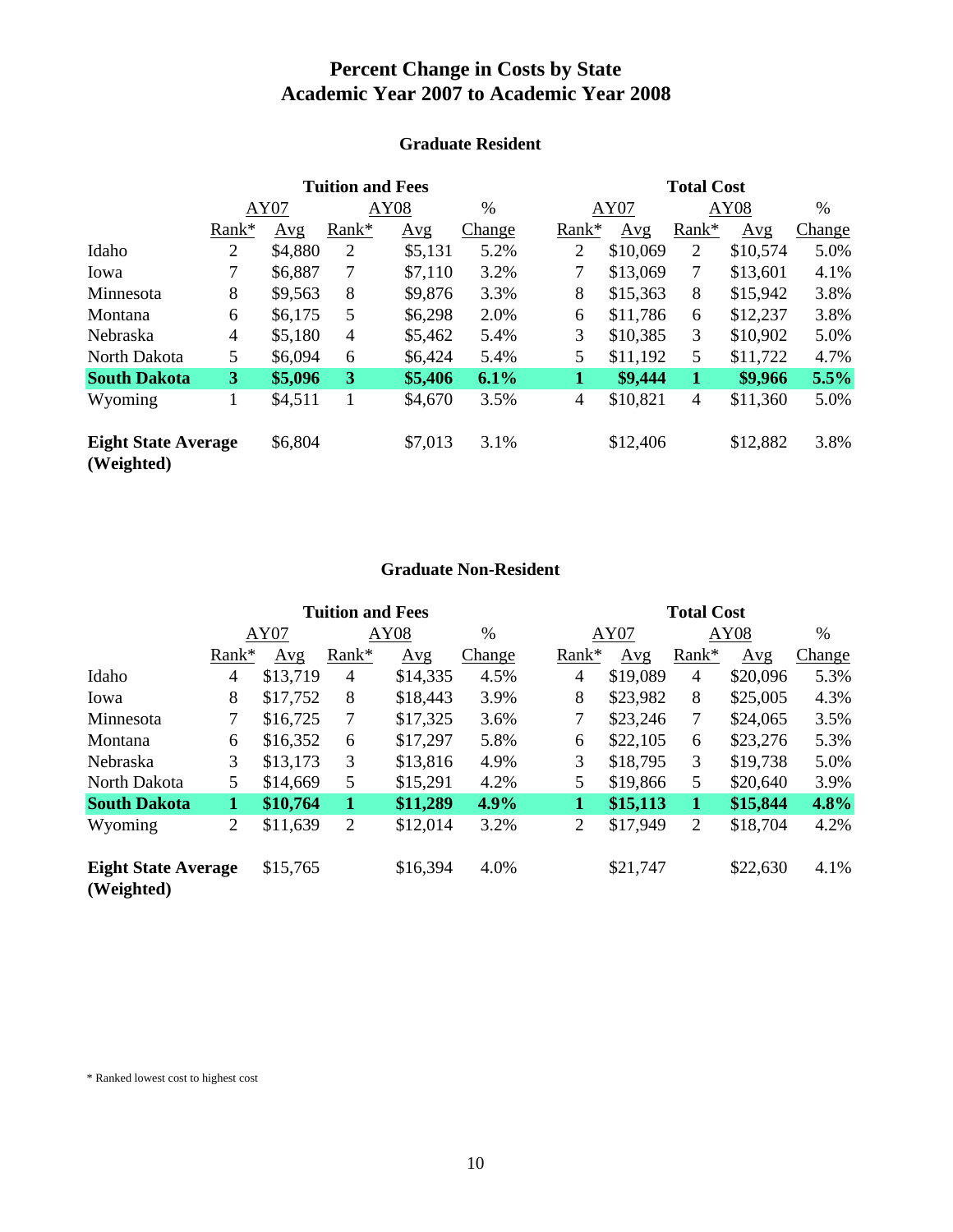#### **Section II**

#### **Tuition and Fee Cost Comparison**

 Section II compares only the tuition and mandatory fees paid by full-time students. To assure comparability, a full-time undergraduate student was defined as a student taking 32 credit hours per year using a semester-based system or 48 credit hours using a quarter-based system. A full-time graduate student was defined as a student taking 24 credit hours a year using a semester-based system or 36 credit hours a year using a quarter-based system.

 Page 12 provides a complete listing of the public universities and colleges surveyed and the associated tuition and fee costs for undergraduate and graduate residents and non-residents. This table provides a summary of the information used in Section II and is not in ranked order.

 Pages 13-14 provide the percent change from the prior year for the tuition and fee costs at all institutions surveyed. These pages will provide a quick comparison of tuition and fee cost increases over the past year.

 Pages 15-16 show the weighted averages calculated for each state using the institutional tuition and fee costs given on page 12. This table uses the average cost for each student classification to rank the states from the least expensive to the most expensive. A weighted average cost of all institutions is also provided. Bar graphs showing the average tuition and fee cost by state for each student type are also included.

 Pages 17-22 rank tuition and fee costs of the institutions by student type and institutional classification. This comparison provides a ranking from least expensive to most expensive for similarly classified institutions.

 Page 23 shows the student costs for tuition and fees to attend professional programs for law and medicine. This table is not in ranked order.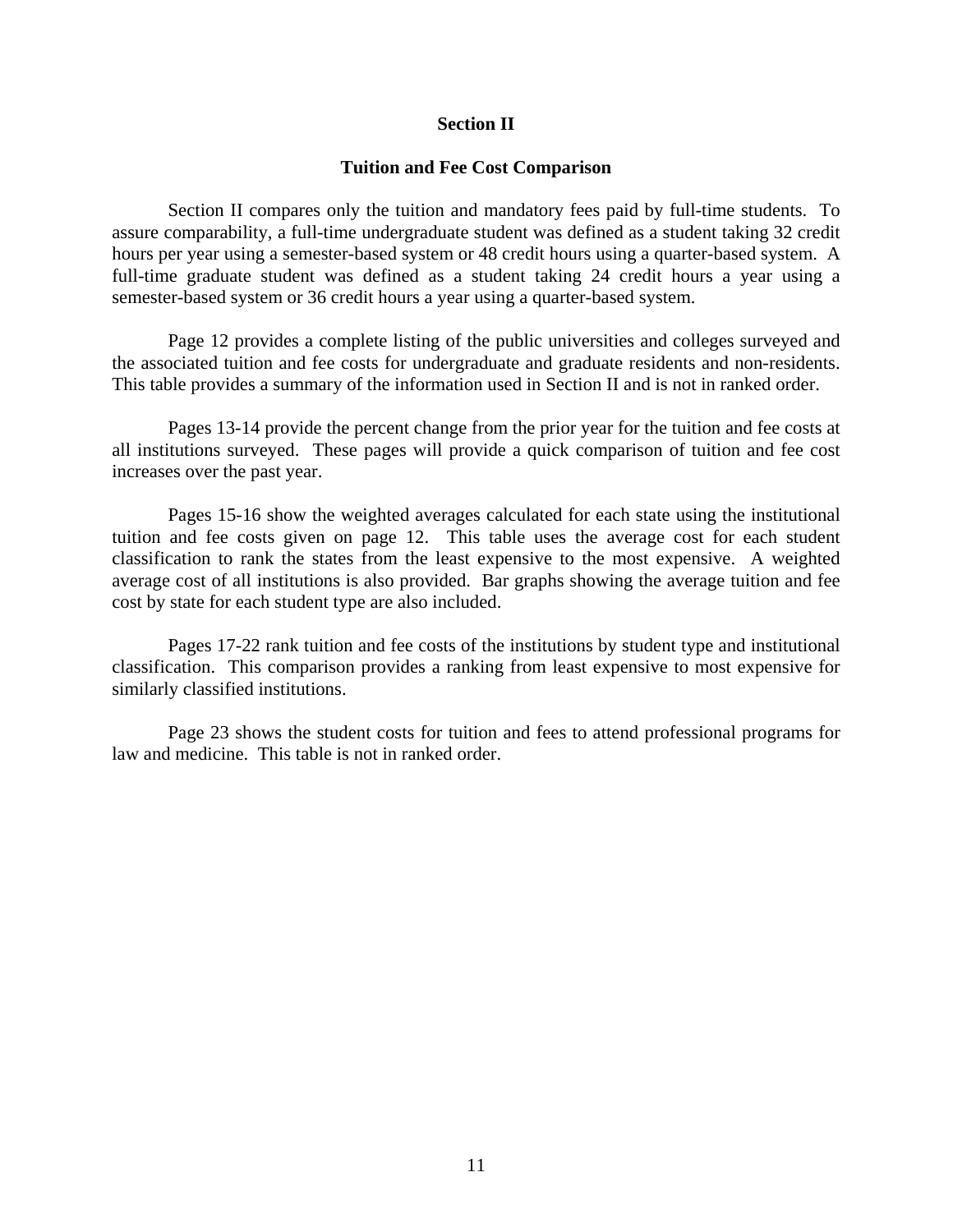### **Tuition and Fee Comparison by Institution Academic Year 2007-2008**

|                                           | Undergraduate   |                     |                 | <b>Graduate</b>     |  |
|-------------------------------------------|-----------------|---------------------|-----------------|---------------------|--|
|                                           | <b>Resident</b> | <b>Non-Resident</b> | <b>Resident</b> | <b>Non-Resident</b> |  |
| <b>IDAHO</b>                              |                 |                     |                 |                     |  |
| <b>Boise State University</b>             | \$4,410         | \$12,578            | \$5,240         | \$13,408            |  |
| Idaho State University                    | \$4,400         | \$13,084            | \$5,160         | \$13,844            |  |
| Lewis-Clark State College                 | \$4,092         | \$11,382            |                 |                     |  |
| University of Idaho                       | \$4,410         | \$14,490            | \$4,950         | \$15,030            |  |
| <b>IOWA</b>                               |                 |                     |                 |                     |  |
| Iowa State University                     | \$6,161         | \$16,919            | \$7,009         | \$17,669            |  |
| The University of Iowa                    | \$6,293         | \$19,465            | \$7,158         | \$19,144            |  |
| University of Northern Iowa               | \$6,190         | \$14,282            | \$7,084         | \$15,392            |  |
| <b>MINNESOTA</b>                          |                 |                     |                 |                     |  |
| Bemidji State University                  | \$6,740         | \$6,740             | \$7,890         | \$7,890             |  |
| Metropolitan State University             | \$5,646         | \$11,022            | \$6,322         | \$12,418            |  |
| Minnesota State University, Mankato       | \$6,050         | \$12,112            | \$7,354         | \$11,625            |  |
| Moorhead State University                 | \$6,288         | \$6,288             | \$7,125         | \$7,125             |  |
| Saint Cloud State University              | \$6,314         | \$12,866            | \$7,092         | \$10,707            |  |
| Southwest Minnesota State University      | \$6,517         | \$6,517             | \$7,548         | \$7,548             |  |
| University of Minnesota Duluth            | \$9,600         | \$19,266            | \$11,452        | \$18,550            |  |
| University of Minnesota--Crookston        | \$8,821         | \$8,821             |                 |                     |  |
| University of Minnesota--Morris           | \$9,332         | \$9,332             |                 |                     |  |
|                                           |                 |                     |                 | \$18,486            |  |
| University of Minnesota--Twin Cities      | \$9,822         | \$21,452            | \$11,388        |                     |  |
| Winona State University                   | \$7,324         | \$11,794            | \$7,465         | \$10,921            |  |
| <b>MONTANA</b>                            |                 |                     |                 |                     |  |
| Montana State University--Billings        | \$5,132         | \$13,708            | \$5,930         | \$14,506            |  |
| Montana State University--Bozeman         | \$5,749         | \$16,274            | \$6,661         | \$17,186            |  |
| Montana State University--Northern        | \$4,764         | \$14,655            | \$6,087         | \$15,733            |  |
| Montana Tech of the University of Montana | \$6,165         | \$16,582            | \$6,436         | \$18,376            |  |
| The University of Montana                 | \$5,338         | \$16,032            | \$6,115         | \$17,537            |  |
| The University of Montana - Western       | \$4,212         | \$12,604            |                 |                     |  |
| <b>NEBRASKA</b>                           |                 |                     |                 |                     |  |
| Chadron State College                     | \$4,480         | \$8,000             | \$4,117         | \$7,465             |  |
| Peru State College                        | \$4,332         | \$7,852             | \$3,974         | \$7,322             |  |
| University of Nebraska at Omaha           | \$5,795         | \$15,435            | \$5,389         | \$12,937            |  |
| University of Nebraska--Kearney           | \$5,331         | \$9,939             | \$4,873         | \$9,235             |  |
| University of Nebraska--Lincoln           | \$6,558         | \$17,246            | \$6,450         | \$15,570            |  |
| Wayne State College                       | \$4,558         | \$8,078             | \$4,320         | \$7,668             |  |
|                                           |                 |                     |                 |                     |  |
| NORTH DAKOTA                              |                 |                     |                 |                     |  |
| Dickinson State University                | \$4,749         | \$11,143            |                 |                     |  |
| Mayville State University                 | \$5,438         | \$7,335             |                 |                     |  |
| Minot State University                    | \$4,773         | \$11,415            | \$6,057         | \$14,846            |  |
| North Dakota State University             | \$5,975         | \$14,346            | \$6,338         | \$15,316            |  |
| University of North Dakota                | \$6,131         | \$14,523            | \$6,511         | \$15,538            |  |
| Valley City State University              | \$5,846         | \$12,866            |                 |                     |  |
| <b>SOUTH DAKOTA</b>                       |                 |                     |                 |                     |  |
| <b>Black Hills State University</b>       | \$5,803         | \$7,123             | \$5,376         | \$11,233            |  |
| Dakota State University                   | \$6,404         | \$7,724             | \$5,992         | \$11,850            |  |
| Northern State University                 | \$5,632         | \$6,952             | \$5,248         | \$11,105            |  |
| South Dakota School of Mines & Technology | \$6,388         | \$7,708             | \$5,996         | \$11,853            |  |
| South Dakota State University             | \$5,731         | \$7,051             | \$5,322         | \$11,179            |  |
| University of South Dakota                | \$5,752         | \$7,072             | \$5,338         | \$11,195            |  |
|                                           |                 |                     |                 |                     |  |
| <b>WYOMING</b><br>University of Wyoming   | \$3,742         | \$11,038            | \$4,670         | \$12,014            |  |
|                                           |                 |                     |                 |                     |  |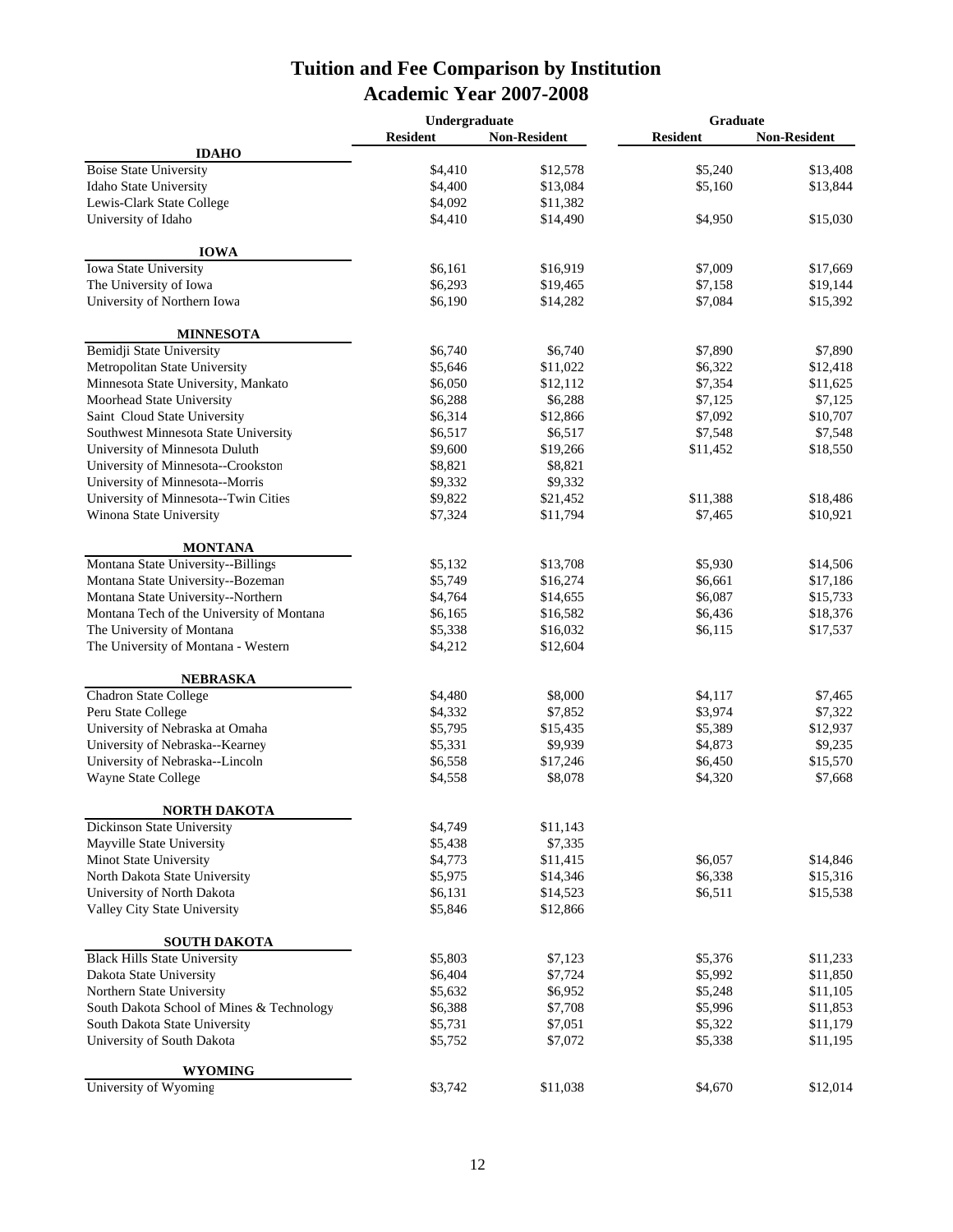### **Tuition and Fee Comparison by Institution Percent Change in Cost Academic Year 2007-2008**

|                                           |             | <b>Undergraduate Resident</b> |          | <b>Undergraduate Non-Resident</b> |             |           |  |
|-------------------------------------------|-------------|-------------------------------|----------|-----------------------------------|-------------|-----------|--|
|                                           | <b>FY07</b> | <b>FY08</b>                   | % Change | <b>FY07</b>                       | <b>FY08</b> | % Change  |  |
| <b>IDAHO</b>                              |             |                               |          |                                   |             |           |  |
| <b>Boise State University</b>             | \$4,154     | \$4,410                       | 6.2%     | \$11,932                          | \$12,578    | 5.4%      |  |
| Idaho State University                    | \$4,190     | \$4,400                       | 5.0%     | \$12,460                          | \$13,084    | 5.0%      |  |
| Lewis-Clark State College                 | \$3,897     | \$4,092                       | 5.0%     | \$10,841                          | \$11,382    | 5.0%      |  |
| University of Idaho                       | \$4,200     | \$4,410                       | 5.0%     | \$13,800                          | \$14,490    | 5.0%      |  |
| <b>IOWA</b>                               |             |                               |          |                                   |             |           |  |
| <b>Iowa State University</b>              | \$5,860     | \$6,161                       | 5.1%     | \$16,354                          | \$16,919    | 3.5%      |  |
| The University of Iowa                    | \$6,135     | \$6,293                       | 2.6%     | \$18,359                          | \$19,465    | 6.0%      |  |
| University of Northern Iowa               | \$6,112     | \$6,190                       | 1.3%     | \$14,028                          | \$14,282    | 1.8%      |  |
| <b>MINNESOTA</b>                          |             |                               |          |                                   |             |           |  |
| Bemidji State University                  | \$6,490     | \$6,740                       | 3.9%     | \$6,490                           | \$6,740     | 3.9%      |  |
| Metropolitan State University             | \$5,420     | \$5,646                       | 4.2%     | \$10,572                          | \$11,022    | 4.3%      |  |
| Minnesota State University, Mankato       | \$5,840     | \$6,050                       | 3.6%     | \$11,668                          | \$12,112    | 3.8%      |  |
| Moorhead State University                 | \$6,048     | \$6,288                       | 4.0%     | \$6,048                           | \$6,288     | 4.0%      |  |
| Saint Cloud State University              | \$6,064     | \$6,314                       | 4.1%     | \$12,365                          | \$12,866    | 4.1%      |  |
| Southwest Minnesota State University      | \$6,240     | \$6,517                       | 4.4%     | \$6,240                           | \$6,517     | 4.4%      |  |
| University of Minnesota Duluth            | \$9,946     | \$9,600                       | $-3.5%$  | \$21,794                          | \$19,266    | $-11.6%$  |  |
| University of Minnesota--Crookston        | \$8,983     | \$8,821                       | $-1.8%$  | \$8,983                           | \$8,821     | $-1.8%$   |  |
| University of Minnesota--Morris           | \$10,312    | \$9,332                       | $-9.5%$  | \$10,312                          | \$9,332     | $-9.5%$   |  |
| University of Minnesota--Twin Cities      | \$9,173     | \$9,822                       | 7.1%     | \$20,803                          | \$21,452    | 3.1%      |  |
| Winona State University                   | \$7,100     | \$7,324                       | 3.2%     | \$9,792                           | \$11,794    | 20.4%     |  |
|                                           |             |                               |          |                                   |             |           |  |
| <b>MONTANA</b>                            |             |                               |          |                                   |             |           |  |
| Montana State University--Billings        | \$5,055     | \$5,132                       | 1.5%     | \$13,305                          | \$13,708    | 3.0%      |  |
| Montana State University--Bozeman         | \$5,673     | \$5,749                       | 1.3%     | \$15,522                          | \$16,274    | 4.8%      |  |
| Montana State University--Northern        | \$4,763     | \$4,764                       | 0.0%     | \$14,097                          | \$14,655    | 4.0%      |  |
| Montana Tech of the University of Montana | \$5,900     | \$6,165                       | 4.5%     | \$15,538                          | \$16,582    | 6.7%      |  |
| The University of Montana                 | \$5,174     | \$5,338                       | 3.2%     | \$14,980                          | \$16,032    | 7.0%      |  |
| The University of Montana - Western       | \$4,174     | \$4,212                       | 0.9%     | \$12,446                          | \$12,604    | 1.3%      |  |
| NEBRASKA                                  |             |                               |          |                                   |             |           |  |
| Chadron State College                     | \$4,190     | \$4,480                       | 6.9%     | \$7,470                           | \$8,000     | 7.1%      |  |
| Peru State College                        | \$4,060     | \$4,332                       | 6.7%     | \$7,340                           | \$7,852     | 7.0%      |  |
| University of Nebraska at Omaha           | \$5,430     | \$5,795                       | 6.7%     | \$14,526                          | \$15,435    | 6.3%      |  |
| University of Nebraska--Kearney           | \$5,059     | \$5,331                       | 5.4%     | \$9,403                           | \$9,939     | 5.7%      |  |
| University of Nebraska--Lincoln           | \$6,191     | \$6,558                       | 5.9%     | \$16,271                          | \$17,246    | 6.0%      |  |
| Wayne State College                       | \$4,232     | \$4,558                       | 7.7%     | \$7,512                           | \$8,078     | 7.5%      |  |
| NORTH DAKOTA                              |             |                               |          |                                   |             |           |  |
| Dickinson State University                | \$4,471     | \$4,749                       | 6.2%     | \$10,560                          | \$11,143    | 5.5%      |  |
| Mayville State University                 | \$5,257     | \$5,438                       | 3.4%     | \$11,292                          | \$7,335     | $-35.0\%$ |  |
| Minot State University                    | \$4,492     | \$4,773                       | 6.3%     | \$10,818                          | \$11,415    | 5.5%      |  |
| North Dakota State University             | \$5,722     | \$5,975                       | 4.4%     | \$13,695                          | \$14,346    | 4.8%      |  |
| University of North Dakota                | \$5,792     | \$6,131                       | 5.8%     | \$13,786                          | \$14,523    | 5.3%      |  |
| Valley City State University              | \$5,557     | \$5,846                       | 5.2%     | \$12,243                          | \$12,866    | 5.1%      |  |
|                                           |             |                               |          |                                   |             |           |  |
| <b>SOUTH DAKOTA</b>                       |             |                               |          |                                   |             |           |  |
| <b>Black Hills State University</b>       | \$5,334     | \$5,803                       | 8.8%     | \$6,605                           | \$7,123     | 7.8%      |  |
| Dakota State University                   | \$6,037     | \$6,404                       | 6.1%     | \$7,307                           | \$7,724     | 5.7%      |  |
| Northern State University                 | \$5,293     | \$5,632                       | 6.4%     | \$6,563                           | \$6,952     | 5.9%      |  |
| South Dakota School of Mines & Technology | \$6,022     | \$6,388                       | 6.1%     | \$7,292                           | \$7,708     | 5.7%      |  |
| South Dakota State University             | \$5,389     | \$5,731                       | 6.4%     | \$6,659                           | \$7,051     | 5.9%      |  |
| University of South Dakota                | \$5,410     | \$5,752                       | 6.3%     | \$6,680                           | \$7,072     | 5.9%      |  |
| WYOMING                                   |             |                               |          |                                   |             |           |  |
| University of Wyoming                     | \$3,703     | \$3,742                       | 1.1%     | \$10,679                          | \$11,038    | 3.4%      |  |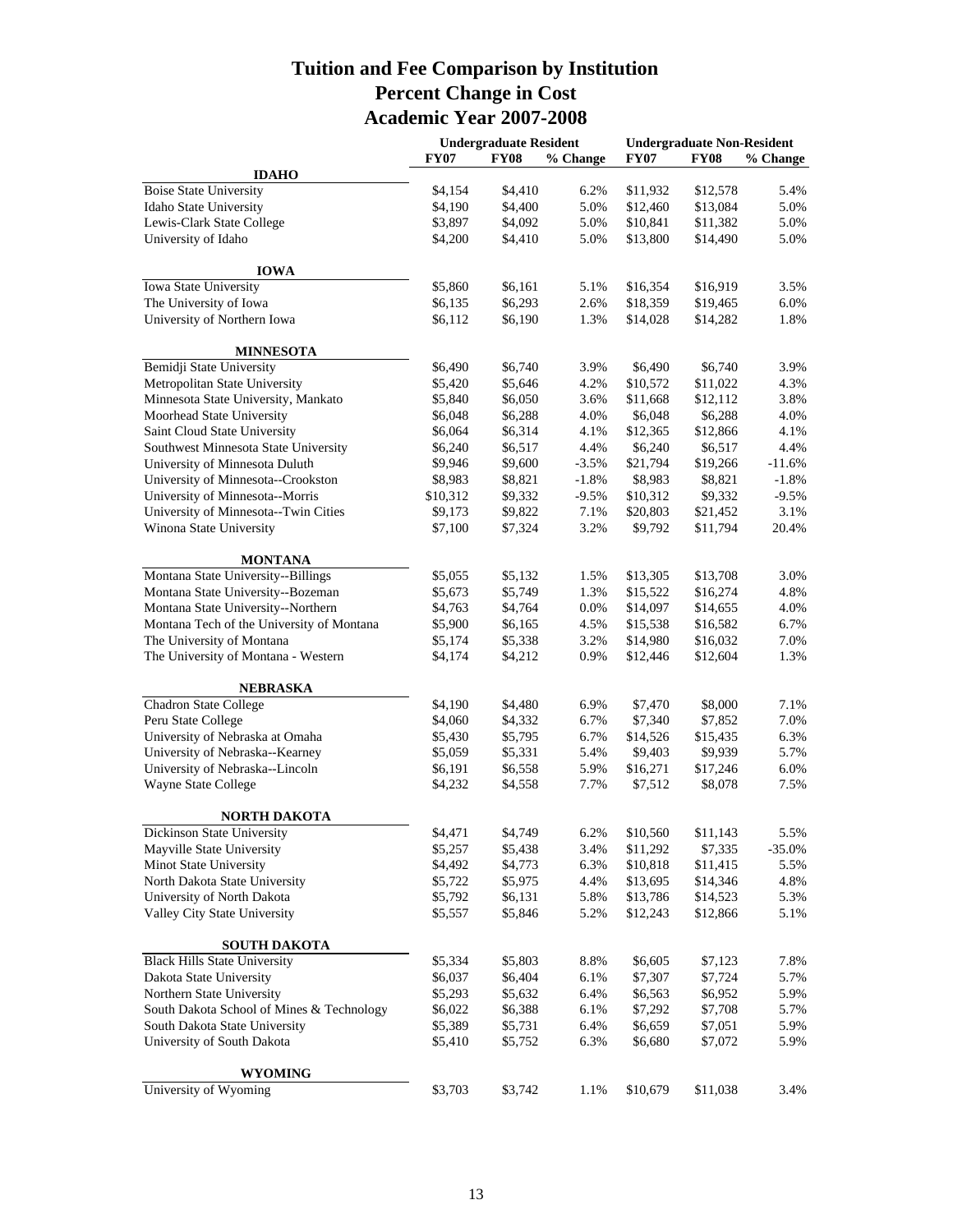### **Tuition and Fee Comparison by Institution Percent Change in Cost Academic Year 2007-2008**

|                                           |             | <b>Graduate Resident</b> |          | <b>Graduate Non-Resident</b> |             |          |  |
|-------------------------------------------|-------------|--------------------------|----------|------------------------------|-------------|----------|--|
|                                           | <b>FY07</b> | <b>FY08</b>              | % Change | <b>FY07</b>                  | <b>FY08</b> | % Change |  |
| <b>IDAHO</b>                              |             |                          |          |                              |             |          |  |
| <b>Boise State University</b>             | \$4,944     | \$5,240                  | 6.0%     | \$12,722                     | \$13,408    | 5.4%     |  |
| Idaho State University                    | \$4,930     | \$5,160                  | 4.7%     | \$13,200                     | \$13,844    | 4.9%     |  |
| Lewis-Clark State College                 |             |                          |          |                              |             |          |  |
| University of Idaho                       | \$4,740     | \$4,950                  | 4.4%     | \$14,340                     | \$15,030    | 4.8%     |  |
| <b>IOWA</b>                               |             |                          |          |                              |             |          |  |
| <b>Iowa State University</b>              | \$6,666     | \$7,009                  | 5.1%     | \$17,080                     | \$17,669    | 3.4%     |  |
| The University of Iowa                    | \$6,959     | \$7,158                  | 2.9%     | \$18,353                     | \$19,144    | 4.3%     |  |
| University of Northern Iowa               | \$6,962     | \$7,084                  | 1.8%     | \$15,100                     | \$15,392    | 1.9%     |  |
| <b>MINNESOTA</b>                          |             |                          |          |                              |             |          |  |
| Bemidji State University                  | \$7,606     | \$7,890                  | 3.7%     | \$7,606                      | \$7,890     | 3.7%     |  |
| Metropolitan State University             | \$6,057     | \$6,322                  | 4.4%     | \$11,913                     | \$12,418    | 4.2%     |  |
| Minnesota State University, Mankato       | \$7,094     | \$7,354                  | 3.7%     | \$11,200                     | \$11,625    | 3.8%     |  |
| Moorhead State University                 | \$6,853     | \$7,125                  | 4.0%     | \$6,853                      | \$7,125     | 4.0%     |  |
| Saint Cloud State University              | \$6,815     | \$7,092                  | 4.1%     | \$10,292                     | \$10,707    | 4.0%     |  |
| Southwest Minnesota State University      | \$7,231     | \$7,548                  | 4.4%     | \$7,231                      | \$7,548     | 4.4%     |  |
| University of Minnesota Duluth            | \$11,378    | \$11,452                 | 0.7%     | \$18,476                     | \$18,550    | 0.4%     |  |
| University of Minnesota--Crookston        |             |                          |          |                              |             |          |  |
|                                           |             |                          |          |                              |             |          |  |
| University of Minnesota--Morris           |             |                          |          |                              |             | 2.8%     |  |
| University of Minnesota--Twin Cities      | \$10,887    | \$11,388                 | 4.6%     | \$17,985                     | \$18,486    |          |  |
| Winona State University                   | \$7,256     | \$7,465                  | 2.9%     | \$10,576                     | \$10,921    | 3.3%     |  |
| <b>MONTANA</b>                            |             |                          |          |                              |             |          |  |
| Montana State University--Billings        | \$5,853     | \$5,930                  | 1.3%     | \$14,103                     | \$14,506    | 2.9%     |  |
| Montana State University--Bozeman         | \$6,585     | \$6,661                  | 1.2%     | \$16,434                     | \$17,186    | 4.6%     |  |
| Montana State University--Northern        | \$6,078     | \$6,087                  | 0.1%     | \$15,182                     | \$15,733    | 3.6%     |  |
| Montana Tech of the University of Montana | \$6,408     | \$6,436                  | 0.4%     | \$18,002                     | \$18,376    | 2.1%     |  |
| The University of Montana - Western       |             |                          |          |                              |             |          |  |
| The University of Montana                 | \$5,951     | \$6,115                  | 2.8%     | \$16,393                     | \$17,537    | 7.0%     |  |
| <b>NEBRASKA</b>                           |             |                          |          |                              |             |          |  |
| <b>Chadron State College</b>              | \$3,844     | \$4,117                  | 7.1%     | \$6,958                      | \$7,465     | 7.3%     |  |
| Peru State College                        | \$3,716     | \$3,974                  | 6.9%     | \$6,830                      | \$7,322     | 7.2%     |  |
| University of Nebraska--Kearney           | \$4,627     | \$4,873                  | 5.3%     | \$8,743                      | \$9,235     | 5.6%     |  |
| University of Nebraska--Lincoln           | \$6,089     | \$6,450                  | 5.9%     | \$14,687                     | \$15,570    | 6.0%     |  |
| University of Nebraska at Omaha           | \$5,046     | \$5,389                  | 6.8%     | \$12,162                     | \$12,937    | 6.4%     |  |
| Wayne State College                       | \$4,008     | \$4,320                  | 7.8%     | \$7,122                      | \$7,668     | 7.7%     |  |
| <b>NORTH DAKOTA</b>                       |             |                          |          |                              |             |          |  |
| Dickinson State University                |             |                          |          |                              |             |          |  |
| Mayville State University                 |             |                          |          |                              |             |          |  |
| Minot State University                    | \$5,715     | \$6,057                  | 6.0%     | \$14,086                     | \$14,846    | 5.4%     |  |
| North Dakota State University             | \$6,068     | \$6,338                  | 4.5%     | \$14,619                     | \$15,316    | 4.8%     |  |
| University of North Dakota                | \$6,154     | \$6,511                  | 5.8%     | \$14,752                     | \$15,538    | 5.3%     |  |
| Valley City State University              |             |                          |          |                              |             |          |  |
|                                           |             |                          |          |                              |             |          |  |
| <b>SOUTH DAKOTA</b>                       |             |                          |          |                              |             |          |  |
| <b>Black Hills State University</b>       | \$4,986     | \$5,376                  | 7.8%     | \$10,618                     | \$11,233    | 5.8%     |  |
| Dakota State University                   | \$5,673     | \$5,992                  | 5.6%     | \$11,304                     | \$11,850    | 4.8%     |  |
| Northern State University                 | \$4,955     | \$5,248                  | 5.9%     | \$10,586                     | \$11,105    | 4.9%     |  |
| South Dakota School of Mines & Technology | \$5,676     | \$5,996                  | 5.6%     | \$11,308                     | \$11,853    | 4.8%     |  |
| South Dakota State University             | \$5,027     | \$5,322                  | 5.9%     | \$10,658                     | \$11,179    | 4.9%     |  |
| University of South Dakota                | \$5,042     | \$5,338                  | 5.9%     | \$10,674                     | \$11,195    | 4.9%     |  |
| <b>WYOMING</b>                            |             |                          |          |                              |             |          |  |
| University of Wyoming                     | \$4,511     | \$4,670                  | 3.5%     | \$11,639                     | \$12,014    | 3.2%     |  |
|                                           |             |                          |          |                              |             |          |  |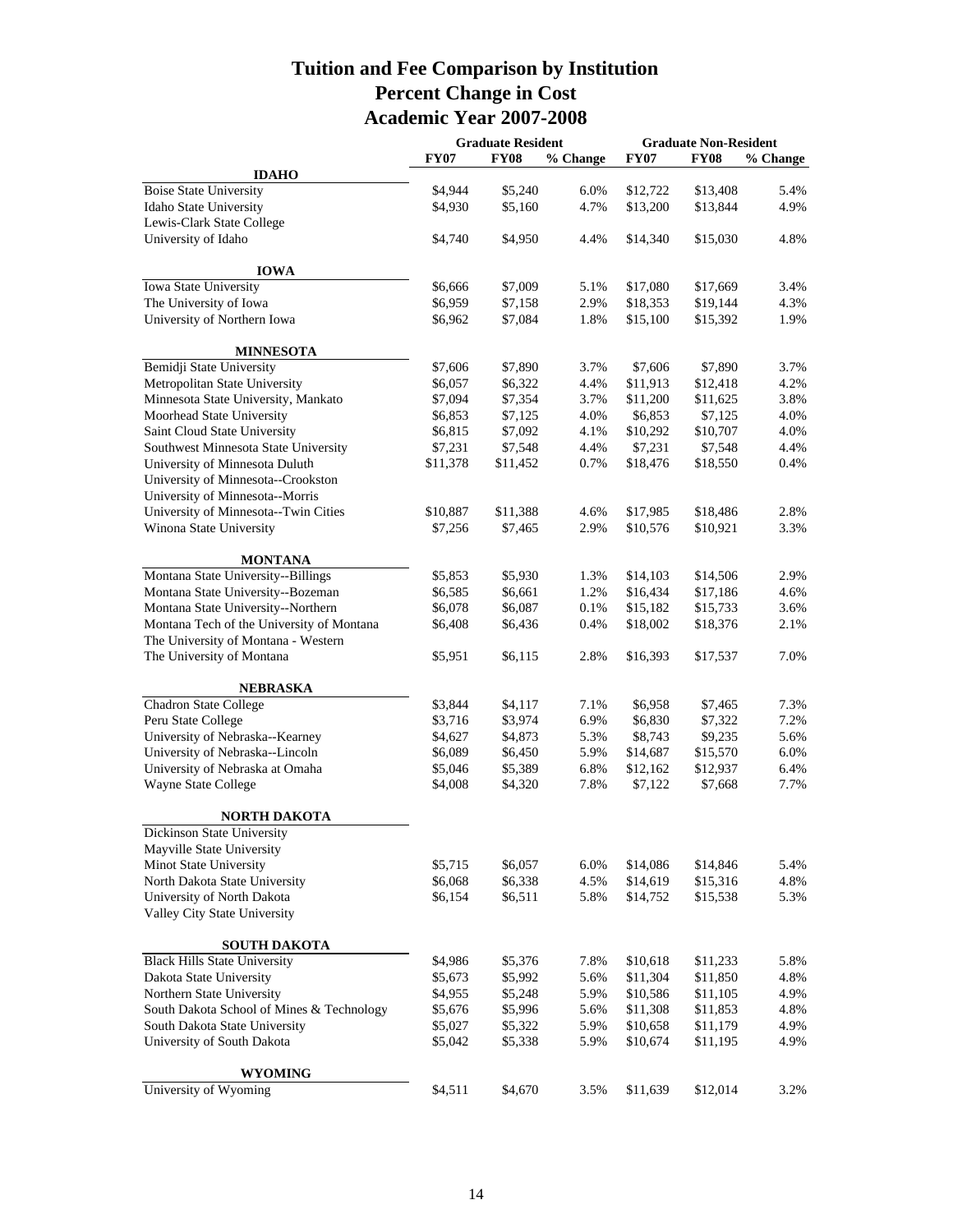### **Tuition and Fee Comparison by State Ranked Lowest Cost to Highest Weighted Average Cost of Public Institutions Academic Year 2007 - 2008**

| <b>Undergraduate Resident</b> |         | <b>Undergraduate Non-Resident</b> |          |  |  |
|-------------------------------|---------|-----------------------------------|----------|--|--|
| Wyoming                       | \$3,742 | South Dakota                      | \$7,152  |  |  |
| Idaho                         | \$4,383 | Wyoming                           | \$11,038 |  |  |
| Montana                       | \$5,382 | Idaho                             | \$13,576 |  |  |
| North Dakota                  | \$5,663 | North Dakota                      | \$13,892 |  |  |
| <b>South Dakota</b>           | \$5,845 | Nebraska                          | \$14,121 |  |  |
| Nebraska                      | \$5,849 | Minnesota                         | \$14,967 |  |  |
| Iowa                          | \$6,215 | Montana                           | \$15,835 |  |  |
| Minnesota                     | \$7,544 | Iowa                              | \$18,148 |  |  |
| <b>Weighted Average Cost</b>  | \$6,075 | <b>Weighted Average Cost</b>      | \$14,377 |  |  |

| <b>Undergraduate Resident</b> |         | <b>Undergraduate Non-Resident</b> |          |
|-------------------------------|---------|-----------------------------------|----------|
| Wyoming                       | \$3,742 | South Dakota                      | \$7,152  |
| Idaho                         | \$4,383 | Wyoming                           | \$11,038 |
| Montana                       | \$5,382 | Idaho                             | \$13,576 |
| North Dakota                  | \$5,663 | North Dakota                      | \$13,892 |
| South Dakota                  | \$5,845 | Nebraska                          | \$14,121 |
| Nebraska                      | \$5,849 | Minnesota                         | \$14,967 |
| Iowa                          | \$6,215 | Montana                           | \$15,835 |
| Minnesota                     | \$7,544 | Iowa                              | \$18,148 |
| <b>Weighted Average Cost</b>  | \$6,075 | <b>Weighted Average Cost</b>      | \$14,377 |



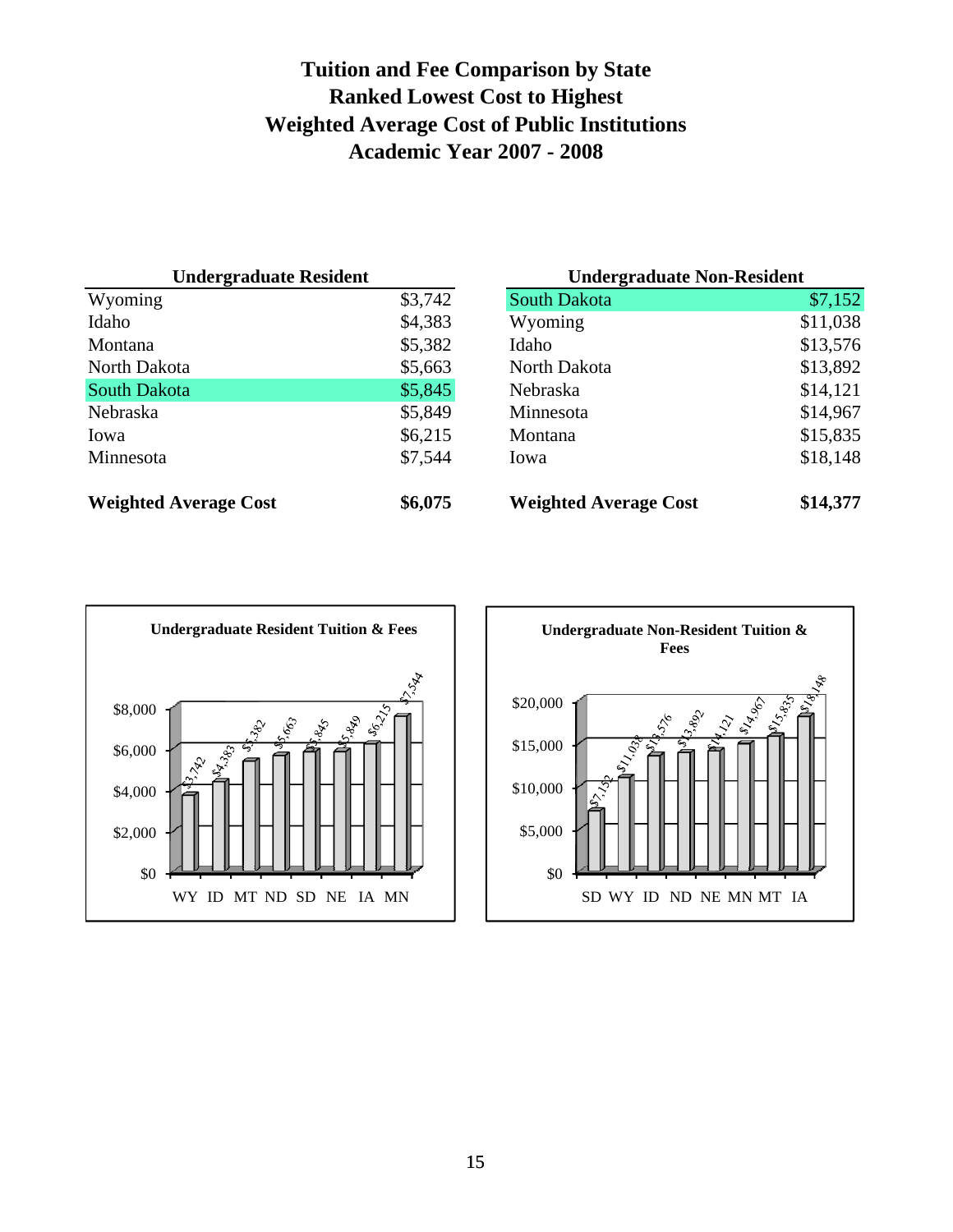### **Tuition and Fee Comparison by State Ranked Lowest Cost to Highest Weighted Average Cost of Public Institutions Academic Year 2007 - 2008**

| <b>Graduate Resident</b>     |         | <b>Graduate Non-Resident</b> |          |
|------------------------------|---------|------------------------------|----------|
| Wyoming                      | \$4,670 | <b>South Dakota</b>          | \$11,289 |
| Idaho                        | \$5,131 | Wyoming                      | \$12,014 |
| <b>South Dakota</b>          | \$5,406 | Nebraska                     | \$13,816 |
| Nebraska                     | \$5,462 | Idaho                        | \$14,335 |
| Montana                      | \$6,298 | North Dakota                 | \$15,291 |
| North Dakota                 | \$6,424 | <b>Montana</b>               | \$17,297 |
| Iowa                         | \$7,110 | Minnesota                    | \$17,325 |
| Minnesota                    | \$9,876 | Iowa                         | \$18,443 |
| <b>Weighted Average Cost</b> | \$7,013 | <b>Weighted Average Cost</b> | \$16,394 |

| <b>Graduate Resident</b>     |         | <b>Graduate Non-Resident</b> |          |
|------------------------------|---------|------------------------------|----------|
| Wyoming                      | \$4,670 | South Dakota                 | \$11,289 |
| Idaho                        | \$5,131 | Wyoming                      | \$12,014 |
| South Dakota                 | \$5,406 | Nebraska                     | \$13,816 |
| Nebraska                     | \$5,462 | Idaho                        | \$14,335 |
| Montana                      | \$6,298 | North Dakota                 | \$15,291 |
| North Dakota                 | \$6,424 | Montana                      | \$17,297 |
| Iowa                         | \$7,110 | Minnesota                    | \$17,325 |
| Minnesota                    | \$9,876 | Iowa                         | \$18,443 |
| <b>Weighted Average Cost</b> | \$7,013 | <b>Weighted Average Cost</b> | \$16,394 |



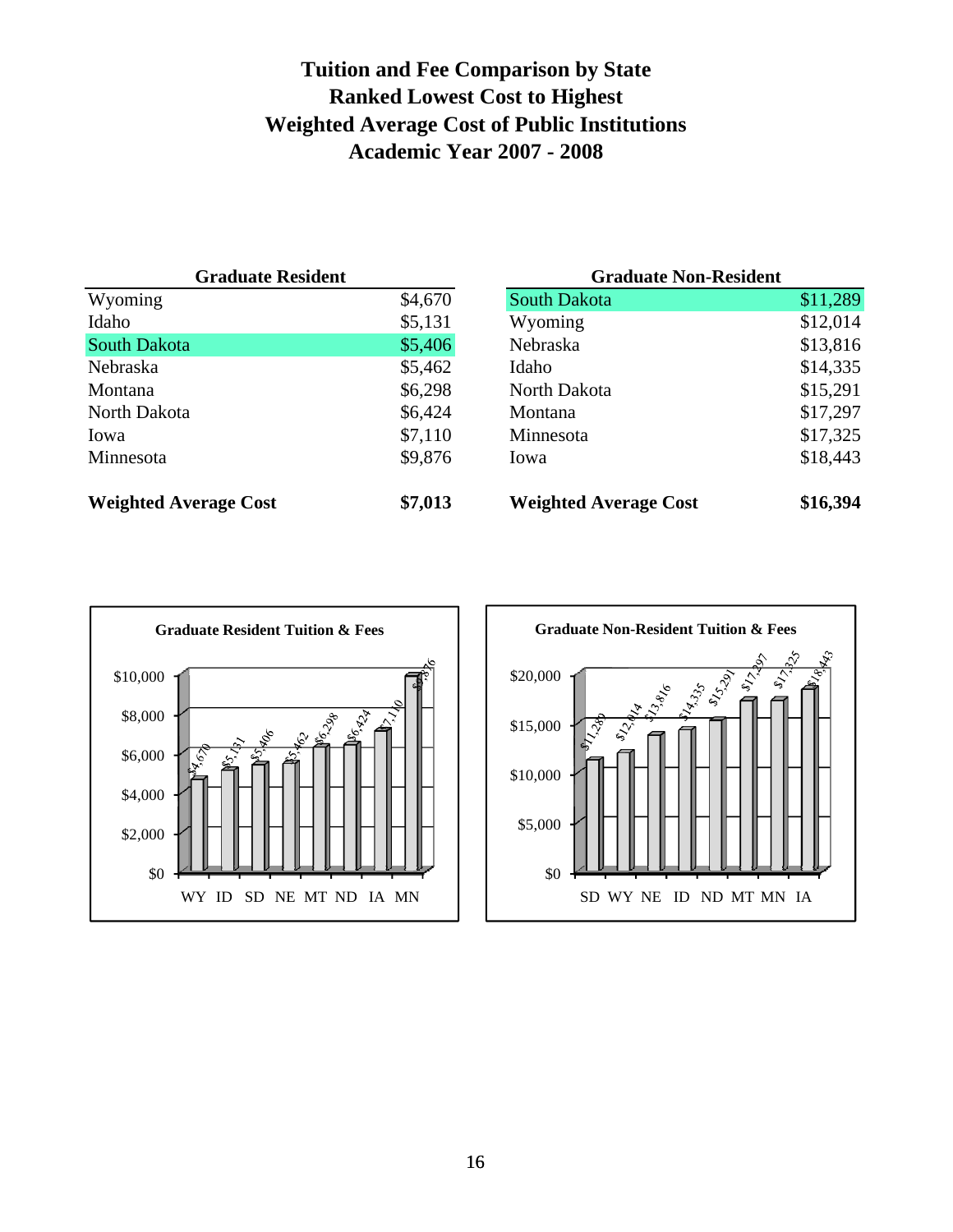### **Tuition and Fee Comparison and Rank Baccalaureate Institutions Academic Year 2007-2008**

| <b>State</b>        | <b>Undergraduate Resident</b>                                      | Cost    |
|---------------------|--------------------------------------------------------------------|---------|
| Idaho               | Lewis-Clark State College                                          | \$4,092 |
| Montana             | The University of Montana - Western                                | \$4,212 |
| Nebraska            | Peru State College                                                 | \$4,332 |
| Nebraska            | <b>Chadron State College</b>                                       | \$4,480 |
| North Dakota        | Dickinson State University                                         | \$4,749 |
| Montana             | Montana State University--Northern                                 | \$4,764 |
| North Dakota        | Mayville State University                                          | \$5,438 |
| South Dakota        | Northern State University                                          | \$5,632 |
| <b>South Dakota</b> | <b>Black Hills State University</b>                                | \$5,803 |
| North Dakota        | Valley City State University                                       | \$5,846 |
| <b>South Dakota</b> | Dakota State University                                            | \$6,404 |
| Minnesota           | University of Minnesota--Crookston                                 | \$8,821 |
| Minnesota           | University of Minnesota--Morris                                    | \$9,332 |
|                     | <b>Average Weighted Tuition and Fees of Undergraduate Resident</b> | \$5,726 |

| <b>State</b>        | <b>Undergraduate Non-Resident</b>                                      | Cost     |
|---------------------|------------------------------------------------------------------------|----------|
| <b>South Dakota</b> | <b>Northern State University</b>                                       | \$6,952  |
| South Dakota        | <b>Black Hills State University</b>                                    | \$7,123  |
| North Dakota        | Mayville State University                                              | \$7,335  |
| <b>South Dakota</b> | Dakota State University                                                | \$7,724  |
| Nebraska            | Peru State College                                                     | \$7,852  |
| <b>Nebraska</b>     | <b>Chadron State College</b>                                           | \$8,000  |
| Minnesota           | University of Minnesota--Crookston                                     | \$8,821  |
| Minnesota           | University of Minnesota--Morris                                        | \$9,332  |
| North Dakota        | Dickinson State University                                             | \$11,143 |
| Idaho               | Lewis-Clark State College                                              | \$11,382 |
| Montana             | The University of Montana - Western                                    | \$12,604 |
| North Dakota        | Valley City State University                                           | \$12,866 |
| Montana             | Montana State University--Northern                                     | \$14,655 |
|                     | <b>Average Weighted Tuition and Fees of Undergraduate Non-Resident</b> | \$9,288  |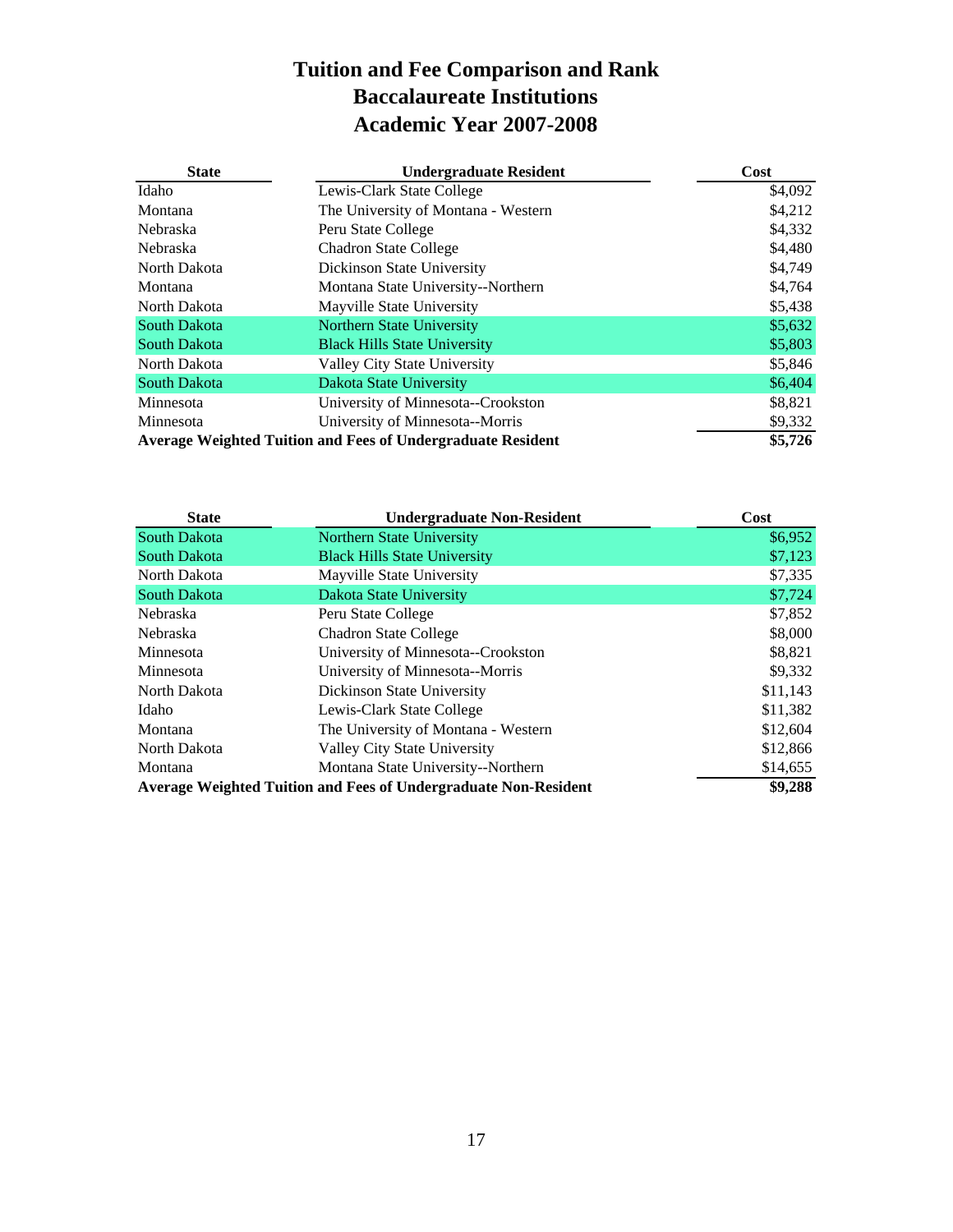### **Tuition and Fee Comparison and Rank Baccalaureate Institutions Academic Year 2007-2008**

| <b>State</b>        | <b>Graduate Resident</b>                                      | Cost    |
|---------------------|---------------------------------------------------------------|---------|
| Nebraska            | Peru State College                                            | \$3,974 |
| Nebraska            | <b>Chadron State College</b>                                  | \$4,117 |
| <b>South Dakota</b> | Northern State University                                     | \$5,248 |
| <b>South Dakota</b> | <b>Black Hills State University</b>                           | \$5,376 |
| <b>South Dakota</b> | Dakota State University                                       | \$5,992 |
| Montana             | Montana State University--Northern                            | \$6,087 |
|                     | <b>Average Weighted Tuition and Fees of Graduate Resident</b> | \$4,848 |

| <b>State</b>        | <b>Graduate Non-Resident</b>                                      | Cost     |
|---------------------|-------------------------------------------------------------------|----------|
| Nebraska            | Peru State College                                                | \$7,322  |
| Nebraska            | <b>Chadron State College</b>                                      | \$7,465  |
| <b>South Dakota</b> | Northern State University                                         | \$11,105 |
| South Dakota        | <b>Black Hills State University</b>                               | \$11,233 |
| South Dakota        | Dakota State University                                           | \$11,850 |
| Montana             | Montana State University--Northern                                | \$15,733 |
|                     | <b>Average Weighted Tuition and Fees of Graduate Non-Resident</b> | \$8,622  |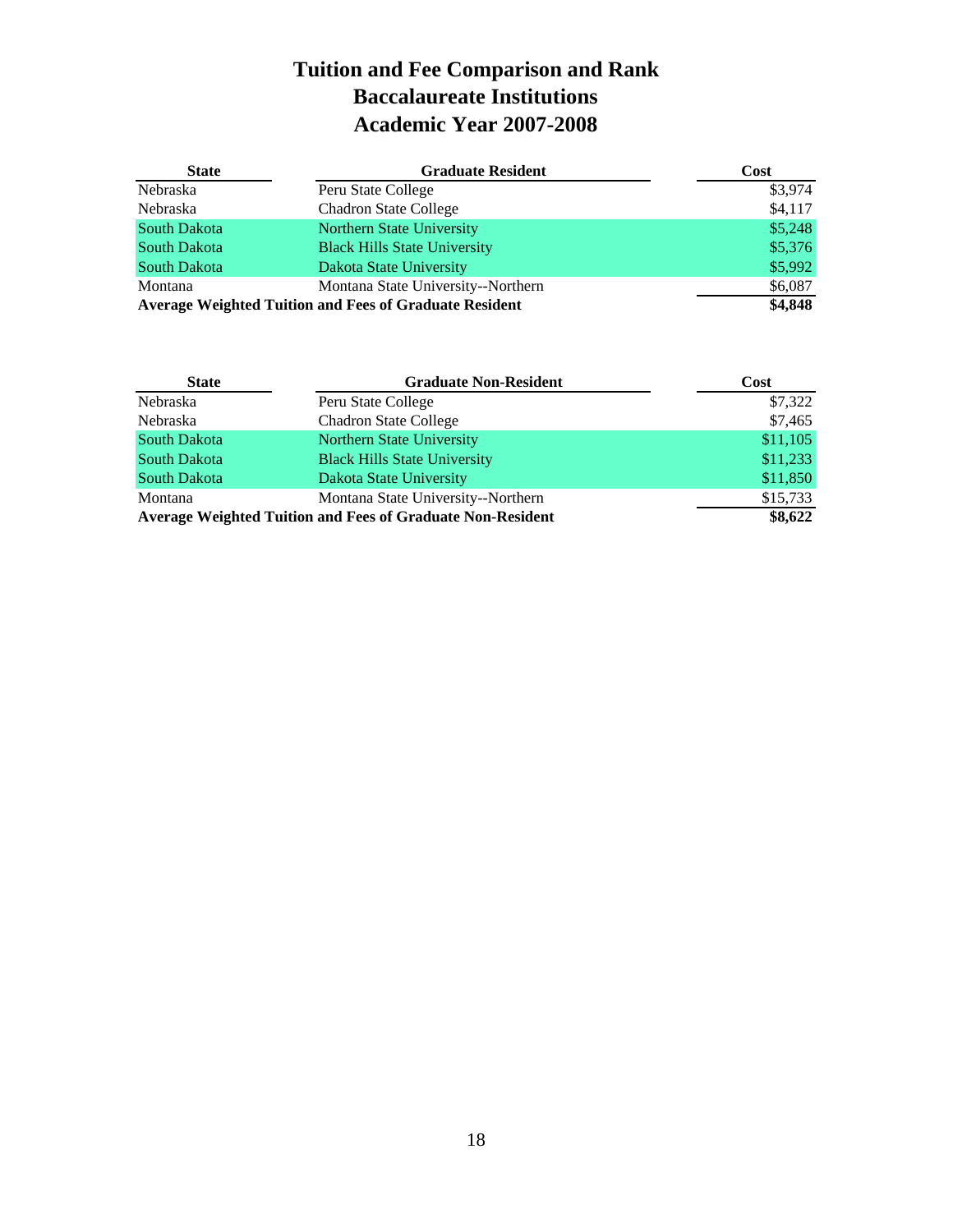### **Tuition and Fee Comparison and Rank Masters Institutions Academic Year 2007-2008**

| <b>State</b> | <b>Undergraduate Resident</b>                                      | Cost    |
|--------------|--------------------------------------------------------------------|---------|
| Idaho        | <b>Boise State University</b>                                      | \$4,410 |
| Nebraska     | Wayne State College                                                | \$4,558 |
| North Dakota | Minot State University                                             | \$4,773 |
| Montana      | Montana State University--Billings                                 | \$5,132 |
| Nebraska     | University of Nebraska--Kearney                                    | \$5,331 |
| Minnesota    | Metropolitan State University                                      | \$5,646 |
| Nebraska     | University of Nebraska at Omaha                                    | \$5,795 |
| Minnesota    | Minnesota State University, Mankato                                | \$6,050 |
| Montana      | Montana Tech of the University of Montana                          | \$6,165 |
| Iowa         | University of Northern Iowa                                        | \$6,190 |
| Minnesota    | Moorhead State University                                          | \$6,288 |
| Minnesota    | Saint Cloud State University                                       | \$6,314 |
| South Dakota | South Dakota School of Mines & Technology                          | \$6,388 |
| Minnesota    | Southwest Minnesota State University                               | \$6,517 |
| Minnesota    | Bemidji State University                                           | \$6,740 |
| Minnesota    | Winona State University                                            | \$7,324 |
| Minnesota    | University of Minnesota Duluth                                     | \$9,600 |
|              | <b>Average Weighted Tuition and Fees of Undergraduate Resident</b> | \$5,868 |

| <b>State</b> | <b>Undergraduate Non-Resident</b>                                      | Cost     |
|--------------|------------------------------------------------------------------------|----------|
| Minnesota    | Moorhead State University                                              | \$6,288  |
| Minnesota    | Southwest Minnesota State University                                   | \$6,517  |
| Minnesota    | Bemidji State University                                               | \$6,740  |
| South Dakota | South Dakota School of Mines & Technology                              | \$7,708  |
| Nebraska     | Wayne State College                                                    | \$8,078  |
| Nebraska     | University of Nebraska--Kearney                                        | \$9,939  |
| Minnesota    | Metropolitan State University                                          | \$11,022 |
| North Dakota | Minot State University                                                 | \$11,415 |
| Minnesota    | Winona State University                                                | \$11,794 |
| Minnesota    | Minnesota State University, Mankato                                    | \$12,112 |
| Idaho        | Boise State University                                                 | \$12,578 |
| Minnesota    | Saint Cloud State University                                           | \$12,866 |
| Montana      | Montana State University--Billings                                     | \$13,708 |
| Iowa         | University of Northern Iowa                                            | \$14,282 |
| Nebraska     | University of Nebraska at Omaha                                        | \$15,435 |
| Montana      | Montana Tech of the University of Montana                              | \$16,582 |
| Minnesota    | University of Minnesota Duluth                                         | \$19,266 |
|              | <b>Average Weighted Tuition and Fees of Undergraduate Non-Resident</b> | \$11,400 |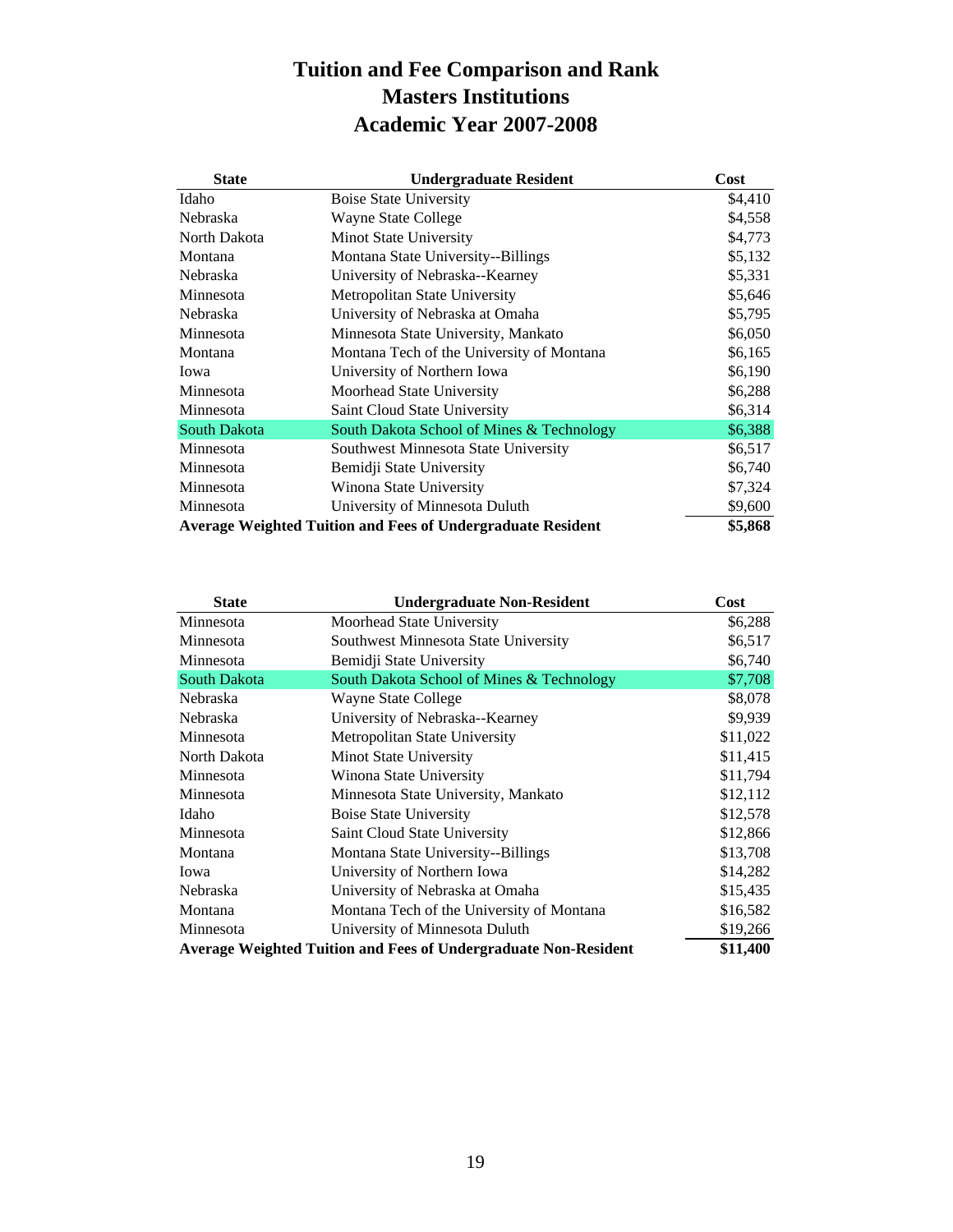### **Tuition and Fee Comparison and Rank Masters Institutions Academic Year 2007-2008**

| <b>State</b>    | <b>Graduate Resident</b>                                      | Cost     |
|-----------------|---------------------------------------------------------------|----------|
| Nebraska        | Wayne State College                                           | \$4,320  |
| Nebraska        | University of Nebraska--Kearney                               | \$4,873  |
| Idaho           | <b>Boise State University</b>                                 | \$5,240  |
| <b>Nebraska</b> | University of Nebraska at Omaha                               | \$5,389  |
| Montana         | Montana State University--Billings                            | \$5,930  |
| South Dakota    | South Dakota School of Mines & Technology                     | \$5,996  |
| North Dakota    | Minot State University                                        | \$6,057  |
| Minnesota       | Metropolitan State University                                 | \$6,322  |
| Montana         | Montana Tech of the University of Montana                     | \$6,436  |
| Iowa            | University of Northern Iowa                                   | \$7,084  |
| Minnesota       | Saint Cloud State University                                  | \$7,092  |
| Minnesota       | Moorhead State University                                     | \$7,125  |
| Minnesota       | Minnesota State University, Mankato                           | \$7,354  |
| Minnesota       | Winona State University                                       | \$7,465  |
| Minnesota       | Southwest Minnesota State University                          | \$7,548  |
| Minnesota       | Bemidji State University                                      | \$7,890  |
| Minnesota       | University of Minnesota Duluth                                | \$11,452 |
|                 | <b>Average Weighted Tuition and Fees of Graduate Resident</b> | \$6,191  |

| <b>State</b>        | <b>Graduate Non-Resident</b>                                      | Cost     |
|---------------------|-------------------------------------------------------------------|----------|
| Minnesota           | Moorhead State University                                         | \$7,125  |
| Minnesota           | Southwest Minnesota State University                              | \$7,548  |
| Nebraska            | Wayne State College                                               | \$7,668  |
| Minnesota           | Bemidji State University                                          | \$7,890  |
| Nebraska            | University of Nebraska--Kearney                                   | \$9,235  |
| Minnesota           | Saint Cloud State University                                      | \$10,707 |
| Minnesota           | Winona State University                                           | \$10,921 |
| Minnesota           | Minnesota State University, Mankato                               | \$11,625 |
| <b>South Dakota</b> | South Dakota School of Mines & Technology                         | \$11,853 |
| Minnesota           | Metropolitan State University                                     | \$12,418 |
| Nebraska            | University of Nebraska at Omaha                                   | \$12,937 |
| Idaho               | <b>Boise State University</b>                                     | \$13,408 |
| Montana             | Montana State University--Billings                                | \$14,506 |
| North Dakota        | Minot State University                                            | \$14,846 |
| Iowa                | University of Northern Iowa                                       | \$15,392 |
| Montana             | Montana Tech of the University of Montana                         | \$18,376 |
| Minnesota           | University of Minnesota Duluth                                    | \$18,550 |
|                     | <b>Average Weighted Tuition and Fees of Graduate Non-Resident</b> | \$11,933 |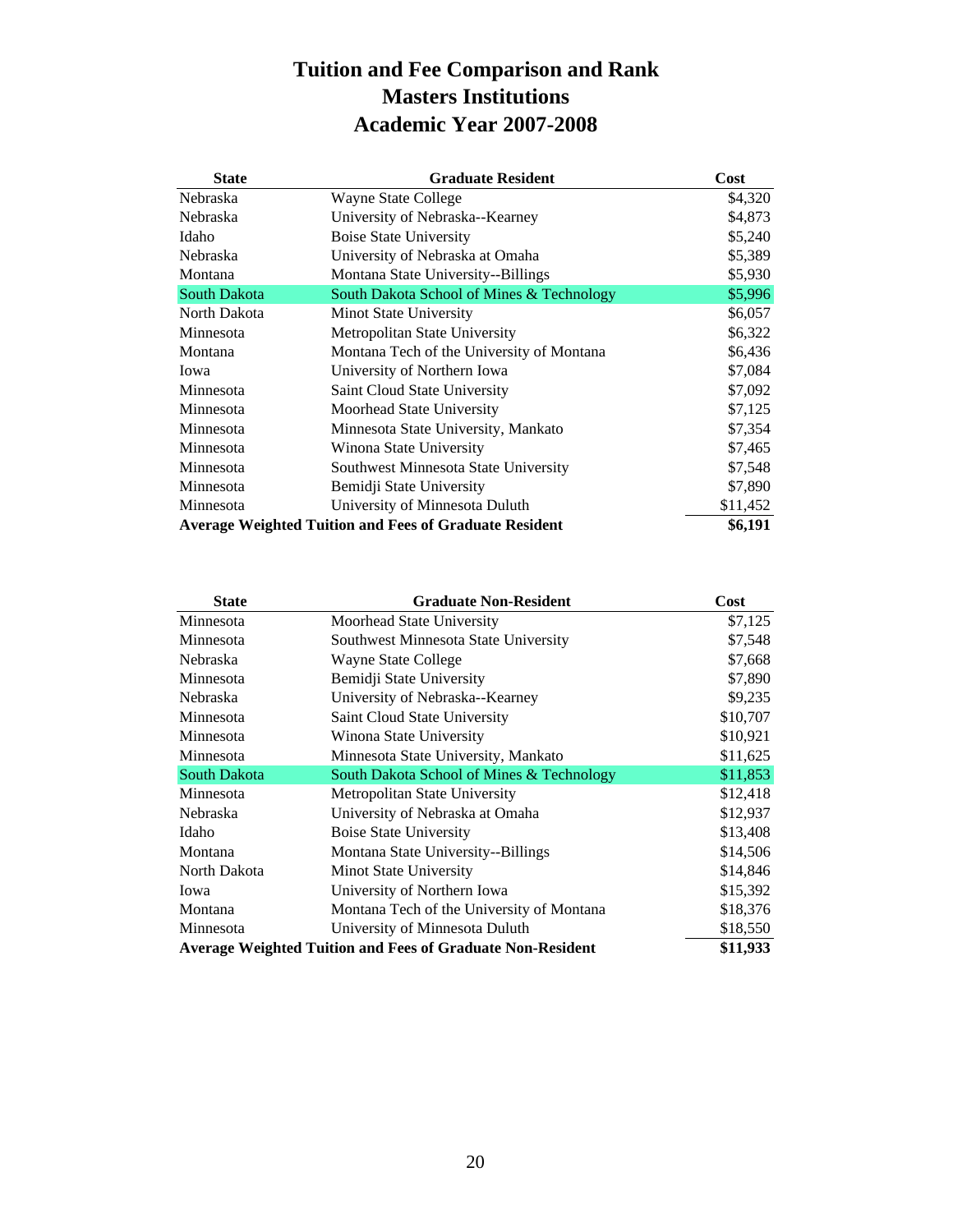### **Tuition and Fee Comparison and Rank Doctoral Institutions Academic Year 2007-2008**

| <b>State</b>        | <b>Undergraduate Resident</b>                                      | Cost    |
|---------------------|--------------------------------------------------------------------|---------|
| Wyoming             | University of Wyoming                                              | \$3,742 |
| Idaho               | Idaho State University                                             | \$4,400 |
| Idaho               | University of Idaho                                                | \$4,410 |
| Montana             | The University of Montana                                          | \$5,338 |
| <b>South Dakota</b> | South Dakota State University                                      | \$5,731 |
| Montana             | Montana State University--Bozeman                                  | \$5,749 |
| <b>South Dakota</b> | University of South Dakota                                         | \$5,752 |
| North Dakota        | North Dakota State University                                      | \$5,975 |
| North Dakota        | University of North Dakota                                         | \$6,131 |
| Iowa                | <b>Iowa State University</b>                                       | \$6,161 |
| Iowa                | The University of Iowa                                             | \$6,293 |
| Nebraska            | University of Nebraska--Lincoln                                    | \$6,558 |
| Minnesota           | University of Minnesota--Twin Cities                               | \$9,822 |
|                     | <b>Average Weighted Tuition and Fees of Undergraduate Resident</b> | \$6,289 |

| <b>State</b>                                                           | <b>Undergraduate Non-Resident</b>    | Cost     |
|------------------------------------------------------------------------|--------------------------------------|----------|
| <b>South Dakota</b>                                                    | South Dakota State University        | \$7,051  |
| <b>South Dakota</b>                                                    | University of South Dakota           | \$7,072  |
| Wyoming                                                                | University of Wyoming                | \$11,038 |
| Idaho                                                                  | <b>Idaho State University</b>        | \$13,084 |
| North Dakota                                                           | North Dakota State University        | \$14,346 |
| Idaho                                                                  | University of Idaho                  | \$14,490 |
| North Dakota                                                           | University of North Dakota           | \$14,523 |
| Montana                                                                | The University of Montana            | \$16,032 |
| Montana                                                                | Montana State University--Bozeman    | \$16,274 |
| Iowa                                                                   | <b>Iowa State University</b>         | \$16,919 |
| Nebraska                                                               | University of Nebraska--Lincoln      | \$17,246 |
| Iowa                                                                   | The University of Iowa               | \$19,465 |
| Minnesota                                                              | University of Minnesota--Twin Cities | \$21,452 |
| <b>Average Weighted Tuition and Fees of Undergraduate Non-Resident</b> | \$16,014                             |          |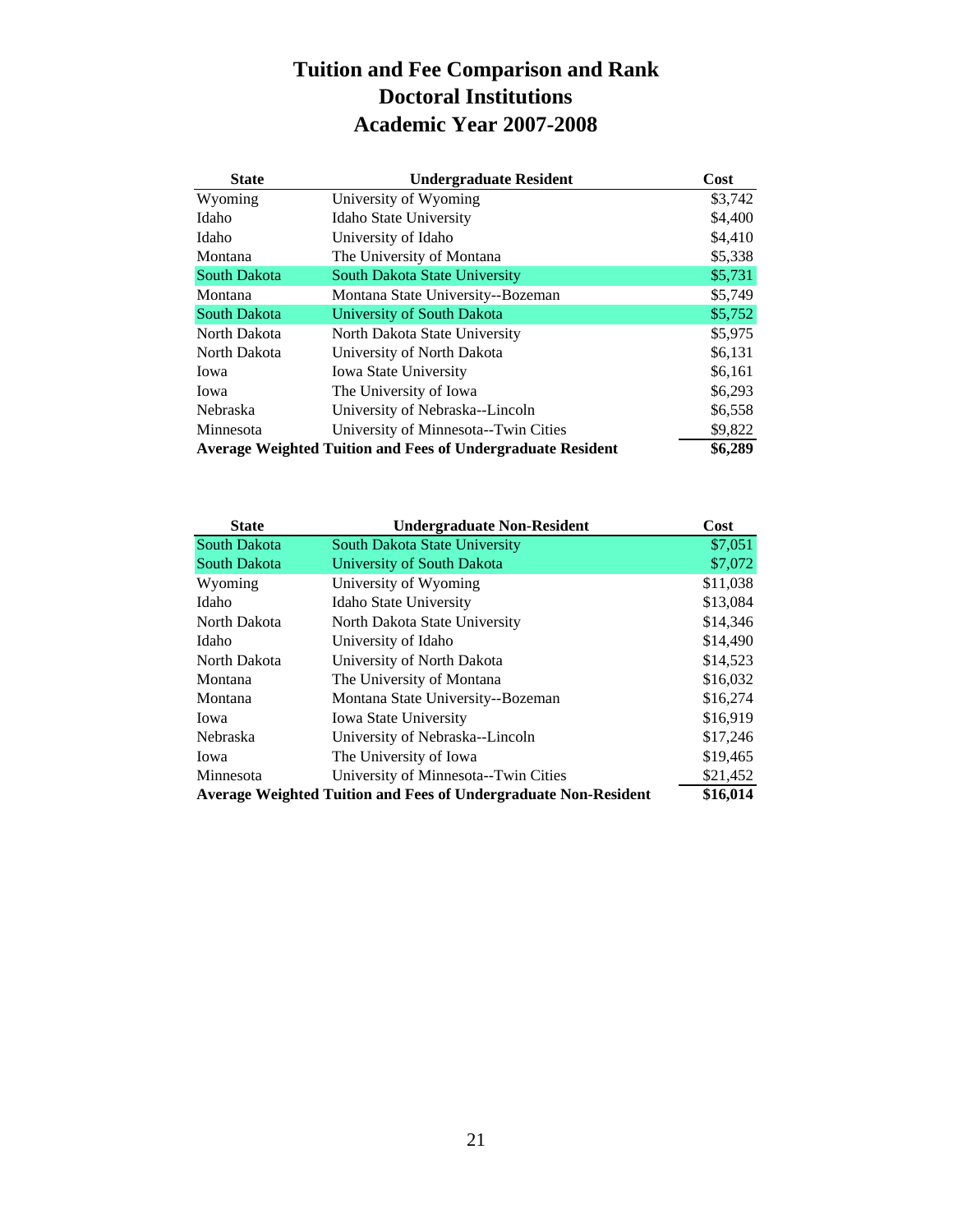### **Tuition and Fee Comparison and Rank Doctoral Institutions Academic Year 2007-2008**

| <b>State</b>                                                  | <b>Graduate Resident</b>             | Cost     |
|---------------------------------------------------------------|--------------------------------------|----------|
| Wyoming                                                       | University of Wyoming                | \$4,670  |
| Idaho                                                         | University of Idaho                  | \$4,950  |
| Idaho                                                         | Idaho State University               | \$5,160  |
| <b>South Dakota</b>                                           | South Dakota State University        | \$5,322  |
| <b>South Dakota</b>                                           | University of South Dakota           | \$5,338  |
| Montana                                                       | The University of Montana            | \$6,115  |
| North Dakota                                                  | North Dakota State University        | \$6,338  |
| <b>Nebraska</b>                                               | University of Nebraska--Lincoln      | \$6,450  |
| North Dakota                                                  | University of North Dakota           | \$6,511  |
| Montana                                                       | Montana State University--Bozeman    | \$6,661  |
| Iowa                                                          | <b>Iowa State University</b>         | \$7,009  |
| Iowa                                                          | The University of Iowa               | \$7,158  |
| Minnesota                                                     | University of Minnesota--Twin Cities | \$11,388 |
| <b>Average Weighted Tuition and Fees of Graduate Resident</b> | \$7,448                              |          |

| <b>State</b>                                                      | <b>Graduate Non-Resident</b>         | Cost     |
|-------------------------------------------------------------------|--------------------------------------|----------|
| <b>South Dakota</b>                                               | South Dakota State University        | \$11,179 |
| <b>South Dakota</b>                                               | University of South Dakota           | \$11,195 |
| Wyoming                                                           | University of Wyoming                | \$12,014 |
| Idaho                                                             | <b>Idaho State University</b>        | \$13,844 |
| Idaho                                                             | University of Idaho                  | \$15,030 |
| North Dakota                                                      | North Dakota State University        | \$15,316 |
| North Dakota                                                      | University of North Dakota           | \$15,538 |
| <b>Nebraska</b>                                                   | University of Nebraska--Lincoln      | \$15,570 |
| Montana                                                           | Montana State University--Bozeman    | \$17,186 |
| Montana                                                           | The University of Montana            | \$17,537 |
| Iowa                                                              | <b>Iowa State University</b>         | \$17,669 |
| Minnesota                                                         | University of Minnesota--Twin Cities | \$18,486 |
| Iowa                                                              | The University of Iowa               | \$19,144 |
| <b>Average Weighted Tuition and Fees of Graduate Non-Resident</b> | \$17,145                             |          |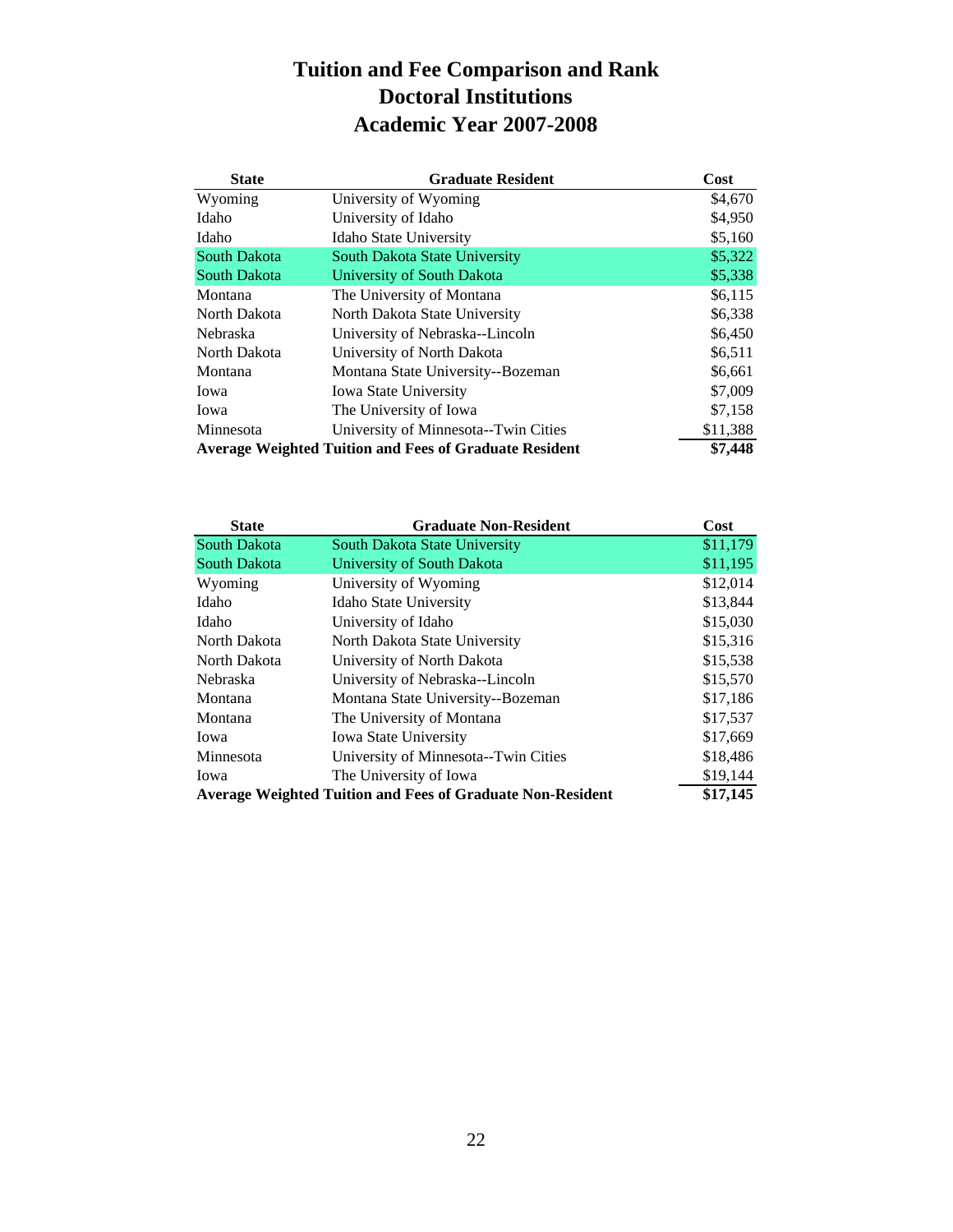### **Tuition and Fee Comparison Institutions with Law and Medical Programs Academic Year 2007-2008**

|                                      |                 | <b>LAW</b>          |                 | <b>MEDICINE</b>     |
|--------------------------------------|-----------------|---------------------|-----------------|---------------------|
|                                      | <b>Resident</b> | <b>Non-Resident</b> | <b>Resident</b> | <b>Non-Resident</b> |
| University of Idaho                  | \$10,200        | \$20,280            |                 |                     |
| The University of Iowa               | \$16,341        | \$32,589            | \$25,094        | \$41,124            |
| University of Minnesota--Duluth      |                 |                     | \$30,639        | \$37,953            |
| University of Minnesota--Twin Cities | \$22,448        | \$31,948            | \$20,866        | \$25,742            |
| The University of Montana            | \$9,266         | \$20,663            |                 |                     |
| University of Nebraska--Lincoln      | \$9,498         | \$22,210            |                 |                     |
| University of North Dakota           | \$8,174         | \$18,310            | \$22,548        | \$40,795            |
| University of South Dakota           | \$8,991         | \$17,606            | \$18,386        | \$38,359            |
| University of Wyoming                | \$8,144         | \$17,324            | \$12,000        |                     |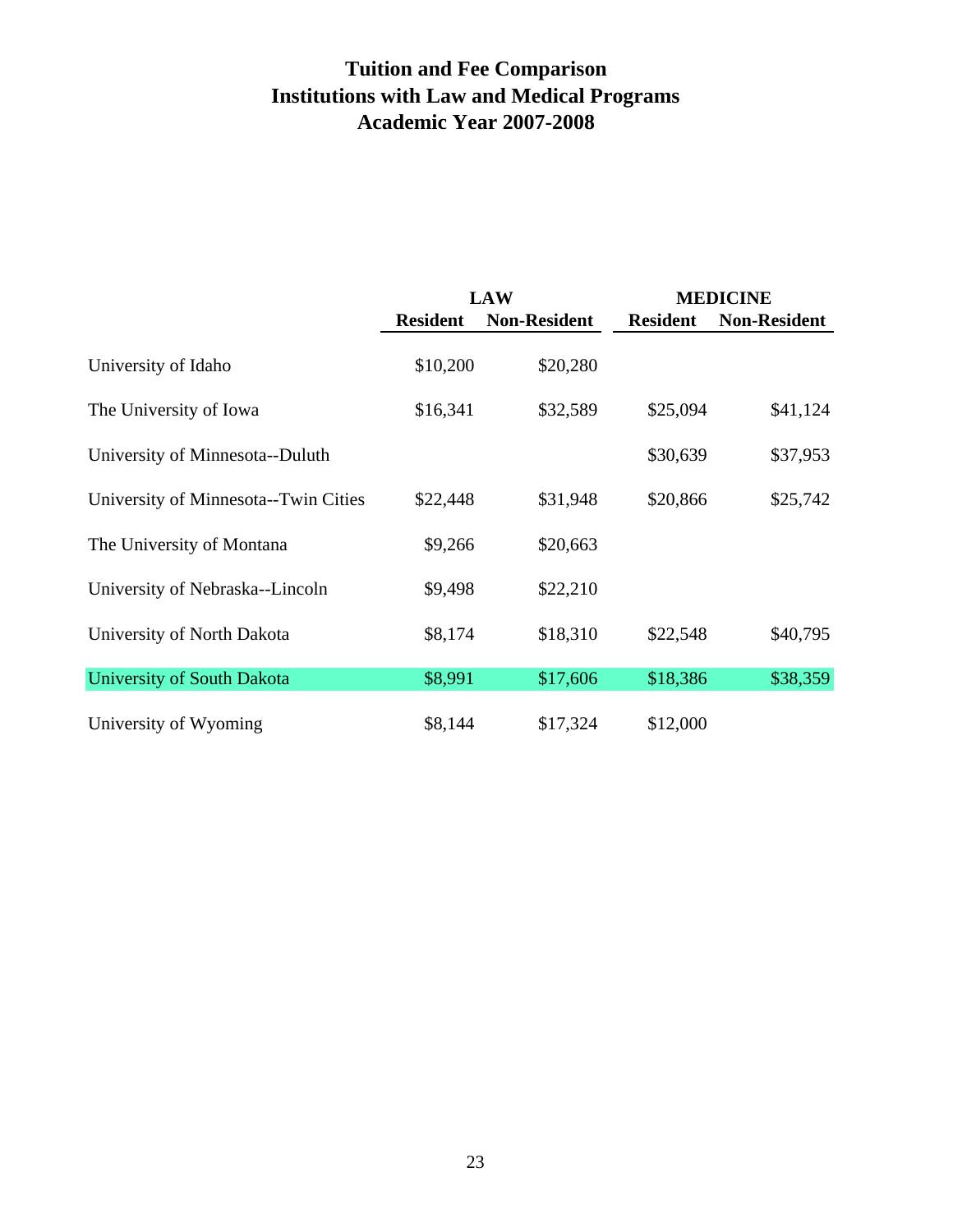#### **Section III**

#### **Total Cost Comparison**

 Section III compares the total costs paid by full-time students. To assure comparability, a full-time undergraduate student was defined as a student taking 32 credit hours a year using a semester-based system or 48 credit hours using a quarter based system. A full-time graduate student was defined as a student taking 24 hours a year using a semester-based system or 36 hours a year using a quarter-based system. "Total Cost" includes tuition and fees and room and board costs. The room rates were based on a double occupancy room, which is the most common. The board rates were based on the meal plan that provided 15 meals per week or the next closest plan.

 Page 25 provides a complete listing of the public universities and colleges surveyed and the associated cost for tuition and fees and room and board for undergraduate and graduate resident and non-resident students. This table provides a summary of the information used in Section III and is not in ranked order.

 Pages 26-27 provide the percent change from the prior year for the tuition and fees and room and board costs at all institutions surveyed. These pages will provide a quick comparison of total cost increases or decreases over the past year.

 Pages 28-29 show the weighted averages calculated for each state using the institutional costs given on page 25. This table uses the average cost for each student type to rank the states from the least expensive to the most expensive. A weighted average cost of all institutions is also provided. Bar graphs showing the weighted average total cost of the institutions by student type are included.

 Pages 30-35 rank the total cost of the institutions by student type and institutional classification. This comparison provides a ranking with similarly classified institutions.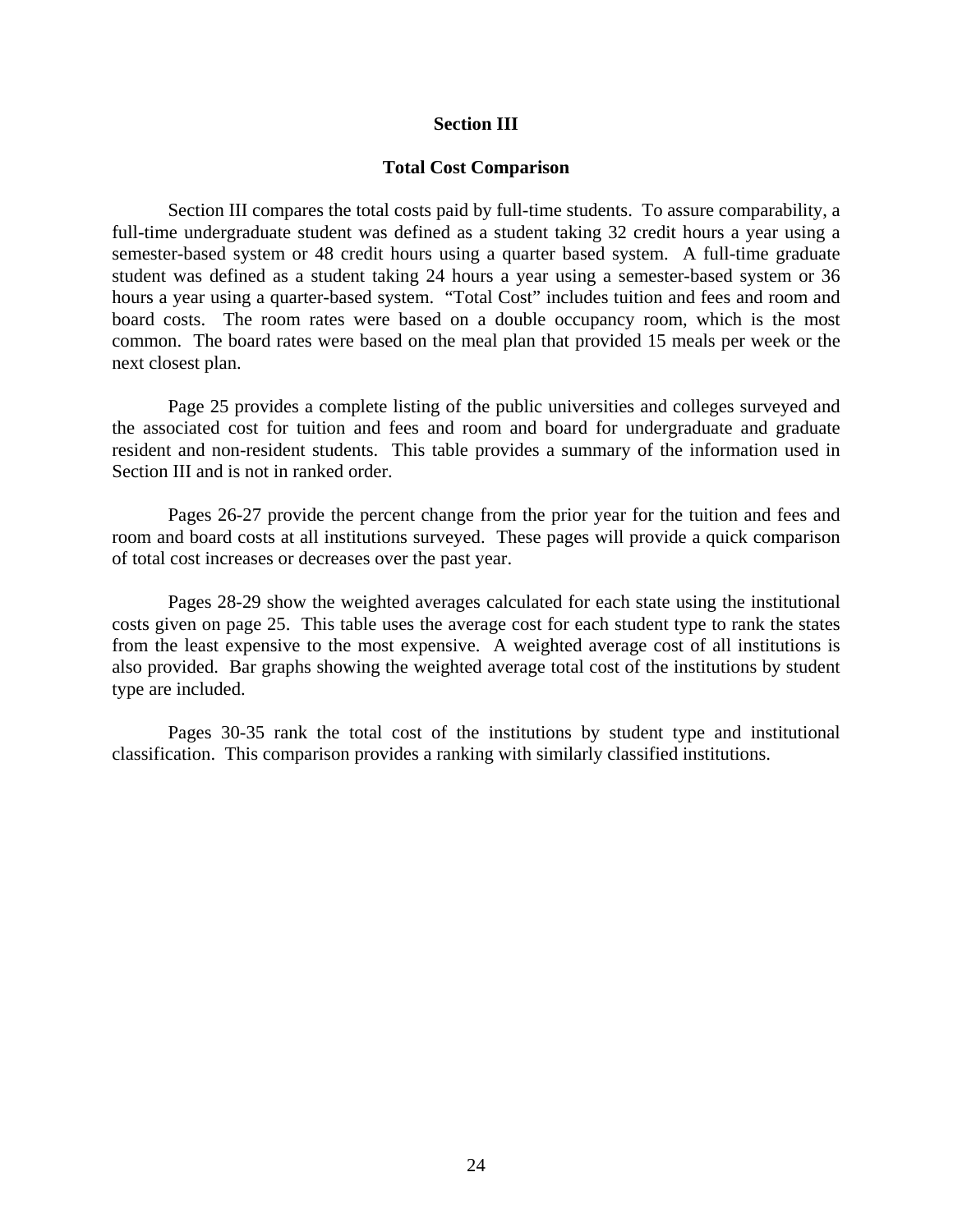#### **Total Cost Comparison by Institution Academic Year 2007-2008**

|                                                             | Undergraduate<br>Average # |                      | Graduate             |                    |                      |
|-------------------------------------------------------------|----------------------------|----------------------|----------------------|--------------------|----------------------|
|                                                             | of meals*                  | <b>Resident</b>      | <b>Non-Resident</b>  | <b>Resident</b>    | <b>Non-Resident</b>  |
| <b>IDAHO</b>                                                |                            |                      |                      |                    |                      |
| <b>Boise State University</b>                               | 15                         | \$9,659              | \$17,827             | \$10,489           | \$18,657             |
| Idaho State University                                      | 14                         | \$9,350              | \$18,034             | \$10,110           | \$18,794             |
| Lewis-Clark State College                                   | 9                          | \$9,092              | \$16,382             |                    |                      |
| University of Idaho                                         | 15                         | \$10,834             | \$20,914             | \$11,374           | \$21,454             |
| <b>IOWA</b>                                                 |                            |                      |                      |                    |                      |
| Iowa State University                                       | 14                         | \$12,757             | \$23,515             | \$13,605           | \$24,265             |
| The University of Iowa                                      | 14                         | \$12,883             | \$26,055             | \$13,748           | \$25,734             |
| University of Northern Iowa                                 | 14                         | \$12,113             | \$20,205             | \$13,007           | \$21,315             |
| <b>MINNESOTA</b>                                            |                            |                      |                      |                    |                      |
| Bemidji State University                                    | 12                         | \$12,614             | \$12,614             | \$13,764           | \$13,764             |
| Metropolitan State University**                             |                            |                      |                      |                    |                      |
| Minnesota State University, Mankato                         | 14                         | \$11,405             | \$17,467             | \$12,709           | \$16,980             |
| Moorhead State University                                   | 14                         | \$11,732             | \$11,732             | \$12,569           | \$12,569             |
| Saint Cloud State University                                | 14                         | \$11,890             | \$18,442             | \$12,668           | \$16,283             |
| Southwest Minnesota State University                        | 15                         | \$12,133             | \$12,133             | \$13,164           | \$13,164             |
| University of Minnesota Duluth                              |                            | \$15,504             | \$25,170             | \$17,356           | \$24,454             |
| University of Minnesota--Crookston                          | 19                         | \$14,443             | \$14,443             |                    |                      |
| University of Minnesota--Morris                             | 19                         | \$15,702             | \$15,702             |                    |                      |
| University of Minnesota--Twin Cities                        | 14                         | \$16,884             | \$28,514             | \$18,450           | \$25,548             |
| Winona State University                                     | 14                         | \$13,434             | \$17,904             | \$13,575           | \$17,031             |
|                                                             |                            |                      |                      |                    |                      |
| <b>MONTANA</b><br>Montana State University--Billings        |                            |                      |                      |                    |                      |
|                                                             | 15                         | \$9,878              | \$18,454             | \$10,676           | \$19,252             |
| Montana State University--Bozeman                           |                            | \$12,529             | \$23,054             | \$13,441           | \$23,966             |
| Montana State University--Northern                          | 19                         | \$10,442             | \$20,333             | \$11,765           | \$21,411             |
| Montana Tech of the University of Montana                   | 15                         | \$11,903             | \$22,320             | \$12,174           | \$24,114             |
| The University of Montana                                   | 15                         | \$10,964             | \$21,658             | \$11,741           | \$23,163             |
| The University of Montana - Western                         | unlimited                  | \$9,352              | \$17,744             |                    |                      |
| <b>NEBRASKA</b>                                             |                            |                      |                      |                    |                      |
| Chadron State College                                       | 14                         | \$8,692              | \$12,212             | \$8,329            | \$11,677             |
| Peru State College                                          | 23                         | \$8,756              | \$12,276             | \$8,398            | \$11,746             |
| University of Nebraska at Omaha***                          | 5                          |                      |                      |                    |                      |
| University of Nebraska--Kearney                             | 15                         | \$11,285             | \$15,893             | \$10,827           | \$15,189             |
| University of Nebraska--Lincoln                             | 15                         | \$12,996             | \$23,684             | \$12,888           | \$22,008             |
| Wayne State College                                         | 15                         | \$9,338              | \$12,858             | \$9,100            | \$12,448             |
| <b>NORTH DAKOTA</b>                                         |                            |                      |                      |                    |                      |
| Dickinson State University                                  | 15                         | \$8,615              | \$15,009             |                    |                      |
| Mayville State University                                   | 14                         | \$9,510              | \$11,407             |                    |                      |
| Minot State University                                      | 15                         | \$9,084              | \$15,726             | \$10,368           | \$19,157             |
| North Dakota State University                               | 20                         | \$11,795             | \$20,166             | \$12,158           | \$21,136             |
| University of North Dakota                                  | 14                         | \$11,270             | \$19,662             | \$11,650           | \$20,677             |
| Valley City State University                                |                            | \$9,726              | \$16,746             |                    |                      |
| <b>SOUTH DAKOTA</b>                                         |                            |                      |                      |                    |                      |
| <b>Black Hills State University</b>                         | 15                         | \$10,398             | \$11,718             | \$9,970            | \$15,828             |
| Dakota State University                                     | 15                         | \$10,711             | \$12,031             | \$10,300           | \$16,157             |
| Northern State University                                   | 15                         | \$9,958              | \$11,278             | \$9,574            | \$15,431             |
| South Dakota School of Mines & Technology                   | 15                         | \$10,671             | \$11,991             | \$10,280           | \$16,137             |
|                                                             |                            |                      |                      |                    |                      |
| South Dakota State University<br>University of South Dakota | 15<br>15                   | \$10,285<br>\$10,412 | \$11,605<br>\$11,732 | \$9,875<br>\$9,997 | \$15,733<br>\$15,854 |
|                                                             |                            |                      |                      |                    |                      |
| <b>WYOMING</b><br>University of Wyoming                     |                            |                      |                      |                    | \$18,704             |
|                                                             | 15                         | \$10,432             | \$17,728             | \$11,360           |                      |

\*The average number of meals provided per week for the meal plan reflected in the total cost

\*\*Metropolitan State University does not have residence halls

\*\*\*University of Nebraska at Omaha does not have a comparable meal plan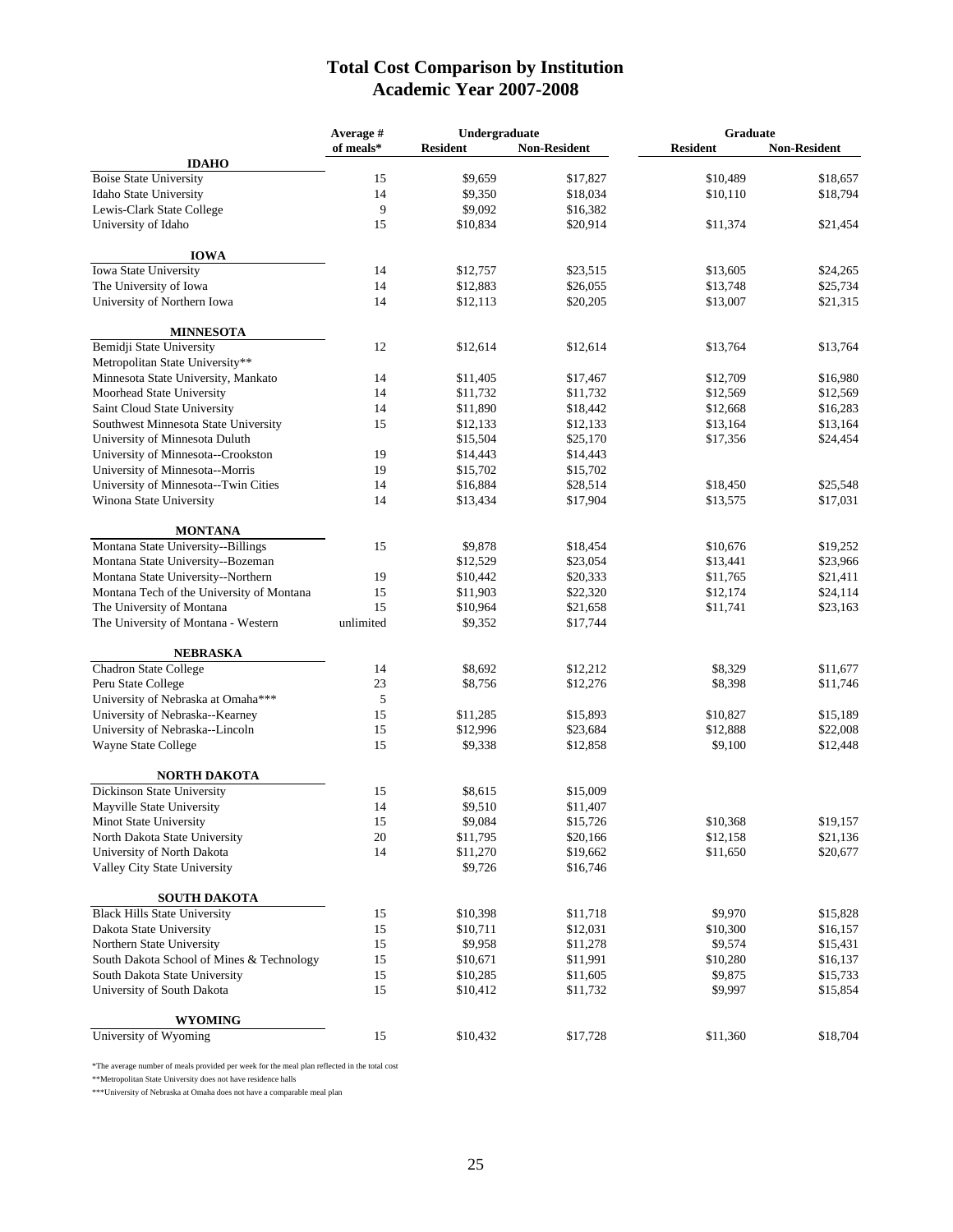#### **Total Cost Comparison by Institution Percent Change in Cost Academic Year 2007-2008**

|                                           |          | <b>Undergraduate Resident</b> |          | <b>Undergraduate Non-Resident</b> |             |          |
|-------------------------------------------|----------|-------------------------------|----------|-----------------------------------|-------------|----------|
|                                           | AY07     | <b>AY08</b>                   | % Change | AY07                              | <b>AY08</b> | % Change |
| <b>IDAHO</b>                              |          |                               |          |                                   |             |          |
| <b>Boise State University</b>             | \$9,173  | \$9,659                       | 5.3%     | \$16,951                          | \$17,827    | 5.2%     |
| Idaho State University                    | \$9,140  | \$9,350                       | 2.3%     | \$17,410                          | \$18,034    | 3.6%     |
| Lewis-Clark State College                 | \$8,607  | \$9,092                       | 5.6%     | \$15,551                          | \$16,382    | 5.3%     |
| University of Idaho                       | \$9,896  | \$10,834                      | 9.5%     | \$19,496                          | \$20,914    | 7.3%     |
| <b>IOWA</b>                               |          |                               |          |                                   |             |          |
| Iowa State University                     | \$12,080 | \$12,757                      | 5.6%     | \$22,574                          | \$23,515    | 4.2%     |
| The University of Iowa                    | \$12,409 | \$12,883                      | 3.8%     | \$24,633                          | \$26,055    | 5.8%     |
| University of Northern Iowa               | \$11,852 | \$12,113                      | 2.2%     | \$19,768                          | \$20,205    | 2.2%     |
| <b>MINNESOTA</b>                          |          |                               |          |                                   |             |          |
| Bemidji State University                  | \$12,118 | \$12,614                      | 4.1%     | \$12,118                          | \$12,614    | 4.1%     |
| Metropolitan State University**           |          |                               |          |                                   |             |          |
| Minnesota State University, Mankato       | \$10,930 | \$11,405                      | 4.3%     | \$16,758                          | \$17,467    | 4.2%     |
| Minnesota State University--Moorhead      | \$11,266 | \$11,732                      | 4.1%     | \$11,266                          | \$11,732    | 4.1%     |
| Southwest Minnesota State University      | \$11,600 | \$12,133                      | 4.6%     | \$11,600                          | \$12,133    | 4.6%     |
| Saint Cloud State University              | \$11,180 | \$11,890                      | 6.3%     | \$17,481                          | \$18,442    | 5.5%     |
| University of Minnesota Duluth            | \$15,668 | \$15,504                      | $-1.0%$  | \$27,516                          | \$25,170    | $-8.5%$  |
| University of Minnesota--Crookston        | \$14,471 | \$14,443                      | $-0.2%$  | \$14,471                          | \$14,443    | $-0.2%$  |
| University of Minnesota--Morris           | \$16,462 | \$15,702                      | $-4.6%$  | \$16,462                          | \$15,702    | $-4.6%$  |
| University of Minnesota--Twin Cities      | \$15,997 | \$16,884                      | 5.5%     | \$27,627                          | \$28,514    | 3.2%     |
| Winona State University                   | \$12,790 | \$13,434                      | 5.0%     | \$15,482                          | \$17,904    | 15.6%    |
| MONTANA                                   |          |                               |          |                                   |             |          |
| Montana State University--Billings        | \$9,345  | \$9,878                       | 5.7%     | \$17,595                          | \$18,454    | 4.9%     |
| Montana State University--Bozeman         | \$12,123 | \$12,529                      | 3.4%     | \$21,972                          | \$23,054    | 4.9%     |
| Montana State University--Northern        | \$9,905  | \$10,442                      | 5.4%     | \$19,239                          | \$20,333    | 5.7%     |
| Montana Tech of the University of Montana | \$11,450 | \$11,903                      | 4.0%     | \$21,088                          | \$22,320    | 5.8%     |
| The University of Montana - Western       | \$9,094  | \$9,352                       | 2.8%     | \$17,366                          | \$17,744    | 2.2%     |
| The University of Montana                 | \$10,614 | \$10,964                      | 3.3%     | \$20,420                          | \$21,658    | 6.1%     |
| <b>NEBRASKA</b>                           |          |                               |          |                                   |             |          |
| Chadron State College                     | \$8,240  | \$8,692                       | 5.5%     | \$11,520                          | \$12,212    | 6.0%     |
| Peru State College                        | \$8,484  | \$8,756                       | 3.2%     | \$11,764                          | \$12,276    | 4.4%     |
| University of Nebraska--Kearney           | \$10,703 | \$11,285                      | 5.4%     | \$15,047                          | \$15,893    | 5.6%     |
| University of Nebraska--Lincoln           | \$12,289 | \$12,996                      | 5.8%     | \$22,369                          | \$23,684    | 5.9%     |
| University of Nebraska at Omaha*          |          |                               |          |                                   |             |          |
| Wayne State College                       | \$8,632  | \$9,338                       | 8.2%     | \$11,912                          | \$12,858    | 7.9%     |
| <b>NORTH DAKOTA</b>                       |          |                               |          |                                   |             |          |
| Dickinson State University                | \$8,153  | \$8,615                       | 5.7%     | \$14,242                          | \$15,009    | 5.4%     |
| Mayville State University                 | \$9,141  | \$9,510                       | 4.0%     | \$15,176                          | \$11,407    | $-24.8%$ |
| Minot State University                    | \$8,576  | \$9,084                       | 5.9%     | \$14,902                          | \$15,726    | 5.5%     |
| North Dakota State University             | \$11,199 | \$11,795                      | 5.3%     | \$19,172                          | \$20,166    | 5.2%     |
| University of North Dakota                | \$10,815 | \$11,270                      | 4.2%     | \$18,809                          | \$19,662    | 4.5%     |
| Valley City State University              | \$9,273  | \$9,726                       | 4.9%     | \$15,959                          | \$16,746    | 4.9%     |
|                                           |          |                               |          |                                   |             |          |
| <b>SOUTH DAKOTA</b>                       |          |                               |          |                                   |             |          |
| <b>Black Hills State University</b>       | \$9,635  | \$10,398                      | 7.9%     | \$10,905                          | \$11,718    | 7.5%     |
| Dakota State University                   | \$9,900  | \$10,711                      | 8.2%     | \$11,170                          | \$12,031    | 7.7%     |
| Northern State University                 | \$9,317  | \$9,958                       | 6.9%     | \$10,587                          | \$11,278    | 6.5%     |
| South Dakota School of Mines & Technology | \$10,135 | \$10,671                      | 5.3%     | \$11,405                          | \$11,991    | 5.1%     |
| South Dakota State University             | \$9,756  | \$10,285                      | 5.4%     | \$11,026                          | \$11,605    | 5.2%     |
| University of South Dakota                | \$9,878  | \$10,412                      | 5.4%     | \$11,148                          | \$11,732    | 5.2%     |
| WYOMING                                   |          |                               |          |                                   |             |          |
| University of Wyoming                     | \$10,013 | \$10,432                      | 4.2%     | \$16,989                          | \$17,728    | 4.3%     |

\*University of Nebraska at Omaha does not have a comparable meal plan \*\*Metropolitan State University does not have residence halls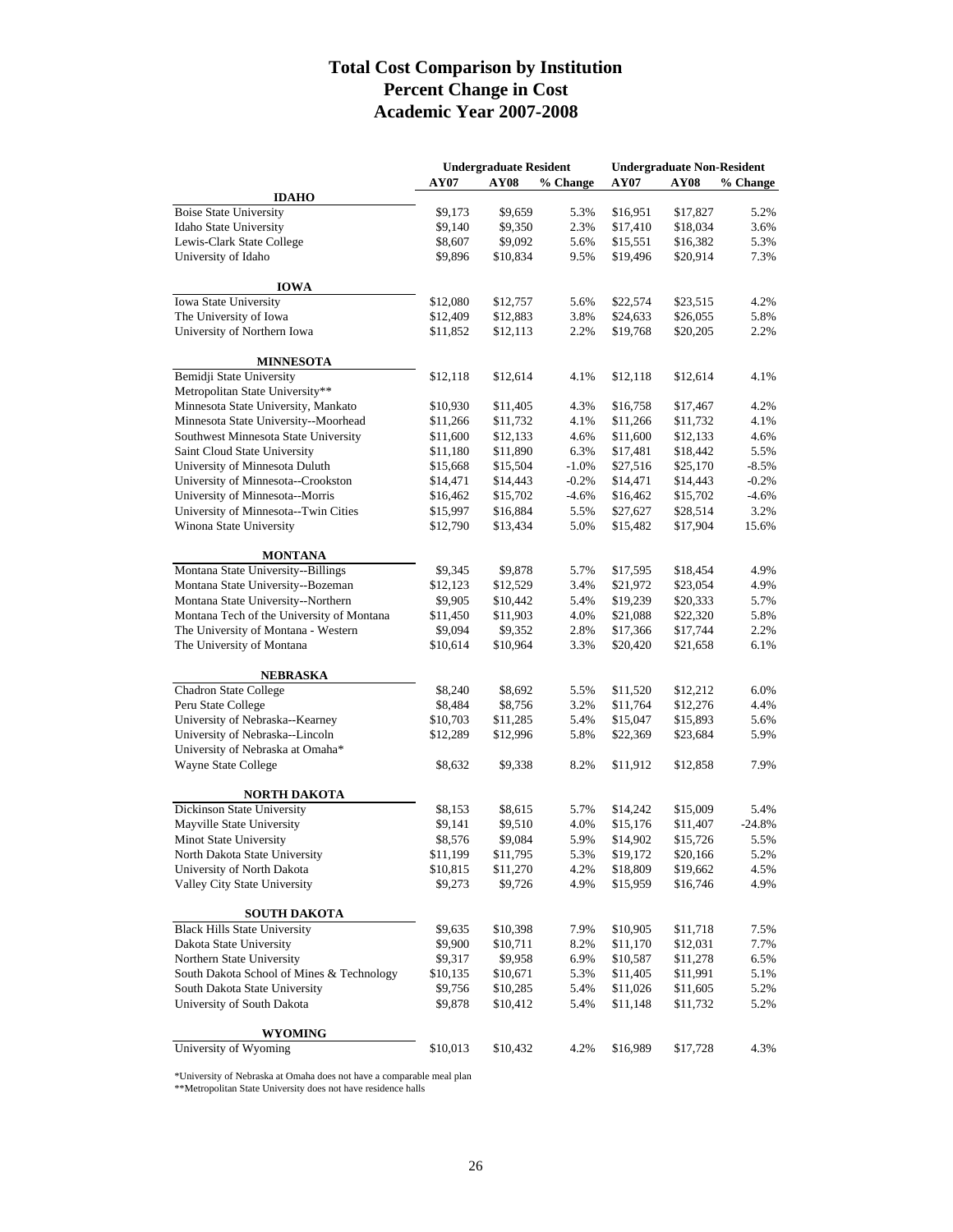### **Total Cost Comparison by Institution Percent Change in Cost Academic Year 2007-2008**

|                                           | <b>Graduate Resident</b> |             | <b>Graduate Non-Resident</b> |          |             |          |
|-------------------------------------------|--------------------------|-------------|------------------------------|----------|-------------|----------|
|                                           | <b>AY07</b>              | <b>AY08</b> | % Change                     | AY07     | <b>AY08</b> | % Change |
| <b>IDAHO</b>                              |                          |             |                              |          |             |          |
| <b>Boise State University</b>             | \$9,963                  | \$10,489    | 5.3%                         | \$17,741 | \$18,657    | 5.2%     |
| Idaho State University                    | \$9,880                  | \$10,110    | 2.3%                         | \$18,150 | \$18,794    | 3.5%     |
| Lewis-Clark State College                 |                          |             |                              |          |             |          |
| University of Idaho                       | \$10,436                 | \$11,374    | 9.0%                         | \$20,036 | \$21,454    | 7.1%     |
| <b>IOWA</b>                               |                          |             |                              |          |             |          |
| <b>Iowa State University</b>              | \$12,886                 | \$13,605    | 5.6%                         | \$23,300 | \$24,265    | 4.1%     |
| The University of Iowa                    | \$13,233                 | \$13,748    | 3.9%                         | \$24,627 | \$25,734    | 4.5%     |
| University of Northern Iowa               | \$12,702                 | \$13,007    | 2.4%                         | \$20,840 | \$21,315    | 2.3%     |
| <b>MINNESOTA</b>                          |                          |             |                              |          |             |          |
| Bemidji State University                  | \$13,234                 | \$13,764    | 4.0%                         | \$13,234 | \$13,764    | 4.0%     |
| Metropolitan State University             |                          |             |                              |          |             |          |
| Minnesota State University, Mankato       | \$12,184                 | \$12,709    | 4.3%                         | \$16,290 | \$16,980    | 4.2%     |
| Minnesota State University--Moorhead      | \$12,071                 | \$12,569    | 4.1%                         | \$12,071 | \$12,569    | 4.1%     |
| Southwest Minnesota State University      | \$12,591                 | \$13,164    | 4.5%                         | \$12,591 | \$13,164    | 4.5%     |
| Saint Cloud State University              | \$11,931                 | \$12,668    | 6.2%                         | \$15,408 | \$16,283    | 5.7%     |
| University of Minnesota Duluth            | \$17,100                 | \$17,356    | 1.5%                         | \$24,198 | \$24,454    | 1.1%     |
| University of Minnesota--Crookston        |                          |             |                              |          |             |          |
| University of Minnesota--Morris           |                          |             |                              |          |             |          |
| University of Minnesota--Twin Cities      | \$17,711                 | \$18,450    | 4.2%                         | \$24,809 | \$25,548    | 3.0%     |
| Winona State University                   | \$12,946                 | \$13,575    | 4.9%                         | \$16,266 | \$17,031    | 4.7%     |
| <b>MONTANA</b>                            |                          |             |                              |          |             |          |
| Montana State University--Billings        | \$10,143                 | \$10,676    | 5.3%                         | \$18,393 | \$19,252    | 4.7%     |
| Montana State University--Bozeman         | \$13,035                 | \$13,441    | 3.1%                         | \$22,884 | \$23,966    | 4.7%     |
| Montana State University--Northern        | \$11,220                 | \$11,765    | 4.9%                         | \$20,324 | \$21,411    | 5.3%     |
| Montana Tech of the University of Montana | \$11,958                 | \$12,174    | 1.8%                         | \$23,552 | \$24,114    | 2.4%     |
| The University of Montana - Western       |                          |             |                              |          |             |          |
| The University of Montana                 | \$11,391                 | \$11,741    | 3.1%                         | \$21,833 | \$23,163    | 6.1%     |
| NEBRASKA                                  |                          |             |                              |          |             |          |
| Chadron State College                     | \$7,894                  | \$8,329     | 5.5%                         | \$11,008 | \$11,677    | 6.1%     |
| Peru State College                        | \$8,140                  | \$8,398     | 3.2%                         | \$11,254 | \$11,746    | 4.4%     |
| University of Nebraska--Kearney           | \$10,271                 | \$10,827    | 5.4%                         | \$14,387 | \$15,189    | 5.6%     |
| University of Nebraska--Lincoln           | \$12,187                 | \$12,888    | 5.8%                         | \$20,785 | \$22,008    | 5.9%     |
| University of Nebraska at Omaha*          |                          |             |                              |          |             |          |
| Wayne State College                       | \$8,408                  | \$9,100     | 8.2%                         | \$11,522 | \$12,448    | 8.0%     |
| <b>NORTH DAKOTA</b>                       |                          |             |                              |          |             |          |
| Dickinson State University                |                          |             |                              |          |             |          |
| Mayville State University                 |                          |             |                              |          |             |          |
| Minot State University                    | \$9,799                  | \$10,368    | 5.8%                         | \$18,170 | \$19,157    | 5.4%     |
| North Dakota State University             | \$11,545                 | \$12,158    | 5.3%                         | \$20,096 | \$21,136    | 5.2%     |
| University of North Dakota                | \$11,177                 | \$11,650    | 4.2%                         | \$19,775 | \$20,677    | 4.6%     |
| Valley City State University              |                          |             |                              |          |             |          |
| <b>SOUTH DAKOTA</b>                       |                          |             |                              |          |             |          |
| <b>Black Hills State University</b>       | \$9,286                  | \$9,970     | 7.4%                         | \$14,918 | \$15,828    | 6.1%     |
| Dakota State University                   | \$9,536                  | \$10,300    | 8.0%                         | \$15,168 | \$16,157    | 6.5%     |
| Northern State University                 | \$8,979                  | \$9,574     | 6.6%                         | \$14,610 | \$15,431    | 5.6%     |
| South Dakota School of Mines & Technology | \$9,790                  | \$10,280    | 5.0%                         | \$15,421 | \$16,137    | 4.6%     |
| South Dakota State University             | \$9,394                  | \$9,875     | 5.1%                         | \$15,025 | \$15,733    | 4.7%     |
| University of South Dakota                | \$9,510                  | \$9,997     | 5.1%                         | \$15,142 | \$15,854    | 4.7%     |
|                                           |                          |             |                              |          |             |          |
| <b>WYOMING</b><br>University of Wyoming   |                          |             |                              |          |             |          |
|                                           | \$10,821                 | \$11,360    | 5.0%                         | \$17,949 | \$18,704    | 4.2%     |

\*University of Nebraska at Omaha does not have a comparable meal plan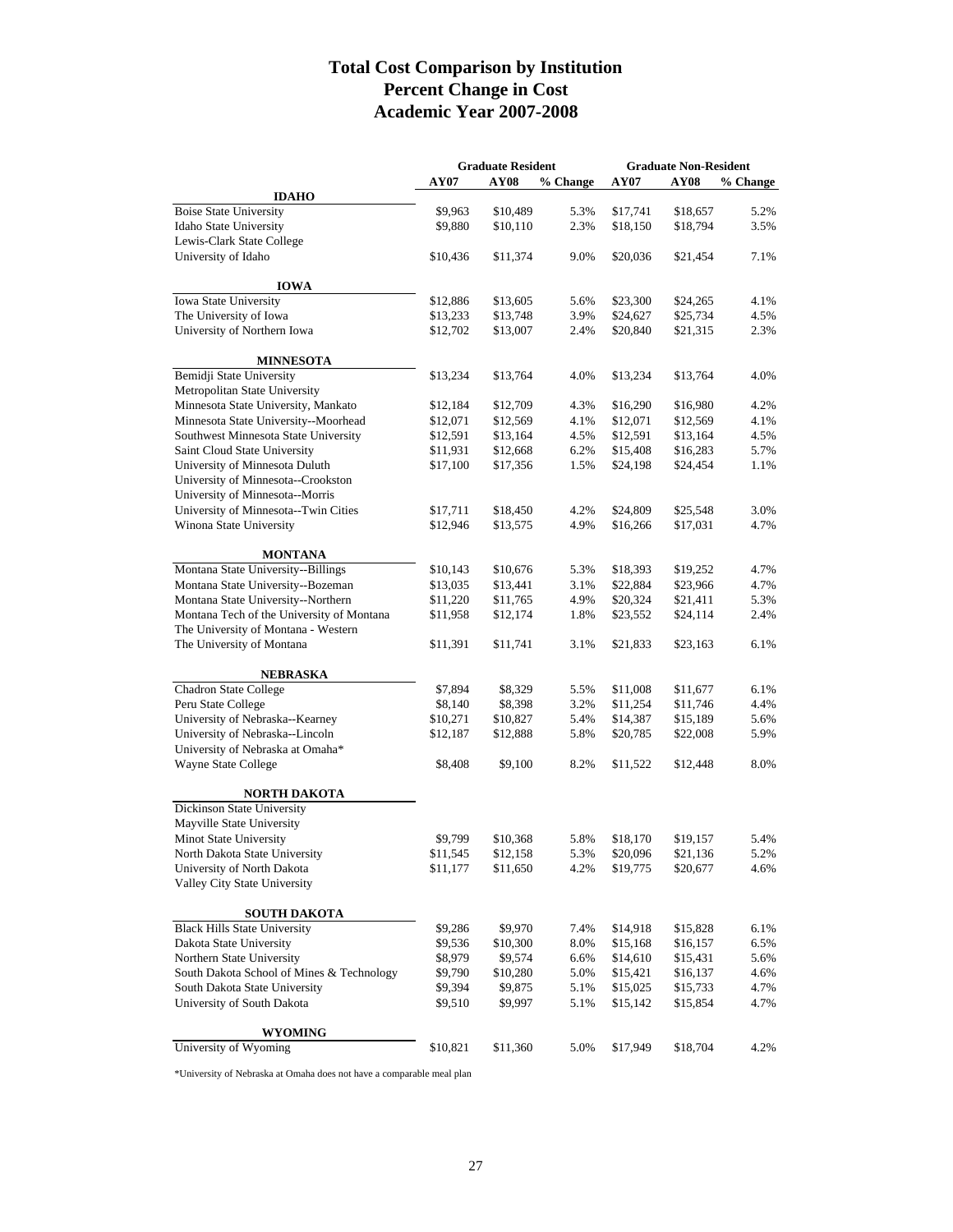### **Total Cost Comparison by State Ranked Lowest Cost to Highest Weighted Average Cost of Public Institutions Academic Year 2007-2008**

| <b>Undergraduate Resident</b> |          | <b>Undergraduate Non-Resident</b> |          |  |
|-------------------------------|----------|-----------------------------------|----------|--|
| Idaho                         | \$9,791  | <b>South Dakota</b>               | \$11,681 |  |
| <b>South Dakota</b>           | \$10,371 | Wyoming                           | \$17,728 |  |
| Wyoming                       | \$10,432 | North Dakota                      | \$19,136 |  |
| North Dakota                  | \$10,669 | Idaho                             | \$19,410 |  |
| Montana                       | \$11,286 | Nebraska                          | \$19,798 |  |
| Nebraska                      | \$11,399 | Minnesota                         | \$21,064 |  |
| Iowa                          | \$12,641 | Montana                           | \$21,832 |  |
| Minnesota                     | \$12,680 | Iowa                              | \$24,697 |  |
| <b>Weighted Average Cost</b>  | \$11,566 | <b>Weighted Average Cost</b>      | \$20,228 |  |



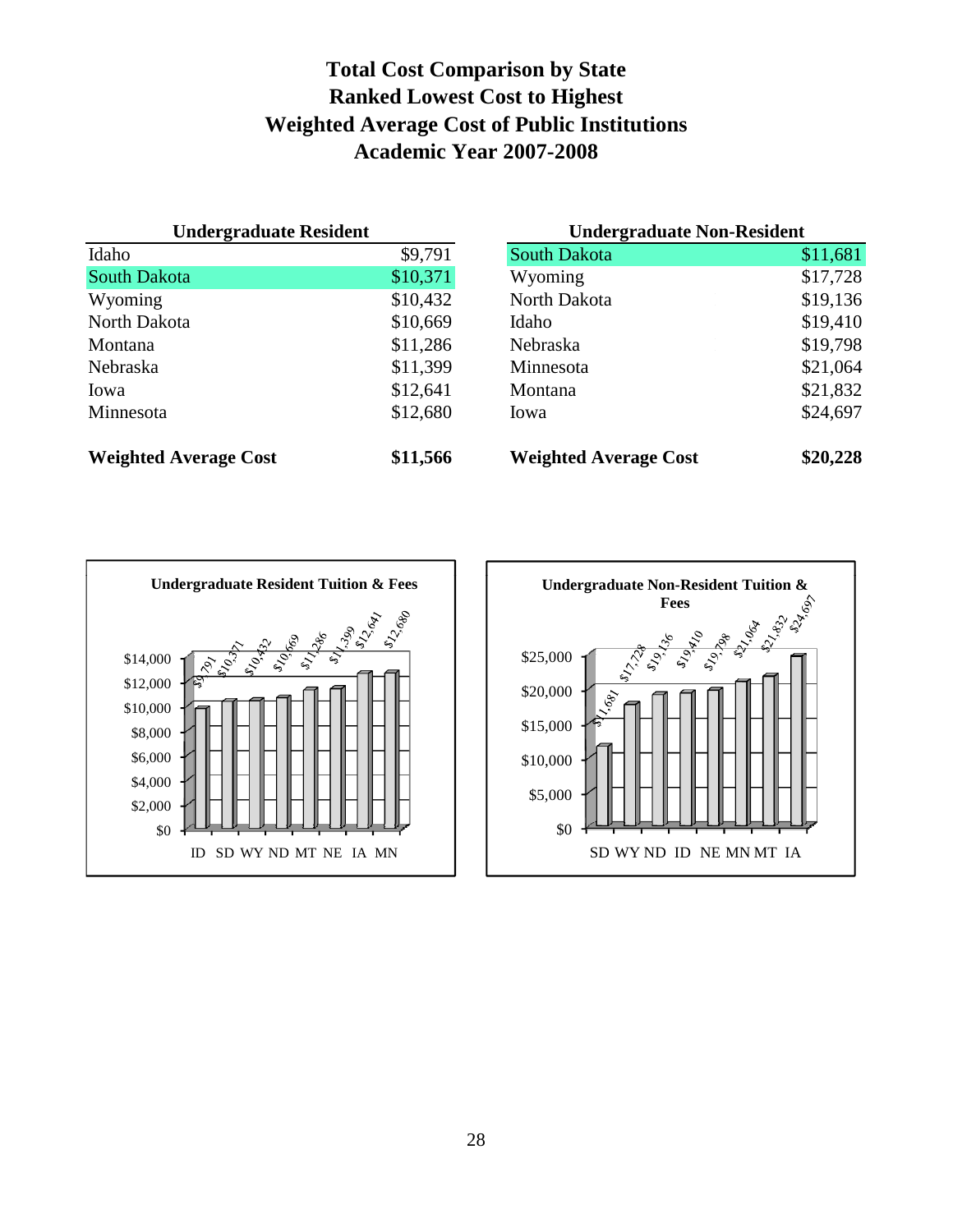### **Total Cost Comparison by State Ranked Lowest Cost to Highest Weighted Average Cost of Public Institutions Academic Year 2007-2008**

| <b>Graduate Resident</b>     |          | <b>Graduate Non-Resident</b> |          |  |
|------------------------------|----------|------------------------------|----------|--|
| <b>South Dakota</b>          | \$9,966  | <b>South Dakota</b>          | \$15,844 |  |
| Idaho                        | \$10,574 | Wyoming                      | \$18,704 |  |
| <b>Nebraska</b>              | \$10,902 | <b>Nebraska</b>              | \$19,738 |  |
| Wyoming                      | \$11,360 | Idaho                        | \$20,096 |  |
| North Dakota                 | \$11,722 | North Dakota                 | \$20,640 |  |
| Montana                      | \$12,237 | Montana                      | \$23,276 |  |
| Iowa                         | \$13,601 | Minnesota                    | \$24,065 |  |
| Minnesota                    | \$15,942 | Iowa                         | \$25,005 |  |
| <b>Weighted Average Cost</b> | \$12,882 | <b>Weighted Average Cost</b> | \$22,630 |  |



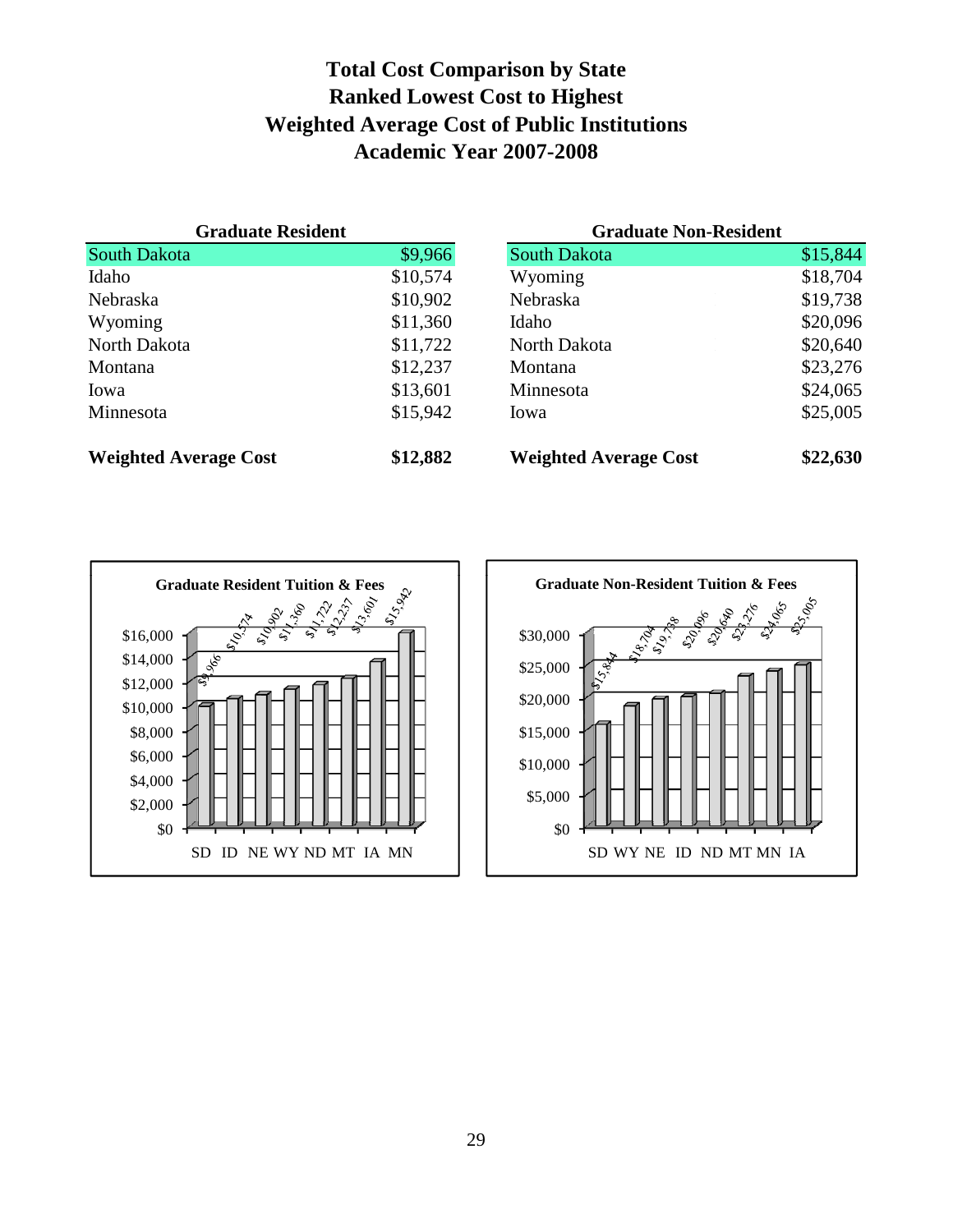### **Total Cost Comparison and Rank Baccalaureate Institutions Academic Year 2007-2008**

| <b>State</b>                                                       | <b>Undergraduate Resident</b>       | Cost     |
|--------------------------------------------------------------------|-------------------------------------|----------|
| North Dakota                                                       | Dickinson State University          | \$8,615  |
| <b>Nebraska</b>                                                    | <b>Chadron State College</b>        | \$8,692  |
| Nebraska                                                           | Peru State College                  | \$8,756  |
| Idaho                                                              | Lewis-Clark State College           | \$9,092  |
| Montana                                                            | The University of Montana - Western | \$9,352  |
| North Dakota                                                       | Mayville State University           | \$9,510  |
| North Dakota                                                       | Valley City State University        | \$9,726  |
| <b>South Dakota</b>                                                | Northern State University           | \$9,958  |
| <b>South Dakota</b>                                                | <b>Black Hills State University</b> | \$10,398 |
| Montana                                                            | Montana State University--Northern  | \$10,442 |
| <b>South Dakota</b>                                                | Dakota State University             | \$10,711 |
| Minnesota                                                          | University of Minnesota--Crookston  | \$14,443 |
| Minnesota                                                          | University of Minnesota--Morris     | \$15,702 |
| <b>Average Weighted Tuition and Fees of Undergraduate Resident</b> | \$10,499                            |          |

| <b>State</b>                                                           | <b>Undergraduate Non-Resident</b>   | Cost     |
|------------------------------------------------------------------------|-------------------------------------|----------|
| <b>South Dakota</b>                                                    | <b>Northern State University</b>    | \$11,278 |
| North Dakota                                                           | Mayville State University           | \$11,407 |
| <b>South Dakota</b>                                                    | <b>Black Hills State University</b> | \$11,718 |
| <b>South Dakota</b>                                                    | Dakota State University             | \$12,031 |
| Nebraska                                                               | <b>Chadron State College</b>        | \$12,212 |
| Nebraska                                                               | Peru State College                  | \$12,276 |
| Minnesota                                                              | University of Minnesota--Crookston  | \$14,443 |
| North Dakota                                                           | Dickinson State University          | \$15,009 |
| Minnesota                                                              | University of Minnesota--Morris     | \$15,702 |
| Idaho                                                                  | Lewis-Clark State College           | \$16,382 |
| North Dakota                                                           | Valley City State University        | \$16,746 |
| Montana                                                                | The University of Montana - Western | \$17,744 |
| Montana                                                                | Montana State University--Northern  | \$20,333 |
| <b>Average Weighted Tuition and Fees of Undergraduate Non-Resident</b> | \$13,861                            |          |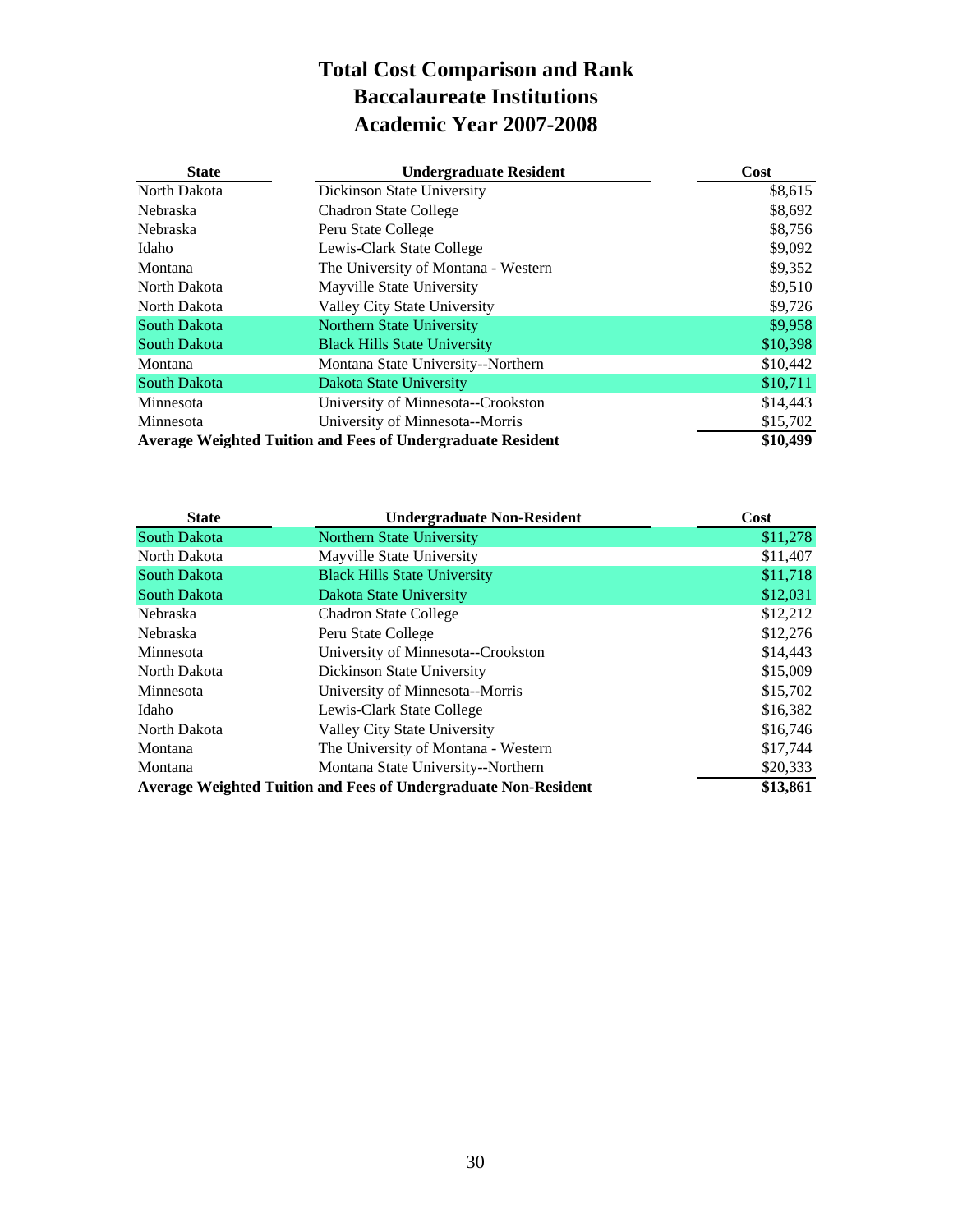### **Total Cost Comparison and Rank Baccalaureate Institutions Academic Year 2007-2008**

| <b>State</b>                                                  | <b>Graduate Resident</b>            | Cost     |
|---------------------------------------------------------------|-------------------------------------|----------|
| Nebraska                                                      | <b>Chadron State College</b>        | \$8,329  |
| Nebraska                                                      | Peru State College                  | \$8,398  |
| <b>South Dakota</b>                                           | Northern State University           | \$9,574  |
| <b>South Dakota</b>                                           | <b>Black Hills State University</b> | \$9,970  |
| South Dakota                                                  | Dakota State University             | \$10,300 |
| Montana                                                       | Montana State University--Northern  | \$11,765 |
| <b>Average Weighted Tuition and Fees of Graduate Resident</b> | \$9,303                             |          |

| <b>State</b>                                                      | <b>Graduate Non-Resident</b>        | Cost     |
|-------------------------------------------------------------------|-------------------------------------|----------|
| Nebraska                                                          | <b>Chadron State College</b>        | \$11,677 |
| Nebraska                                                          | Peru State College                  | \$11,746 |
| South Dakota                                                      | Northern State University           | \$15,431 |
| South Dakota                                                      | <b>Black Hills State University</b> | \$15,828 |
| South Dakota                                                      | Dakota State University             | \$16,157 |
| Montana                                                           | Montana State University--Northern  | \$21,411 |
| <b>Average Weighted Tuition and Fees of Graduate Non-Resident</b> | \$12,920                            |          |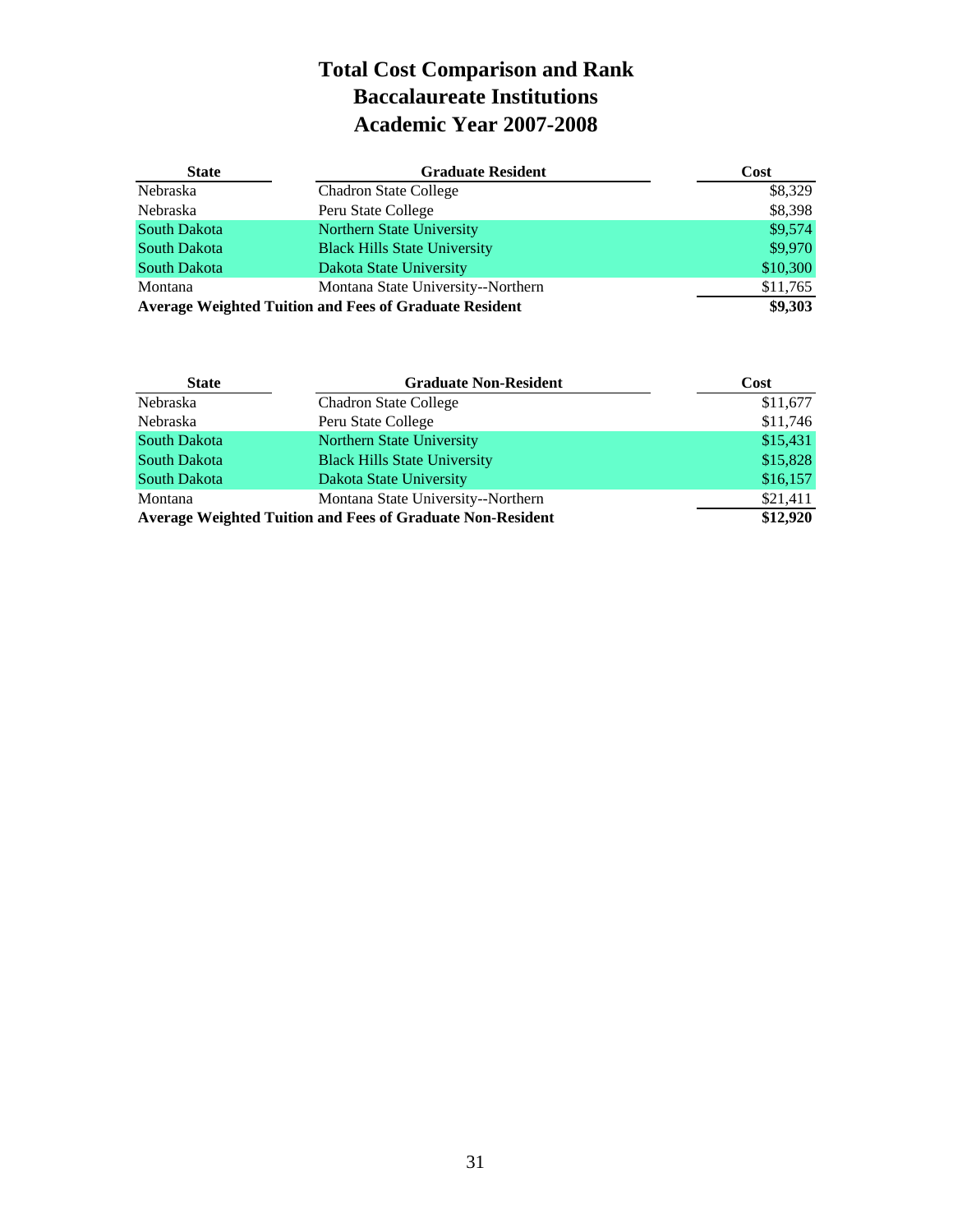### **Total Cost Comparison and Rank Masters Institutions Academic Year 2007-2008**

| <b>State</b>                                                       | <b>Undergraduate Resident</b>             | Cost     |
|--------------------------------------------------------------------|-------------------------------------------|----------|
| North Dakota                                                       | Minot State University                    | \$9,084  |
| Nebraska                                                           | Wayne State College                       | \$9,338  |
| Idaho                                                              | <b>Boise State University</b>             | \$9,659  |
| Montana                                                            | Montana State University--Billings        | \$9,878  |
| <b>South Dakota</b>                                                | South Dakota School of Mines & Technology | \$10,671 |
| <b>Nebraska</b>                                                    | University of Nebraska--Kearney           | \$11,285 |
| Minnesota                                                          | Minnesota State University, Mankato       | \$11,405 |
| Minnesota                                                          | Moorhead State University                 | \$11,732 |
| Minnesota                                                          | Saint Cloud State University              | \$11,890 |
| Montana                                                            | Montana Tech of the University of Montana | \$11,903 |
| Iowa                                                               | University of Northern Iowa               | \$12,113 |
| Minnesota                                                          | Southwest Minnesota State University      | \$12,133 |
| Minnesota                                                          | Bemidji State University                  | \$12,614 |
| Minnesota                                                          | Winona State University                   | \$13,434 |
| Minnesota                                                          | University of Minnesota Duluth            | \$15,504 |
| Minnesota                                                          | Metropolitan State University             |          |
| Nebraska                                                           | University of Nebraska at Omaha           | $***$    |
| <b>Average Weighted Tuition and Fees of Undergraduate Resident</b> | \$10,938                                  |          |

| <b>State</b>                                                    | <b>Undergraduate Non-Resident</b>         | Cost     |
|-----------------------------------------------------------------|-------------------------------------------|----------|
| Minnesota                                                       | Moorhead State University                 | \$11,732 |
| South Dakota                                                    | South Dakota School of Mines & Technology | \$11,991 |
| Minnesota                                                       | Southwest Minnesota State University      | \$12,133 |
| Minnesota                                                       | Bemidji State University                  | \$12,614 |
| Nebraska                                                        | Wayne State College                       | \$12,858 |
| North Dakota                                                    | Minot State University                    | \$15,726 |
| Nebraska                                                        | University of Nebraska--Kearney           | \$15,893 |
| Minnesota                                                       | Minnesota State University, Mankato       | \$17,467 |
| Idaho                                                           | <b>Boise State University</b>             | \$17,827 |
| Minnesota                                                       | Winona State University                   | \$17,904 |
| Minnesota                                                       | Saint Cloud State University              | \$18,442 |
| Montana                                                         | Montana State University--Billings        | \$18,454 |
| Iowa                                                            | University of Northern Iowa               | \$20,205 |
| Montana                                                         | Montana Tech of the University of Montana | \$22,320 |
| Minnesota                                                       | University of Minnesota Duluth            | \$25,170 |
| Minnesota                                                       | Metropolitan State University             |          |
| Nebraska                                                        | University of Nebraska at Omaha           | **       |
| Average Weighted Tuition and Fees of Undergraduate Non-Resident | \$16,857                                  |          |

\*Metropolitan State University does not have residence halls.

\*\* University of Nebraska at Omaha does not have a comparable meal plan.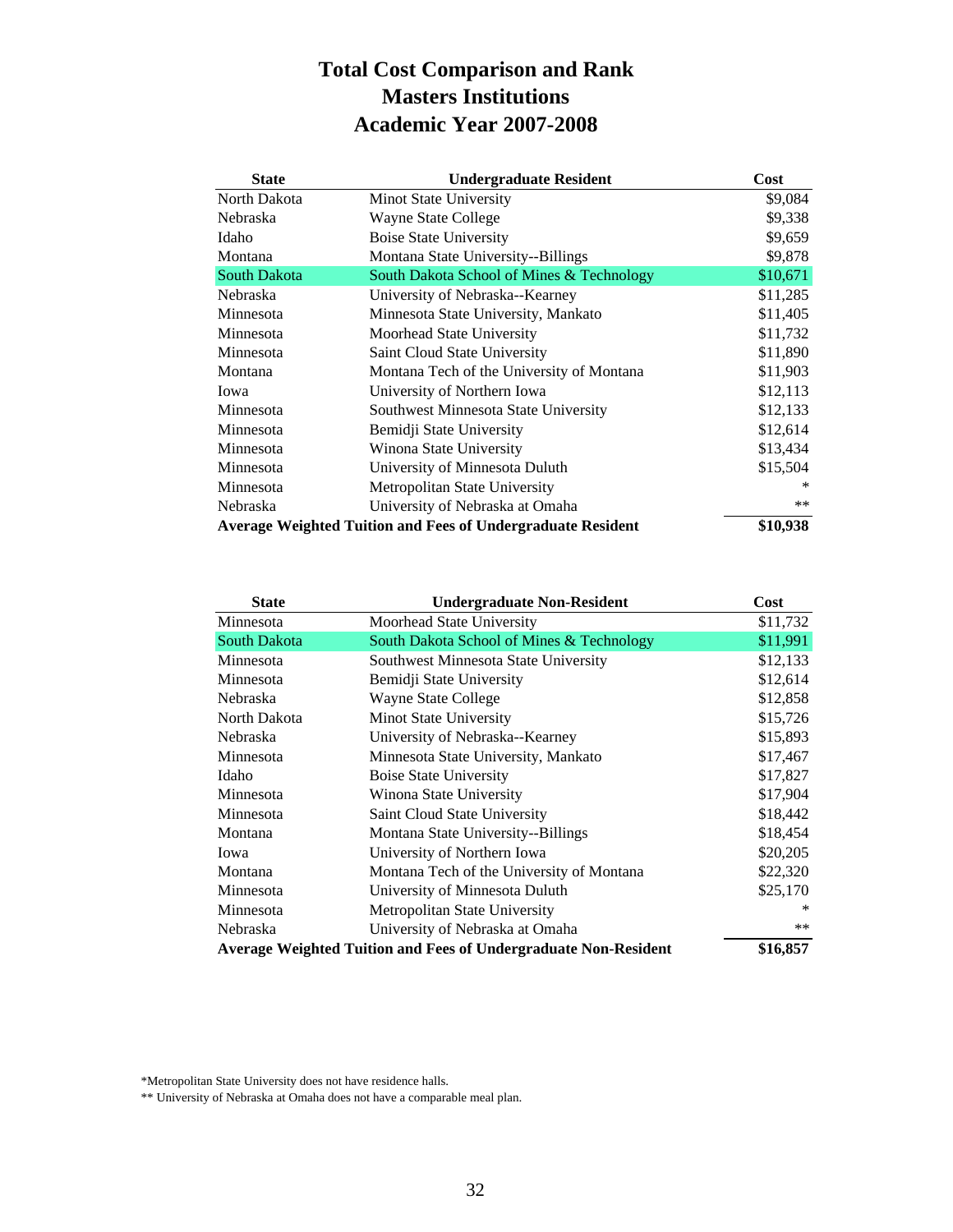### **Total Cost Comparison and Rank Masters Institutions Academic Year 2007-2008**

| <b>State</b>                                                  | <b>Graduate Resident</b>                  | Cost     |
|---------------------------------------------------------------|-------------------------------------------|----------|
| Nebraska                                                      | Wayne State College                       | \$9,100  |
| <b>South Dakota</b>                                           | South Dakota School of Mines & Technology | \$10,280 |
| North Dakota                                                  | Minot State University                    | \$10,368 |
| Idaho                                                         | Boise State University                    | \$10,489 |
| Montana                                                       | Montana State University--Billings        | \$10,676 |
| Nebraska                                                      | University of Nebraska--Kearney           | \$10,827 |
| Montana                                                       | Montana Tech of the University of Montana | \$12,174 |
| Minnesota                                                     | Moorhead State University                 | \$12,569 |
| Minnesota                                                     | Saint Cloud State University              | \$12,668 |
| Minnesota                                                     | Minnesota State University, Mankato       | \$12,709 |
| Iowa                                                          | University of Northern Iowa               | \$13,007 |
| Minnesota                                                     | Southwest Minnesota State University      | \$13,164 |
| Minnesota                                                     | Winona State University                   | \$13,575 |
| Minnesota                                                     | Bemidji State University                  | \$13,764 |
| Minnesota                                                     | University of Minnesota Duluth            | \$17,356 |
| Minnesota                                                     | Metropolitan State University             | ∗        |
| Nebraska                                                      | University of Nebraska at Omaha           | $***$    |
| <b>Average Weighted Tuition and Fees of Graduate Resident</b> | \$11,293                                  |          |

| <b>State</b> | <b>Graduate Non-Resident</b>                                      | Cost     |
|--------------|-------------------------------------------------------------------|----------|
| Nebraska     | Wayne State College                                               | \$12,448 |
| Minnesota    | Moorhead State University                                         | \$12,569 |
| Minnesota    | Southwest Minnesota State University                              | \$13,164 |
| Minnesota    | Bemidji State University                                          | \$13,764 |
| Nebraska     | University of Nebraska--Kearney                                   | \$15,189 |
| South Dakota | South Dakota School of Mines & Technology                         | \$16,137 |
| Minnesota    | Saint Cloud State University                                      | \$16,283 |
| Minnesota    | Minnesota State University, Mankato                               | \$16,980 |
| Minnesota    | Winona State University                                           | \$17,031 |
| Idaho        | <b>Boise State University</b>                                     | \$18,657 |
| North Dakota | Minot State University                                            | \$19,157 |
| Montana      | Montana State University--Billings                                | \$19,252 |
| Iowa         | University of Northern Iowa                                       | \$21,315 |
| Montana      | Montana Tech of the University of Montana                         | \$24,114 |
| Minnesota    | University of Minnesota Duluth                                    | \$24,454 |
| Minnesota    | Metropolitan State University                                     |          |
| Nebraska     | University of Nebraska at Omaha                                   | **       |
|              | <b>Average Weighted Tuition and Fees of Graduate Non-Resident</b> | \$17,168 |

\*Metropolitan State University does not have residence halls.

\*\* University of Nebraska at Omaha does not have a comparable meal plan.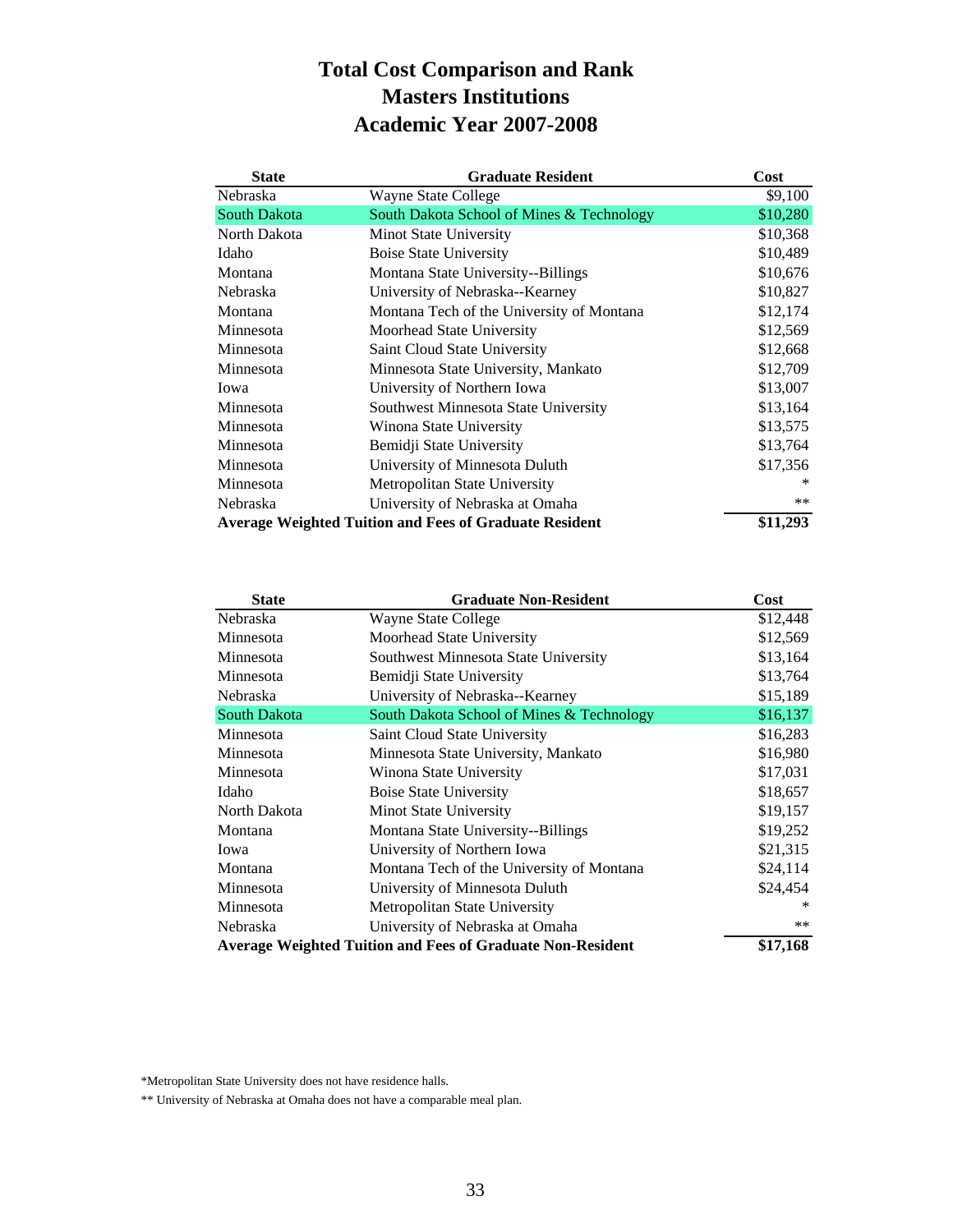### **Total Cost Comparison and Rank Doctoral Institutions Academic Year 2007-2008**

| <b>State</b>                                                       | <b>Undergraduate Resident</b>        | Cost     |
|--------------------------------------------------------------------|--------------------------------------|----------|
| Idaho                                                              | <b>Idaho State University</b>        | \$9,350  |
| <b>South Dakota</b>                                                | South Dakota State University        | \$10,285 |
| <b>South Dakota</b>                                                | University of South Dakota           | \$10,412 |
| Wyoming                                                            | University of Wyoming                | \$10,432 |
| Idaho                                                              | University of Idaho                  | \$10,834 |
| Montana                                                            | The University of Montana            | \$10,964 |
| North Dakota                                                       | University of North Dakota           | \$11,270 |
| North Dakota                                                       | North Dakota State University        | \$11,795 |
| Montana                                                            | Montana State University--Bozeman    | \$12,529 |
| Iowa                                                               | <b>Iowa State University</b>         | \$12,757 |
| Iowa                                                               | The University of Iowa               | \$12,883 |
| Nebraska                                                           | University of Nebraska--Lincoln      | \$12,996 |
| Minnesota                                                          | University of Minnesota--Twin Cities | \$16,884 |
| <b>Average Weighted Tuition and Fees of Undergraduate Resident</b> | \$12,473                             |          |

| <b>State</b>        | <b>Undergraduate Non-Resident</b>                               | Cost     |
|---------------------|-----------------------------------------------------------------|----------|
| <b>South Dakota</b> | South Dakota State University                                   | \$11,605 |
| <b>South Dakota</b> | University of South Dakota                                      | \$11,732 |
| Wyoming             | University of Wyoming                                           | \$17,728 |
| Idaho               | Idaho State University                                          | \$18,034 |
| North Dakota        | University of North Dakota                                      | \$19,662 |
| North Dakota        | North Dakota State University                                   | \$20,166 |
| Idaho               | University of Idaho                                             | \$20,914 |
| Montana             | The University of Montana                                       | \$21,658 |
| Montana             | Montana State University--Bozeman                               | \$23,054 |
| Iowa                | <b>Iowa State University</b>                                    | \$23,515 |
| Nebraska            | University of Nebraska--Lincoln                                 | \$23,684 |
| Iowa                | The University of Iowa                                          | \$26,055 |
| Minnesota           | University of Minnesota--Twin Cities                            | \$28,514 |
|                     | Average Weighted Tuition and Fees of Undergraduate Non-Resident | \$22,183 |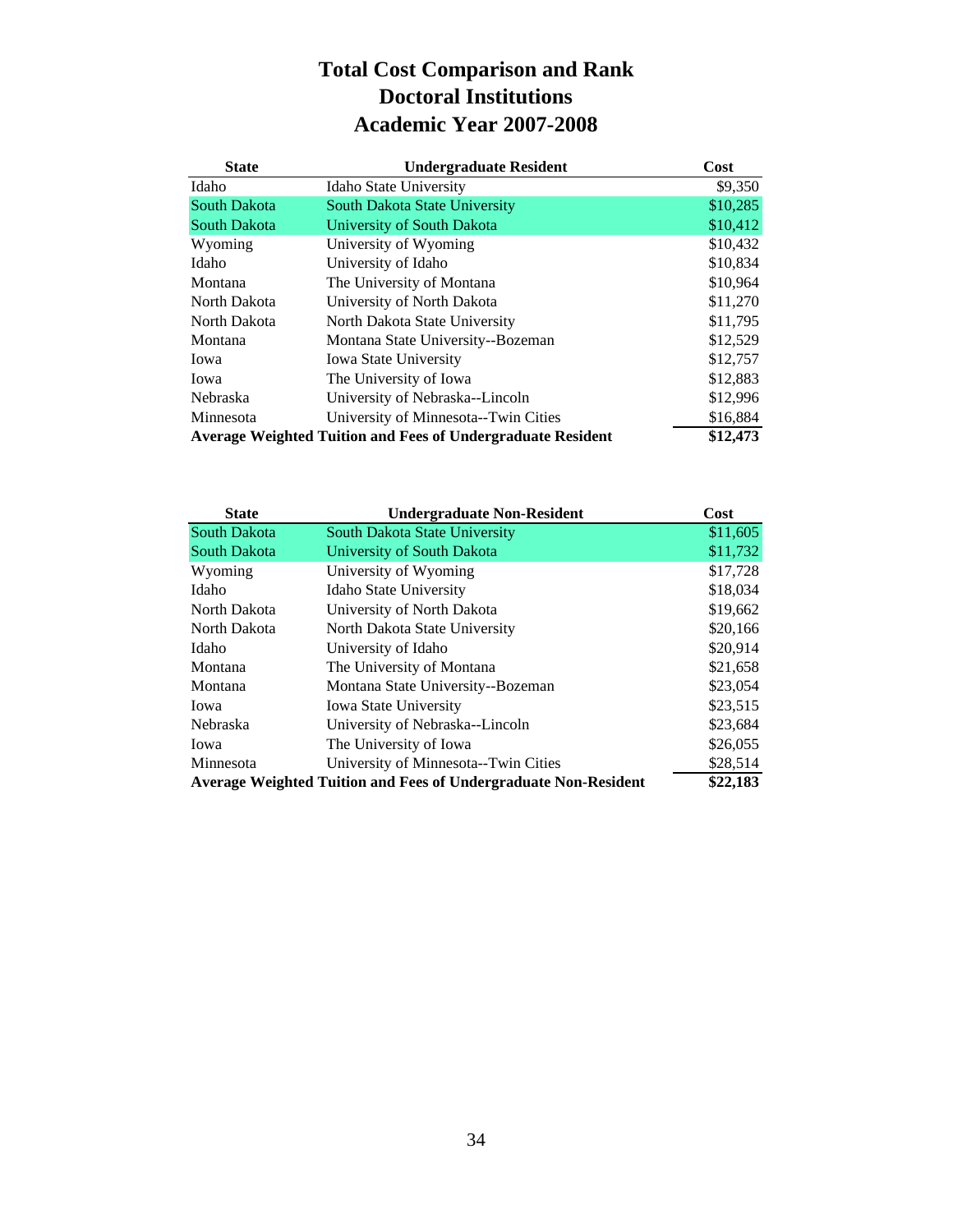### **Total Cost Comparison and Rank Doctoral Institutions Academic Year 2007-2008**

| <b>State</b>                                                  | <b>Graduate Resident</b>             | Cost     |
|---------------------------------------------------------------|--------------------------------------|----------|
| <b>South Dakota</b>                                           | South Dakota State University        | \$9,875  |
| <b>South Dakota</b>                                           | University of South Dakota           | \$9,997  |
| Idaho                                                         | <b>Idaho State University</b>        | \$10,110 |
| Wyoming                                                       | University of Wyoming                | \$11,360 |
| Idaho                                                         | University of Idaho                  | \$11,374 |
| North Dakota                                                  | University of North Dakota           | \$11,650 |
| Montana                                                       | The University of Montana            | \$11,741 |
| North Dakota                                                  | North Dakota State University        | \$12,158 |
| <b>Nebraska</b>                                               | University of Nebraska--Lincoln      | \$12,888 |
| Montana                                                       | Montana State University--Bozeman    | \$13,441 |
| Iowa                                                          | <b>Iowa State University</b>         | \$13,605 |
| Iowa                                                          | The University of Iowa               | \$13,748 |
| Minnesota                                                     | University of Minnesota--Twin Cities | \$18,450 |
| <b>Average Weighted Tuition and Fees of Graduate Resident</b> | \$13,790                             |          |

| <b>State</b>        | <b>Graduate Non-Resident</b>                                      | Cost     |
|---------------------|-------------------------------------------------------------------|----------|
| <b>South Dakota</b> | South Dakota State University                                     | \$15,733 |
| South Dakota        | University of South Dakota                                        | \$15,854 |
| Wyoming             | University of Wyoming                                             | \$18,704 |
| Idaho               | <b>Idaho State University</b>                                     | \$18,794 |
| North Dakota        | University of North Dakota                                        | \$20,677 |
| North Dakota        | North Dakota State University                                     | \$21,136 |
| Idaho               | University of Idaho                                               | \$21,454 |
| Nebraska            | University of Nebraska--Lincoln                                   | \$22,008 |
| Montana             | The University of Montana                                         | \$23,163 |
| Montana             | Montana State University--Bozeman                                 | \$23,966 |
| Iowa                | <b>Iowa State University</b>                                      | \$24,265 |
| Minnesota           | University of Minnesota--Twin Cities                              | \$25,548 |
| Iowa                | The University of Iowa                                            | \$25,734 |
|                     | <b>Average Weighted Tuition and Fees of Graduate Non-Resident</b> | \$23,577 |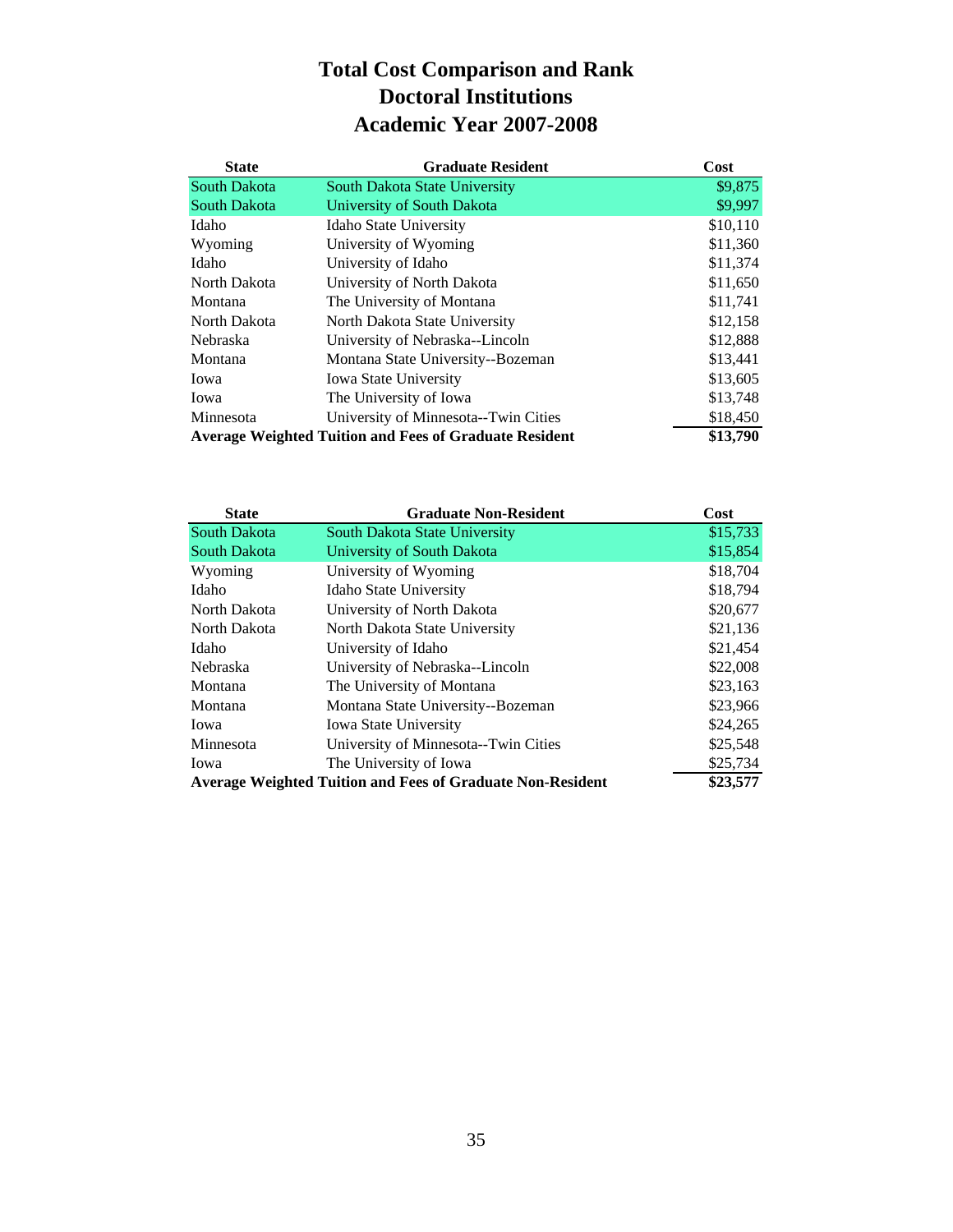#### **Section IV**

#### **Historic Comparison of Tuition and Fees and Total Cost by Institution**

 Section IV provides a history of tuition and fees and total costs by institution for the years 1997-1998 to 2007-2008 paid by full-time students as reported by the institutions in past *Student Costs at Public Institutions*. To assure comparability, a full-time undergraduate student was defined as a student taking 32 credit hours a year using a semester-based system or 48 credit hours using a quarter based system. A full-time graduate student was defined as a student taking 24 hours a year using a semester-based system or 36 hours a year using a quarter-based system. "Total Cost" includes tuition and fees and room and board costs. The room rates were based on a double occupancy room, which is the most common. The board rates were based on the meal plan that provided 15 meals per week or the next closest plan.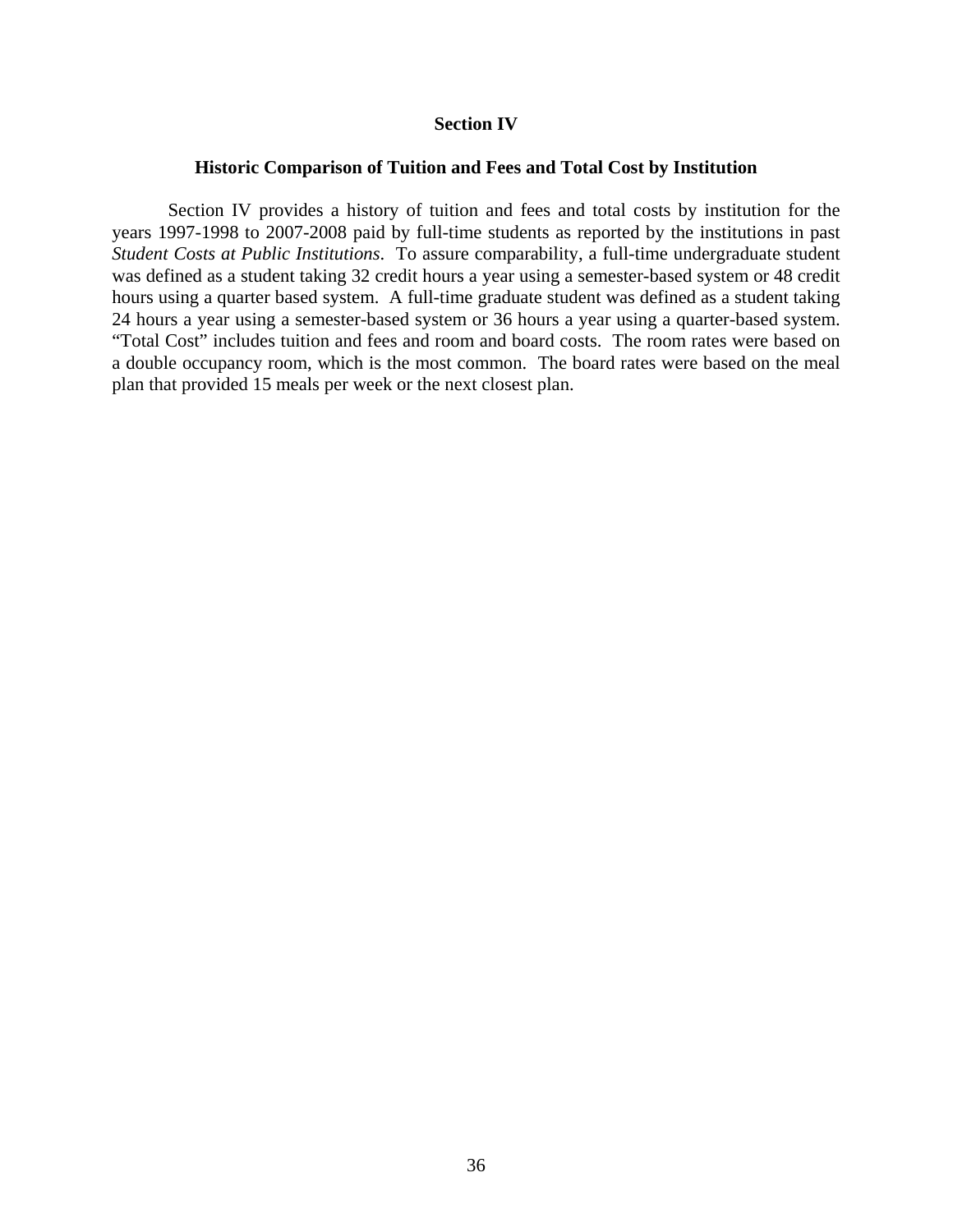|                                                                |                    |                    |                    |                    |                    | <b>Undergraduate Resident</b> |                    |                    |                    |                    |                    |                                  |
|----------------------------------------------------------------|--------------------|--------------------|--------------------|--------------------|--------------------|-------------------------------|--------------------|--------------------|--------------------|--------------------|--------------------|----------------------------------|
|                                                                | 1997-<br>1998      | 1998-<br>1999      | 1999-<br>2000      | 2000-              | 2001-<br>2002      | 2002-<br>2003                 | 2003-              | $2004 -$<br>2005   | 2005-              | 2006-<br>2007      | 2007-              | <b>Ten Year</b><br>$\frac{0}{0}$ |
| <b>IDAHO</b>                                                   |                    |                    |                    | 2001               |                    |                               | 2004               |                    | 2006               |                    | 2008               | <b>Change</b>                    |
| <b>Boise State University</b>                                  | \$2,294            | \$2,472            | \$2,645            | \$2,451            | \$3,097            | \$3,471                       | \$3,990            | \$3,520            | \$3,872            | \$4,154            | \$4,410            | 92.2%                            |
| <b>Idaho State University</b>                                  | \$1,984            | \$2,180            | \$2,398            | \$2,578            | \$2,800            | \$3,136                       | \$3,448            | \$3,700            | \$4,000            | \$4,190            | \$4,400            | 121.8%                           |
| Lewis-Clark State College                                      | \$1,868            | \$2,044            | \$2,204            | \$2,360            | \$2,550            | \$2,852                       | \$3,126            | \$3,392            | \$3,714            | \$3,897            | \$4,092            | 119.1%                           |
| University of Idaho                                            | \$1,942            | \$2,136            | \$2,348            | \$2,476            | \$2,720            | \$3,044                       | \$3,348            | \$3,632            | \$3,968            | \$4,200            | \$4,410            | 127.1%                           |
|                                                                |                    |                    |                    |                    |                    |                               |                    |                    |                    |                    |                    |                                  |
| <b>IOWA</b><br><b>Iowa State University</b>                    | \$2,766            | \$2,874            | \$3,004            | \$3.132            | \$3,442            | \$4,110                       | \$5,028            | \$5.426            | \$5,634            | \$5,860            | \$6,161            | 122.7%                           |
| The University of Iowa                                         | \$2,760            | \$2,868            | \$2,998            | \$3,204            | \$3,522            | \$4,191                       | \$4,993            | \$5,396            | \$5,612            | \$6,135            | \$6,293            | 128.0%                           |
| University of Northern Iowa                                    | \$2,704            | \$2,860            | \$2,887            | \$3,130            | \$3,440            | \$4,118                       | \$4,916            | \$5,387            | \$5,602            | \$6,112            | \$6,190            | 128.9%                           |
|                                                                |                    |                    |                    |                    |                    |                               |                    |                    |                    |                    |                    |                                  |
| <b>MINNESOTA</b>                                               |                    |                    |                    |                    |                    |                               |                    |                    |                    |                    |                    |                                  |
| Bemidji State University<br>Metropolitan State University*     | \$2,999<br>\$2,773 | \$3,011<br>\$2,689 | \$3,409<br>\$3,025 | \$3,389<br>\$3,139 | \$3,647<br>\$3,316 | \$4,474<br>\$3,582            | \$5,050<br>\$4,092 | \$5,652<br>\$4,668 | \$6,016<br>\$4,977 | \$6,490<br>\$5,420 | \$6,740<br>\$5,646 | 124.7%<br>103.6%                 |
| Minnesota State University, Mankato                            | \$2,983            | \$2,777            | \$2,777            | \$3,078            | \$3,619            | \$3,981                       | \$4,506            | \$5,098            | \$5,402            | \$5,840            | \$6,050            | 102.8%                           |
| Minnesota State University--Moorhead                           | \$2,989            | \$2,987            | \$3,072            | \$3,149            | \$3,580            | \$3,925                       | \$4,496            | \$5,173            | \$5,524            | \$6,048            | \$6,288            | 110.4%                           |
| Saint Cloud State University                                   | \$2,971            | \$3.102            | \$3,182            | \$3,541            | \$3,774            | \$4,237                       | \$4,850            | \$5,516            | \$5,650            | \$6,064            | \$6,314            | 112.5%                           |
| Southwest Minnesota State University                           | \$3,055            | \$3,189            | \$3,419            | \$3,389            | \$3,930            | \$4,330                       | \$4,887            | \$5,608            | \$5,855            | \$6,240            | \$6,517            | 113.3%                           |
| University of Minnesota Duluth                                 | \$4,467            | \$4,953            | \$5,185            | \$5,315            | \$6,172            | \$6.395                       | \$7,774            | \$9,520            | \$9,415            | \$9,946            | \$9,600            | 114.9%                           |
| University of Minnesota--Crookston                             | \$3,735            | \$3,839            | \$4,840            | \$5,314            | \$5,911            | \$6,404                       | \$7,105            | \$7,973            | \$8,510            | \$8,983            | \$8,821            | 136.2%                           |
| University of Minnesota--Morris                                | \$4,883            | \$5,061            | \$5.312            | \$5,566            | \$6,246            | \$7,259                       | \$8,026            |                    | \$9,056 \$11,233   | \$10,312           | \$9,332            | 91.1%                            |
| University of Minnesota--Twin Cities                           | \$4,523            | \$4,678            | \$4,649            | \$5,040            | \$5,716            | \$6,280                       | \$7,116            | \$8,029            | \$8,622            | \$9,173            | \$9,822            | 117.2%                           |
| Winona State University                                        | \$3,057            | \$2,922            | \$3,060            | \$3,233            | \$3,715            | \$4,161                       | \$5,704            | \$6,325            | \$5,673            | \$7,100            | \$7,324            | 139.6%                           |
| <b>MONTANA</b>                                                 |                    |                    |                    |                    |                    |                               |                    |                    |                    |                    |                    |                                  |
| Montana State University--Billings                             | \$2,517            | \$2,808            | \$2,908            | \$3,052            | \$3,429            | \$3,973                       | \$4,180            | \$4,550            | \$4,854            | \$5,055            | \$5,132            | 103.9%                           |
| Montana State University--Bozeman                              | \$2,677            | \$2,869            | \$2,976            | \$3,079            | \$3,381            | \$3,807                       | \$4,145            | \$4,577            | \$5,221            | \$5,673            | \$5,749            | 114.7%                           |
| Montana State University--Northern                             | \$2,484            | \$2,692            | \$2,691            | \$2,692            | \$3,040            | \$3,438                       | \$3,808            | \$4,167            | \$4,468            | \$4,763            | \$4,764            | 91.8%                            |
| Montana Tech of the University of Montana                      | \$2,609            | \$2,824            | \$2,918            | \$3,135            | \$3,599            | \$4,118                       | \$4,387            | \$4,822            | \$5,339            | \$5,900            | \$6,165            | 136.3%                           |
| The University of Montana                                      | \$2,727            | \$2,728            | \$3,075            | \$3,178            | \$3,648            | \$4,189                       | \$4,260            | \$4,546            | \$4,886            | \$5,174            | \$5,338            | 95.7%                            |
| The University of Montana - Western                            | \$2,437            | \$2,544            | \$2,738            | \$2,794            | \$3,015            | \$3,241                       | \$3,472            | \$3,730            | \$3,939            | \$4,174            | \$4,212            | 72.8%                            |
|                                                                |                    |                    |                    |                    |                    |                               |                    |                    |                    |                    |                    |                                  |
| <b>NEBRASKA</b><br><b>Chadron State College</b>                | \$2,222            | \$2,310            | \$2,406            | \$2,518            | \$2,603            | \$3,090                       | \$3,250            | \$3,718            | \$3,893            | \$4,190            | \$4,480            | 101.6%                           |
| Peru State College                                             | \$2,134            | \$2,286            | \$2,382            | \$2,516            | \$2,684            | \$3,092                       | \$3,488            | \$3,744            | \$3,876            | \$4,060            | \$4,332            | 103.0%                           |
| University of Nebraska at Omaha**                              | \$2,499            | \$2,788            | \$2,992            | \$3,148            | \$3,420            | \$3,740                       | \$4,344            | \$4,811            | \$5,120            | \$5,430            | \$5,795            | 131.9%                           |
| University of Nebraska--Kearney                                | \$2,408            | \$2,664            | \$2,892            | \$3,046            | \$3,302            | \$3,588                       | \$4,122            | \$4,521            | \$4,769            | \$5,059            | \$5,331            | 121.4%                           |
| University of Nebraska--Lincoln                                | \$3,006            | \$3,268            | \$3,482            | \$3,664            | \$3,992            | \$4,348                       | \$5,031            | \$5,559            | \$5,846            | \$6,191            | \$6,558            | 118.2%                           |
| Wayne State College                                            | \$2,200            | \$2,288            | \$2,402            | \$2,650            | \$2,880            | \$3,176                       | \$3,616            | \$3,872            | \$4,010            | \$4,232            | \$4,558            | 107.2%                           |
|                                                                |                    |                    |                    |                    |                    |                               |                    |                    |                    |                    |                    |                                  |
| <b>NORTH DAKOTA</b>                                            |                    |                    |                    |                    |                    |                               |                    |                    |                    |                    |                    |                                  |
| Dickinson State University                                     | \$2,096            | \$2,196            | \$2,302            | \$2,378            | \$2,463            | \$2,798                       | \$3,139            | \$3,799            | \$4,154            | \$4,471            | \$4,749            | 126.6%                           |
| Mayville State University<br>Minot State University            | \$2,946<br>\$2,139 | \$3,032<br>\$2,241 | \$3,106<br>\$2,331 | \$3,182<br>\$2,453 | \$3,314<br>\$2,554 | \$3,583<br>\$2,805            | \$3,981<br>\$3,228 | \$4,489<br>\$3,712 | \$4,943<br>\$4,092 | \$5,257<br>\$4,492 | \$5,438<br>\$4,773 | 84.6%<br>123.1%                  |
| North Dakota State University                                  | \$2,566            | \$2,730            | \$2,886            | \$3,010            | \$4,363            | \$4,675                       | \$5,286            | \$4,776            | \$5,264            | \$5,722            | \$5,975            | 132.9%                           |
| University of North Dakota                                     | \$2,677            | \$2,830            | \$2,956            | \$3,088            | \$3,262            | \$3,662                       | \$4,156            | \$4,828            | \$5,282            | \$5,792            | \$6,131            | 129.0%                           |
| Valley City State University                                   | \$2,919            | \$3,023            | \$3,097            | \$3,173            | \$3,306            | \$3,588                       | \$4,026            | \$4,558            | \$5,160            | \$5,557            | \$5,846            | 100.3%                           |
|                                                                |                    |                    |                    |                    |                    |                               |                    |                    |                    |                    |                    |                                  |
| <b>SOUTH DAKOTA</b>                                            |                    |                    |                    |                    |                    |                               |                    |                    |                    |                    |                    |                                  |
| <b>Black Hills State University</b><br>Dakota State University | \$2,878            | \$3,115            | \$3,363            | \$3,630            | \$3,871            | \$4,193                       | \$4,549            | \$4,819            | \$5,070            | \$5,334            | \$5,803            | 101.6%<br>111.5%                 |
| Northern State University                                      | \$3,027<br>\$2,704 | \$3,301<br>\$3,032 | \$3,588<br>\$3,281 | \$3,805<br>\$3,533 | \$4,026<br>\$3,775 | \$4,312<br>\$4,133            | \$4,670<br>\$4,488 | \$5,472<br>\$4,745 | \$5,716            | \$6,037<br>\$5,293 | \$6,404<br>\$5,632 | 108.3%                           |
| SD School of Mines & Technology                                | \$2,978            | \$3,188            | \$3,412            | \$3,636            | \$3,849            | \$4,222                       | \$4,579            | \$4,836            | \$5,013<br>\$5,074 | \$6,022            | \$6,388            | 114.5%                           |
| South Dakota State University                                  | \$2,912            | \$3,128            | \$3,358            | \$3,589            | \$3,810            | \$4,088                       | \$4,538            | \$4,802            | \$5,046            | \$5,389            | \$5,731            | 96.8%                            |
| University of South Dakota                                     | \$3,012            | \$3,216            | \$3,460            | \$3,678            | \$3,884            | \$4,131                       | \$4,485            | \$4,749            | \$5,150            | \$5,410            | \$5,752            | 91.0%                            |
|                                                                |                    |                    |                    |                    |                    |                               |                    |                    |                    |                    |                    |                                  |
| WYOMING                                                        |                    |                    |                    |                    |                    |                               |                    |                    |                    |                    |                    |                                  |
| University of Wyoming                                          | \$2,326            | \$2,330            | \$2,416            | \$2,575            | \$2,807            | \$2,997                       | \$3,258            | \$3,417            | \$3,610            | \$3,703            | \$3,742            | 60.9%                            |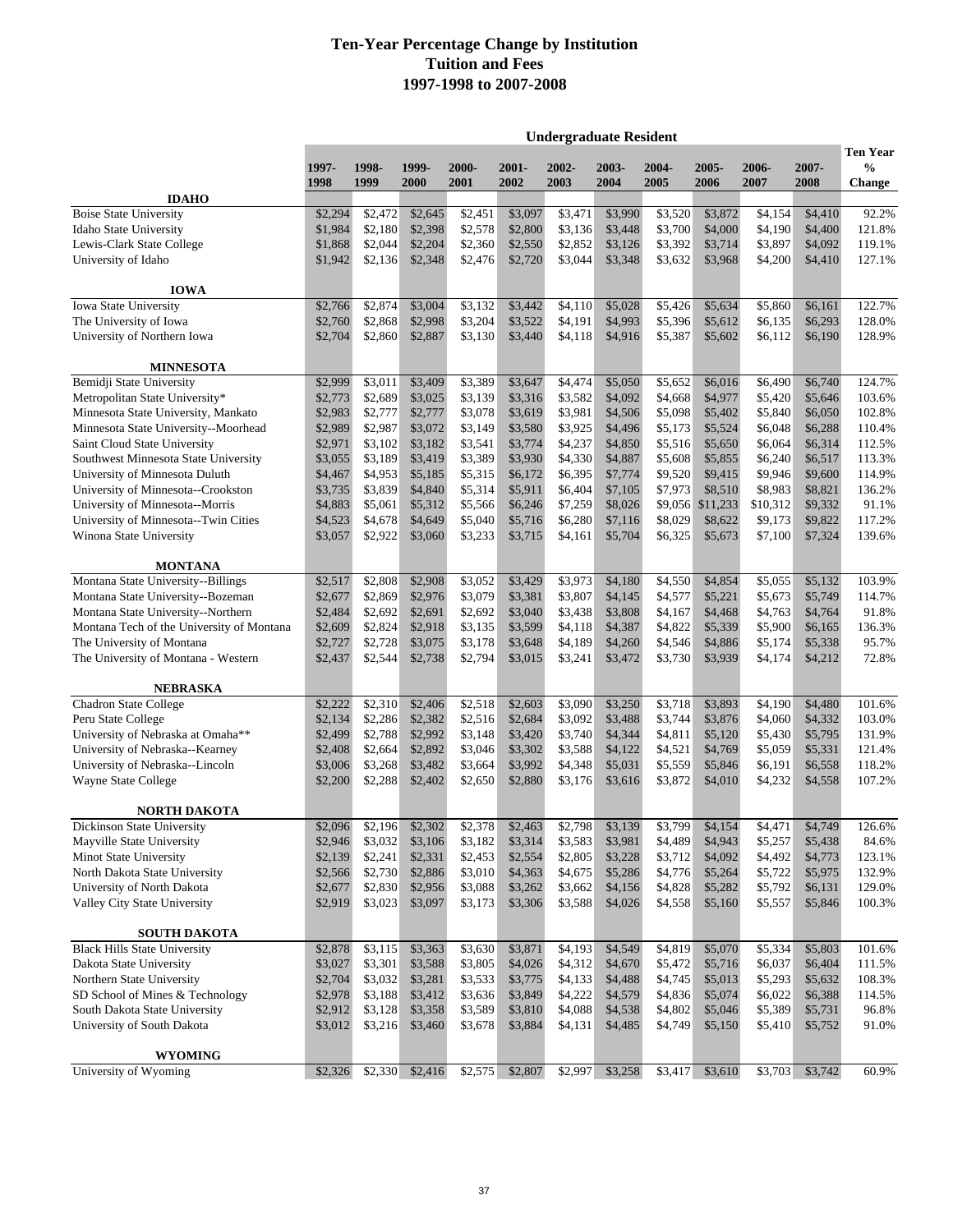|                                           |               |                            |                  |               |                   |               |                   | <b>Undergraduate Non-Resident</b> |                   |               |                   |                                                   |
|-------------------------------------------|---------------|----------------------------|------------------|---------------|-------------------|---------------|-------------------|-----------------------------------|-------------------|---------------|-------------------|---------------------------------------------------|
|                                           | 1997-<br>1998 | 1998-<br>1999              | 1999-<br>2000    | 2000-<br>2001 | 2001-<br>2002     | 2002-<br>2003 | 2003-<br>2004     | 2004-<br>2005                     | 2005-<br>2006     | 2006-<br>2007 | 2007-<br>2008     | <b>Ten Year</b><br>$\frac{0}{0}$<br><b>Change</b> |
| <b>IDAHO</b>                              |               |                            |                  |               |                   |               |                   |                                   |                   |               |                   |                                                   |
| <b>Boise State University</b>             | \$5,880       | \$8,352                    | \$8,525          | \$8.451       | \$9,297           | \$9.871       | \$10,710          |                                   | \$10,576 \$11,280 | \$11.932      | \$12,578          | 113.9%                                            |
| <b>Idaho State University</b>             | \$7,964       | \$8,420                    | \$8,638          | \$8,818       | \$9,040           |               | \$9,376 \$10,048  |                                   | \$10,780 \$11,700 | \$12,460      | \$13,084          | 64.3%                                             |
| Lewis-Clark State College                 | \$4,962       | \$7,316                    | \$7,476          | \$7,798       | \$7,988           | \$8,562       | \$9,124           |                                   | \$9,632 \$10,266  | \$10,841      | \$11,382          | 129.4%                                            |
| University of Idaho                       | \$7,742       | \$8,136                    | \$8,348          | \$8,476       | \$8,720           |               | \$9,764 \$10,740  |                                   | \$11,652 \$12,738 | \$13,800      | \$14,490          | 87.2%                                             |
| <b>IOWA</b>                               |               |                            |                  |               |                   |               |                   |                                   |                   |               |                   |                                                   |
| <b>Iowa State University</b>              | \$8,808       | \$9,152                    | \$9,564          |               | \$9,974 \$10,776  |               | \$12,802 \$14,370 |                                   | \$15,128 \$15,724 |               | \$16,354 \$16,919 | 92.1%                                             |
| The University of Iowa                    | \$9,616       |                            | \$9,990 \$10,440 |               | \$10,966 \$11,950 |               | \$13,833 \$15,285 |                                   | \$16,048 \$16,998 | \$18,359      | \$19,465          | 102.4%                                            |
| University of Northern Iowa               | \$7,088       | \$7,415                    | \$7,647          | \$8,094       | \$8,762           |               | \$10,426 \$11,874 |                                   | \$12,705 \$13,214 |               | \$14,028 \$14,282 | 101.5%                                            |
| <b>MINNESOTA</b>                          |               |                            |                  |               |                   |               |                   |                                   |                   |               |                   |                                                   |
| Bemidji State University                  | \$6,203       | \$6,111                    | \$6,579          | \$7,145       | \$6,959           | \$8,714       | \$9,912           | \$11,146                          | \$6,016           | \$6,490       | \$6,740           | 8.7%                                              |
| Metropolitan State University*            | \$5,948       | \$5,769                    | \$6,603          | \$6,691       | \$7,084           | \$7,628       | \$8,764           | \$9,084                           | \$9,702           | \$10,572      | \$11,022          | 85.3%                                             |
| Minnesota State University, Mankato       | \$6,170       | \$2,927                    | \$2,927          | \$7,700       | \$7,037           | \$7,691       | \$8,775           |                                   | \$9,998 \$10,750  |               | \$11,668 \$12,112 | 96.3%                                             |
| Minnesota State University--Moorhead      | \$6,212       | \$6,277                    | \$6,462          | \$6,708       | \$7,388           | \$7,290       | \$4,496           | \$5,173                           | \$5,524           | \$6,048       | \$6,288           | 1.2%                                              |
| Southwest Minnesota State University      | \$6,276       | \$6,507                    | \$6,936          | \$3,389       | \$3,930           | \$4,330       | \$4,887           | \$5,608                           | \$5,855           | \$6,240       | \$6,517           | 3.8%                                              |
| Saint Cloud State University              | \$5,995       | \$6,254                    | \$6,414          | \$7.017       | \$7,598           | \$8,559       | \$9,820           |                                   | \$11,231 \$11,594 | \$12,365      | \$12,866          | 114.6%                                            |
| University of Minnesota--Crookston        | \$10,541      | \$9,656                    | \$4,840          | \$5,314       | \$5,911           | \$6,404       | \$7,105           | \$7,973                           | \$8,510           | \$8,983       | \$8,821           | $-16.3%$                                          |
| University of Minnesota Duluth            |               | \$11,806 \$12,948 \$13,473 |                  |               | \$14,059 \$15,812 |               | \$15,970 \$19,191 |                                   | \$21,368 \$21,254 | \$21,794      | \$19,266          | 63.2%                                             |
| University of Minnesota--Morris           | \$13,122      |                            | \$9,465 \$10,074 | \$10,598      | \$11,795          | \$7,259       | \$8,026           |                                   | \$9,056 \$11,233  | \$10,312      | \$9,332           | $-28.9%$                                          |
| University of Minnesota--Twin Cities      | \$12,419      | \$12,865 \$12,789          |                  | \$13,944      | \$15,532          |               | \$16,853 \$18,746 | \$19,659                          | \$20,252          | \$20,803      | \$21,452          | 72.7%                                             |
| Winona State University                   | \$6,283       | \$6,042                    | \$6,330          | \$7,154       | \$7,425           | \$8,041       | \$9,650           | \$10,271                          | \$9,619           | \$9,792       | \$11,794          | 87.7%                                             |
| <b>MONTANA</b>                            |               |                            |                  |               |                   |               |                   |                                   |                   |               |                   |                                                   |
| Montana State University--Billings        | \$6,973       | \$7,569                    | \$7,872          | \$8,228       | \$9,265           |               | \$10,555 \$11,540 |                                   | \$12,831 \$13,094 | \$13,305      | \$13,708          | 96.6%                                             |
| Montana Tech of the University of Montana | \$7,582       | \$8,166                    | \$8,490          |               | \$8,946 \$10,156  |               | \$11,518 \$12,666 |                                   | \$14,085 \$14,800 |               | \$15,538 \$16,582 | 118.7%                                            |
| Montana State University--Bozeman         | \$7,776       | \$8,382                    | \$8,725          | \$9,075       | \$10,147          |               | \$11,444 \$12,707 | \$14,177                          | \$14,945          | \$15,522      | \$16,274          | 109.3%                                            |
| Montana State University--Northern        | \$7,104       | \$7,648                    | \$7,857          | \$8,078       | \$9,194           |               | \$10,466 \$11,669 |                                   | \$12,961 \$14,227 | \$14,097      | \$14,655          | 106.3%                                            |
| The University of Montana                 | \$7,431       | \$7,431                    | \$8,343          | \$8,663       | \$9,847           |               | \$11,183 \$11,860 |                                   | \$12,786 \$13,875 | \$14,980      | \$16,032          | 115.7%                                            |
| The University of Montana - Western       | \$6,721       | \$7,146                    | \$7,579          | \$7,885       | \$8,155           |               | \$9,883 \$10,690  |                                   | \$11,555 \$11,987 |               | \$12,446 \$12,604 | 87.5%                                             |
| NEBRASKA                                  |               |                            |                  |               |                   |               |                   |                                   |                   |               |                   |                                                   |
| <b>Chadron State College</b>              | \$4,070       | \$4,214                    | \$4,406          | \$4,622       | \$4,835           | \$5,530       | \$6,336           | \$6,758                           | \$7,021           | \$7,470       | \$8,000           | 96.6%                                             |
| Peru State College                        | \$3,982       | \$4,190                    | \$4,382          | \$4,620       | \$4,916           | \$5,532       | \$6,272           | \$6,784                           | \$7,004           | \$7,340       | \$7,852           | 97.2%                                             |
| University of Nebraska--Kearney           | \$4,184       | \$4,536                    | \$4,868          | \$5,126       | \$5,814           | \$6,612       | \$7,602           | \$8,417                           | \$8,865           | \$9,403       | \$9,939           | 137.5%                                            |
| University of Nebraska--Lincoln           | \$7,318       | \$7,820                    | \$8,290          | \$8,736       | \$9,968           | \$11,380      | \$13,119          |                                   | \$14,615 \$15,350 | \$16,271      | \$17,246          | 135.7%                                            |
| University of Nebraska at Omaha**         | \$6,395       | \$6,900                    | \$7,328          | \$7,716       | \$8,804           | \$10,084      | \$11,640          | \$12,987                          | \$13,704          | \$14,526      | \$15,435          | 141.4%                                            |
| Wayne State College                       | \$4,048       | \$4,192                    | \$4,402          | \$4,754       | \$5,112           | \$5,616       | \$6,400           | \$6,912                           | \$7,138           | \$7,512       | \$8,078           | 99.6%                                             |
| <b>NORTH DAKOTA</b>                       |               |                            |                  |               |                   |               |                   |                                   |                   |               |                   |                                                   |
| Dickinson State University                | \$5,030       | \$5,256                    | \$5,485          | \$5,688       | \$5,915           | \$6,476       | \$7,406           | \$8,876                           | \$9,713           |               | \$10,560 \$11,143 | 121.5%                                            |
| Mayville State University                 | \$5,880       | \$6,092                    | \$6,289          | \$6,492       | \$6,766           | \$7,260       | \$8,283           |                                   | \$9,523 \$10,455  | \$11,292      | \$7,335           | 24.7%                                             |
| Minot State University                    | \$5,262       | \$5,515                    | \$5,755          | \$6,033       | \$6,301           | \$6,719       | \$7,787           | \$8,989                           | \$9,870           |               | \$10,818 \$11,415 | 116.9%                                            |
| North Dakota State University             | \$6,300       | \$6,674                    | \$7,028          | \$7,359       | \$10,495          |               | \$11,142 \$12,799 |                                   | \$11,424 \$12,545 |               | \$13,695 \$14,346 | 127.7%                                            |
| University of North Dakota                | \$6,411       | \$6,774                    | \$7,098          | \$7,437       | \$7,862           | \$8,594       | \$9,902           |                                   | \$11,522 \$12,614 |               | \$13,786 \$14,523 | 126.5%                                            |
| Valley City State University              | \$5,853       | \$6,083                    | \$6,280          | \$6,483       | \$6,758           | \$7,265       | \$8,454           |                                   | \$9,785 \$11,266  |               | \$12,243 \$12,866 | 119.8%                                            |
| SOUTH DAKOTA*                             |               |                            |                  |               |                   |               |                   |                                   |                   |               |                   |                                                   |
| <b>Black Hills State University</b>       | \$6,646       | \$7,035                    | \$7,437          | \$7,846       | \$8,226           | \$8,726       | \$9,574           |                                   | \$9,986 \$10,390  | \$6,605       | \$7,123           | 7.2%                                              |
| Dakota State University                   | \$6,795       | \$7,221                    | \$7,661          | \$8,021       | \$8,381           | \$8,844       | \$9,696           |                                   | \$10,638 \$11,036 | \$7,307       | \$7,724           | 13.7%                                             |
| Northern State University                 | \$6,472       | \$6,952                    | \$7,354          | \$7,749       | \$8,130           | \$8,666       | \$9,514           |                                   | \$9,911 \$10,333  | \$6,563       | \$6,952           | 7.4%                                              |
| South Dakota School of Mines & Technology | \$6,746       | \$7,108                    | \$7,485          | \$7,852       | \$8,204           | \$8,755       | \$9,605           |                                   | \$10,003 \$10,394 | \$7,292       | \$7,708           | 14.3%                                             |
| South Dakota State University             | \$6,680       | \$7,048                    | \$7,432          | \$7,805       | \$8,165           | \$8,621       | \$9,563           |                                   | \$9,968 \$10,366  | \$6,659       | \$7,051           | 5.6%                                              |
| University of South Dakota                | \$6,780       | \$7,136                    | \$7,533          | \$7,894       | \$8,240           | \$8,663       | \$9,510           |                                   | \$9,915 \$10,470  | \$6,680       | \$7,072           | 4.3%                                              |
| <b>WYOMING</b>                            |               |                            |                  |               |                   |               |                   |                                   |                   |               |                   |                                                   |
| University of Wyoming                     | \$7,414       | \$7,418                    | \$7,684          | \$7,693       | \$8,279           | \$8,661       | \$9,498           |                                   | \$9,849 \$10,426  |               | \$10,679 \$11,038 | 48.9%                                             |

\*\*\* A new tuition rate in South Dakota beginning in 2006-2007 allows incoming Undergraduate Non-Resident Students

to attend at 150% of the Undergraduate Resident Rate.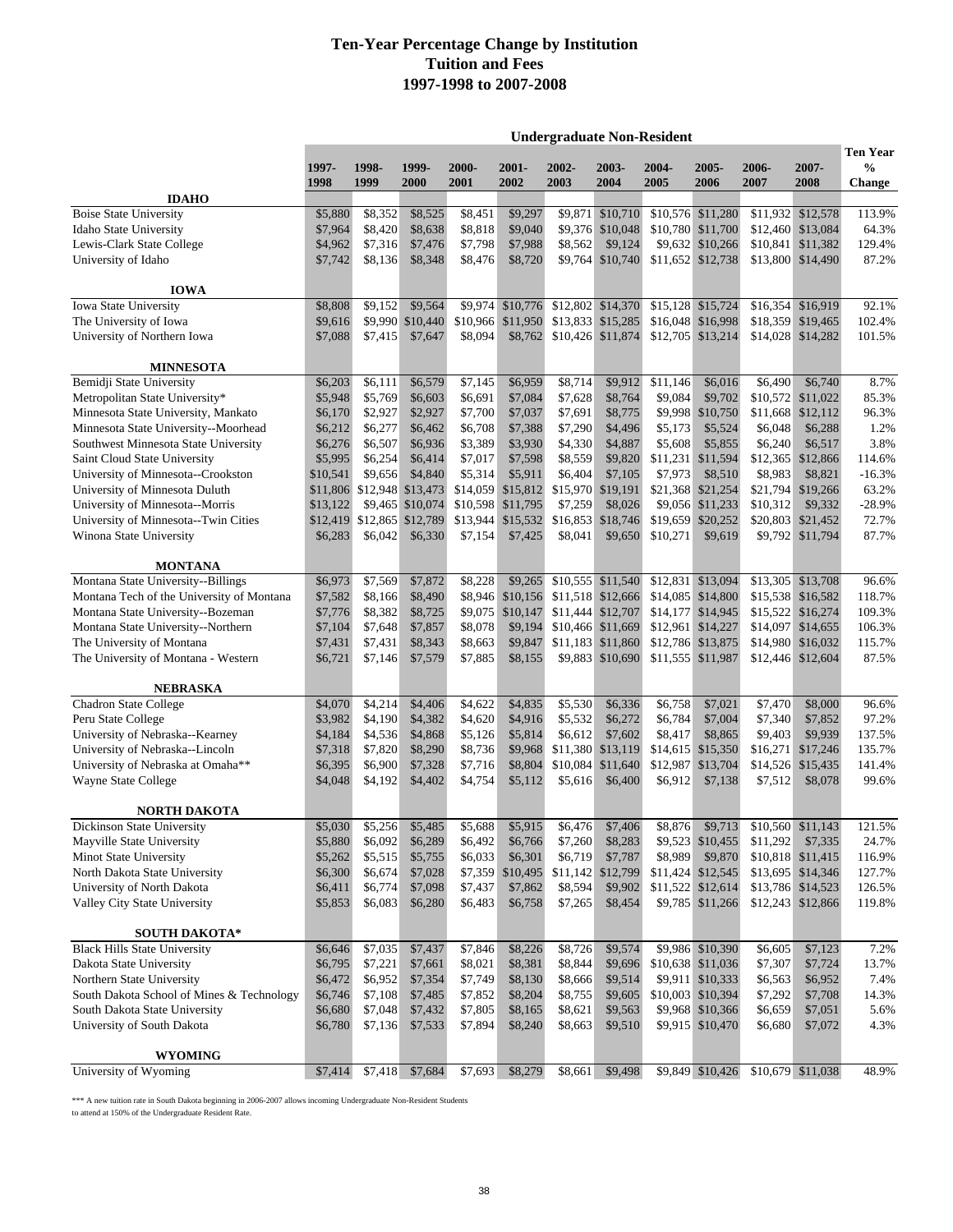|                                                                             |                    |                     |                    |                    |                    | <b>Graduate Resident</b> |                     |                    |                    |                    |                     |                                            |
|-----------------------------------------------------------------------------|--------------------|---------------------|--------------------|--------------------|--------------------|--------------------------|---------------------|--------------------|--------------------|--------------------|---------------------|--------------------------------------------|
|                                                                             | 1997-<br>1998      | 1998-<br>1999       | 1999-<br>2000      | 2000-<br>2001      | $2001 -$<br>2002   | 2002-<br>2003            | 2003-<br>2004       | 2004-<br>2005      | 2005-<br>2006      | 2006-<br>2007      | 2007-<br>2008       | Ten Year<br>$\frac{0}{0}$<br><b>Change</b> |
| <b>IDAHO</b>                                                                |                    |                     |                    |                    |                    |                          |                     |                    |                    |                    |                     |                                            |
| <b>Boise State University</b>                                               | \$2,816            | \$3,020             | \$3,217            | \$3,049            | \$3,695            | \$4,117                  | \$4,668             | \$4,232            | \$4,624            | \$4,944            | $\overline{$}5,240$ | 86.1%                                      |
| <b>Idaho State University</b>                                               | \$2,500            | \$2,720             | \$2,958            | \$3,178            | \$3,432            | \$3,768                  | \$4,108             | \$4,380            | \$4,740            | \$4,930            | \$5,160             | 106.4%                                     |
| Lewis-Clark State College                                                   |                    |                     |                    |                    |                    |                          |                     |                    |                    |                    |                     |                                            |
| University of Idaho                                                         | \$2,482            | \$2,676             | \$2,888            | \$3,016            | \$3,260            | \$3,584                  | \$3,888             | \$4,172            | \$4,508            | \$4,740            | \$4,950             | 99.4%                                      |
| <b>IOWA</b>                                                                 |                    |                     |                    |                    |                    |                          |                     |                    |                    |                    |                     |                                            |
| Iowa State University                                                       | \$3,248            | \$3,374             | \$3,526            | \$3,678            | \$4,028            | \$4,770                  | \$5,686             | \$6,172            | \$6,410            | \$6.666            | \$7,009             | 115.8%                                     |
| The University of Iowa<br>University of Northern Iowa                       | \$3,242<br>\$3,184 | \$3,368<br>\$3,360  | \$3,520            | \$3,750            | \$4,108            | \$4,887<br>\$4,814       | \$5,689             | \$6,182<br>\$6,173 | \$6,424            | \$6,959            | \$7,158             | 120.8%<br>122.5%                           |
|                                                                             |                    |                     | \$3,409            | \$3,676            | \$4,028            |                          | \$5,612             |                    | \$6,420            | \$6,962            | \$7,084             |                                            |
| <b>MINNESOTA</b>                                                            |                    |                     |                    |                    |                    |                          |                     |                    |                    |                    |                     |                                            |
| Bemidji State University                                                    | \$3,367            | \$3,573             | \$3,969            | \$3,980            | \$4,237            | \$5,241                  | \$5,923             | \$6,630            | \$7,058            | \$7,606            | \$7,890             | 134.3%                                     |
| Metropolitan State University*                                              | \$3,086            | \$3,221             | \$351              | \$3,530            | \$3,681            | \$3,969                  | \$4,536             | \$5,184            | \$5,536            | \$6,057            | \$6,322             | 104.9%                                     |
| Minnesota State University, Mankato<br>Minnesota State University--Moorhead | \$3,358<br>\$3,385 | \$3,268<br>\$3,313  | \$3,384<br>\$3,409 | \$3,656<br>\$3,594 | \$4,339<br>\$4,052 | \$4,781<br>\$4,443       | \$5,434<br>\$5,093  | \$6,156<br>\$5,860 | \$6,552<br>\$6,259 | \$7,094<br>\$6,853 | \$7,354<br>\$7,125  | 119.0%<br>110.5%                           |
| Southwest Minnesota State University                                        | \$3,437            | \$3,580             | \$3,818            | \$3,851            | \$4,400            | \$4,861                  | \$5,509             | \$6,318            | \$6,772            | \$7,231            | \$7,548             | 119.6%                                     |
| Saint Cloud State University                                                | \$4,332            | \$3,473             | \$3,564            | \$3,971            | \$4,212            | \$4,738                  | \$5,433             | \$6,191            | \$6,378            | \$6,815            | \$7,092             | 63.7%                                      |
| University of Minnesota--Crookston                                          |                    |                     |                    |                    |                    |                          |                     |                    |                    |                    |                     |                                            |
| University of Minnesota Duluth                                              | \$5,684            | \$5,984             | \$5,713            | \$5,872            | \$6,787            | \$7,176                  | \$8,688             |                    | \$18,708 \$10,442  |                    | \$11,378 \$11,452   | 101.5%                                     |
| University of Minnesota--Morris                                             |                    |                     |                    |                    |                    |                          |                     |                    |                    |                    |                     |                                            |
| University of Minnesota--Twin Cities                                        | \$5,454            | \$3,394             | \$5,517            | \$3,865            | \$6,547            | \$7,662                  | \$8,517             | \$9,525            | \$9,655            | \$10,887           | \$11,388            | 108.8%                                     |
| Winona State University                                                     | \$3,399            | \$3,595             | \$3,554            |                    | \$4,328            | \$4,843                  | \$5,581             | \$6,335            | \$6,673            | \$7,256            | \$7,465             | 119.6%                                     |
| <b>MONTANA</b>                                                              |                    |                     |                    |                    |                    |                          |                     |                    |                    |                    |                     |                                            |
| Montana State University--Billings                                          | \$2,896            | \$3,215             | \$3,332            | \$3,494            | \$3,930            | \$4,540                  | \$4,812             | \$5,259            | \$5,606            | \$5,853            | \$5,930             | 104.8%                                     |
| Montana Tech of the University of Montana                                   | \$2,938            | \$3,035             | \$3,187            | \$3,368            | \$3,917            | \$4,402                  | \$4,741             | \$5,217            | \$5,794            | \$6,408            | \$6,436             | 119.1%                                     |
| Montana State University--Bozeman                                           | \$2,693            | \$2,889             | \$3,411            | \$3,533            | \$3,894            | \$4,388                  | \$4,797             | \$5,309            | \$6,041            | \$6,585            | \$6,661             | 147.3%                                     |
| Montana State University--Northern                                          | \$2,857            | \$3,090             | \$3,195            | \$3,308            | \$3,721            | \$4,290                  | \$4,763             | \$5,237            | \$5,650            | \$6,078            | \$6,087             | 113.1%                                     |
| The University of Montana                                                   | \$3,118            | \$3,118             | \$3,501            | \$3,622            | \$4,150            | \$4,706                  | \$4,877             | \$4,968            | \$5,607            | \$5,951            | \$6,115             | 96.1%                                      |
| The University of Montana - Western                                         |                    |                     |                    |                    |                    |                          |                     |                    |                    |                    |                     |                                            |
| <b>NEBRASKA</b>                                                             |                    |                     |                    |                    |                    |                          |                     |                    |                    |                    |                     |                                            |
| Chadron State College                                                       | \$2,044            | \$2,122             | \$2,209            | \$2,314            | \$2,405            | \$3,256                  | $\overline{$3,002}$ | \$3,434            | \$3,590            | \$3,844            | \$4,117             | 101.4%                                     |
| Peru State College                                                          | \$2,020            | \$2,146             | \$2,236            | \$2,338            | \$2,482            | \$2,828                  | \$3,184             | \$3,430            | \$3,548            | \$3,716            | \$3,974             | 96.7%                                      |
| University of Nebraska--Kearney                                             | \$2,212            | \$2,422             | \$2,638            | \$2,778            | \$3,014            | \$3,282                  | \$3,766             | \$4,141            | \$4,363            | \$4,627            | \$4,873             | 120.3%                                     |
| University of Nebraska--Lincoln                                             | \$2,984            | \$3,248             | \$3,462            | \$3,612            | \$3,938            | \$4,290                  | \$4,949             | \$5,467            | \$5,747            | \$6,089            | \$6,450             | 116.2%                                     |
| University of Nebraska at Omaha**                                           | \$2,353            | \$2,594             | \$2,788            | \$2,932            | \$3,184            | \$3,484                  | \$4,032             | \$4,471            | \$4,754            | \$5,046            | \$5,389             | 129.0%                                     |
| Wayne State College                                                         | \$2,070            | \$2,148             | \$2,256            | \$2,502            | \$2,730            | \$3,000                  | \$3,432             | \$3,678            | \$3,804            | \$4,008            | \$4,320             | 108.7%                                     |
| <b>NORTH DAKOTA</b>                                                         |                    |                     |                    |                    |                    |                          |                     |                    |                    |                    |                     |                                            |
| Dickinson State University                                                  |                    |                     |                    |                    |                    |                          |                     |                    |                    |                    |                     |                                            |
| Mayville State University                                                   |                    |                     |                    |                    |                    |                          |                     |                    |                    |                    |                     |                                            |
| Minot State University                                                      | \$2,714            | \$2,853             | \$2,971            | \$3,123            | \$3,274            | \$3,575                  | \$4,110             | \$4,732            | \$5,210            | \$5,715            | \$6,057             | 123.2%                                     |
| North Dakota State University                                               | \$2,776            | \$2,940             | \$3,096            | \$3,220            | \$4,643            | \$3,716                  | \$4,209             | \$5,021            | \$5,580            | \$6,068            | \$6,338             | 128.3%                                     |
| University of North Dakota<br>Valley City State University                  | \$2,887            | \$3,040             | \$3,166            | \$3,298            | \$3,472            | \$3,886                  | \$4,418             | \$5,132            | \$5,614            | \$6,154            | \$6,511             | 125.5%                                     |
| <b>SOUTH DAKOTA</b>                                                         |                    |                     |                    |                    |                    |                          |                     |                    |                    |                    |                     |                                            |
| <b>Black Hills State University</b>                                         | \$2,830            | $\overline{$}3,035$ | \$3,248            | \$3,474            | \$3,679            | \$3,952                  | \$4,307             | \$4,535            | \$4,750            | \$4,986            | \$5,376             | 90.0%                                      |
| Dakota State University                                                     | \$2,942            | \$3,174             | \$3,417            | \$3,605            | \$3,796            | \$4,041                  | \$4,398             | \$5,162            | \$5,374            | \$5,673            | \$5,992             | 103.7%                                     |
| Northern State University                                                   | \$2,700            | \$2,972             | \$3,186            | \$3,401            | \$3,607            | \$3,907                  | \$4,261             | \$4,479            | \$4,706            | \$4,955            | \$5,248             | 94.4%                                      |
| South Dakota School of Mines & Technology                                   | \$2,905            | \$3,090             | \$3,285            | \$3,478            | \$3,663            | \$3,974                  | \$4,330             | \$4,548            | \$4,752            | \$5,676            | \$5,996             | 106.4%                                     |
| South Dakota State University                                               | \$2,856            | \$3,045             | \$3,245            | \$3,443            | \$3,634            | \$3,874                  | \$4,298             | \$4,522            | \$4,732            | \$5,027            | \$5,322             | 86.3%                                      |
| University of South Dakota                                                  | \$2,931            | \$3,111             | \$3,321            | \$3,510            | \$3,690            | \$3,906                  | \$4,259             | \$4,482            | \$4,810            | \$5,042            | \$5,338             | 82.1%                                      |
| <b>WYOMING</b>                                                              |                    |                     |                    |                    |                    |                          |                     |                    |                    |                    |                     |                                            |
| University of Wyoming                                                       | \$2,810            | \$2,816             | \$2,920            | \$3,117            | \$3,387            |                          | \$3,585 \$3,978     |                    | $$4,161$ \$4,386   | \$4,511            | \$4,670             | 66.2%                                      |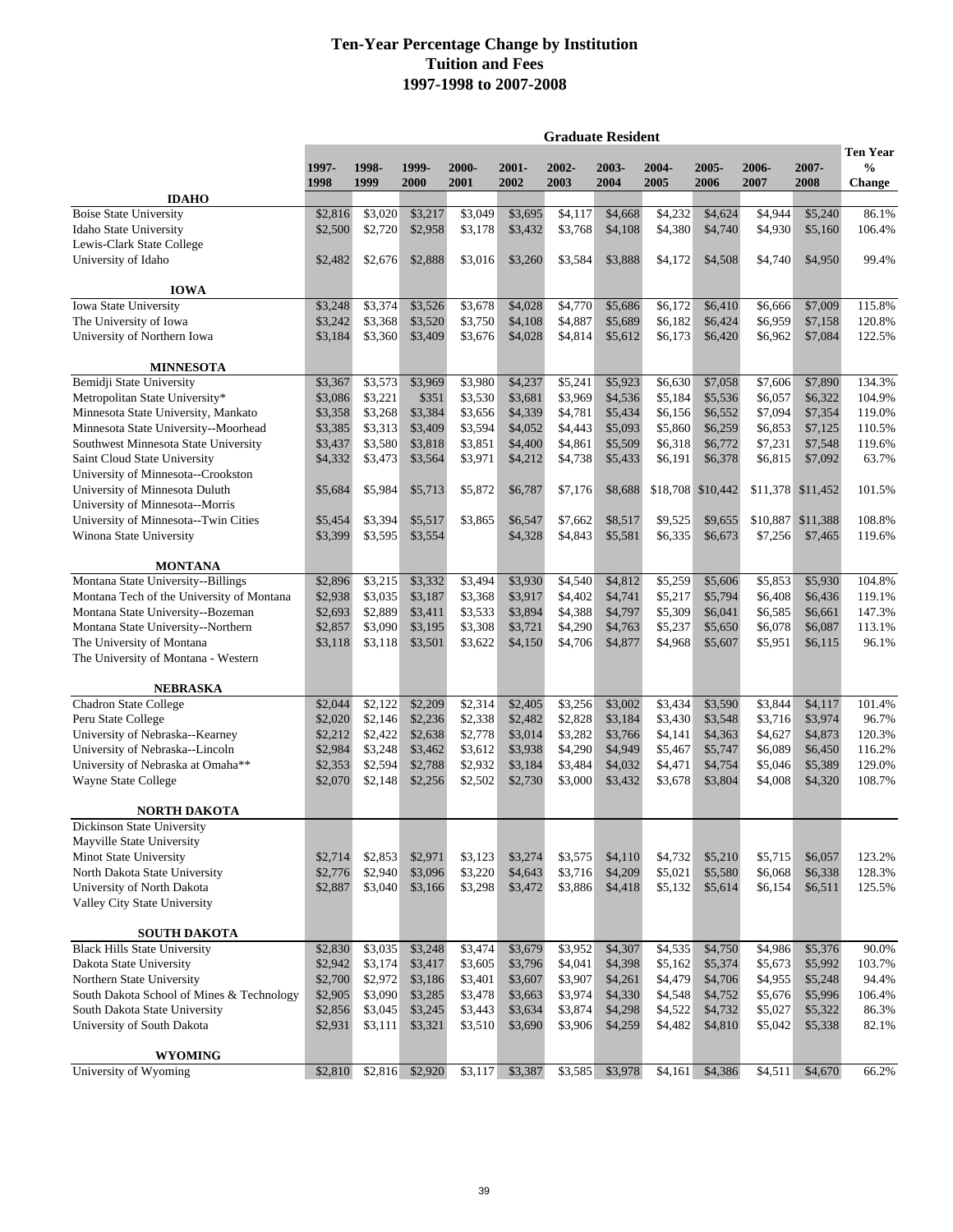|                                                                             | <b>Graduate Non-Resident</b> |                                |                    |                    |                    |                            |                                        |                                    |                                       |                     |                                        |                                                   |
|-----------------------------------------------------------------------------|------------------------------|--------------------------------|--------------------|--------------------|--------------------|----------------------------|----------------------------------------|------------------------------------|---------------------------------------|---------------------|----------------------------------------|---------------------------------------------------|
|                                                                             | 1997-<br>1998                | 1998-<br>1999                  | 1999-<br>2000      | 2000-<br>2001      | 2001-<br>2002      | 2002-<br>2003              | 2003-<br>2004                          | $2004 -$<br>2005                   | 2005-<br>2006                         | 2006-<br>2007       | 2007-<br>2008                          | <b>Ten Year</b><br>$\frac{0}{0}$<br><b>Change</b> |
| <b>IDAHO</b>                                                                |                              |                                |                    |                    |                    |                            |                                        |                                    |                                       |                     |                                        |                                                   |
| <b>Boise State University</b>                                               | \$5,880                      | \$8,920                        | \$9,097            | \$9,049            | \$9,895            |                            | \$10,517 \$11,388                      |                                    | \$11,288 \$12,032                     | \$12,722            | \$13,408                               | 128.0%                                            |
| <b>Idaho State University</b>                                               | \$8,480                      | \$8,690                        | \$9,198            | \$9,418            | \$9,672            |                            | $$10,008$ $$10,708$                    |                                    | \$11,460 \$12,440                     | \$13,200            | \$13,844                               | 63.3%                                             |
| Lewis-Clark State College                                                   |                              |                                |                    |                    |                    |                            |                                        |                                    |                                       |                     |                                        |                                                   |
| University of Idaho                                                         | \$8,282                      | \$8,676                        | \$8,888            | \$9,016            |                    | \$9,260 \$10,304 \$11,280  |                                        |                                    | \$12,192 \$13,278                     |                     | \$14,340 \$15,030                      | 81.5%                                             |
| <b>IOWA</b>                                                                 |                              |                                |                    |                    |                    |                            |                                        |                                    |                                       |                     |                                        |                                                   |
| Iowa State University                                                       | \$9,174                      | \$9.532                        | \$9,962            | \$10,390           | \$11,224           |                            | \$13,296 \$14,862                      |                                    | \$15,798 \$16,422                     | \$17,080            | \$17,669                               | 92.6%                                             |
| The University of Iowa<br>University of Northern Iowa                       | \$10,014                     | \$10,404<br>\$7,999            | \$10,874           | \$11,420           | \$12,330           |                            | \$14,271 \$15,723<br>\$11,238 \$12,686 |                                    | \$16,666 \$17,328                     |                     | \$18,353 \$19,144                      | 91.2%                                             |
|                                                                             | \$7,650                      |                                | \$8,257            | \$8,733            | \$9,446            |                            |                                        |                                    | \$13,697 \$14,244                     | \$15,100            | \$15,392                               | 101.2%                                            |
| <b>MINNESOTA</b>                                                            |                              |                                |                    |                    |                    |                            |                                        |                                    |                                       |                     |                                        |                                                   |
| Bemidji State University                                                    | \$5,104                      | \$5,364                        | \$5,934            | \$6,049            | \$6,309            | \$7,893                    | \$8,971                                | \$10,086                           | \$7,058                               | \$7,606             | \$7,890                                | 54.6%                                             |
| Metropolitan State University*                                              | \$4,823                      | \$5,018                        | \$5,341            | \$5,474            | \$5,745            | \$6,201                    | \$7,104                                |                                    | \$8,832 \$10,170                      |                     | \$11,913 \$12,418                      | 157.5%                                            |
| Minnesota State University, Mankato<br>Minnesota State University--Moorhead | \$5,081<br>\$5,123           | \$5,044<br>\$5,103             | \$5,212<br>\$5,253 | \$5,558<br>\$5,530 | \$6,527<br>\$6,124 | \$7,166<br>\$8,330         | \$8,140<br>\$5,093                     | \$5,860                            | \$9,268 \$10,320<br>\$6,259           | \$11,200<br>\$6,853 | \$11,625<br>\$7,125                    | 128.8%<br>39.1%                                   |
| Southwest Minnesota State University                                        | \$5,172                      | \$5,368                        | \$5,715            | \$3,851            | \$4,400            | \$4,861                    | \$5,509                                | \$6,318                            | \$6,772                               | \$7,231             | \$7,548                                | 45.9%                                             |
| Saint Cloud State University                                                | \$6,636                      | \$5,274                        | \$5,412            | \$5,958            | \$6,323            | \$7,123                    | \$8,175                                | \$9,344                            | \$9,658                               |                     | \$10,292 \$10,707                      | 61.3%                                             |
| University of Minnesota--Crookston                                          |                              |                                |                    |                    |                    |                            |                                        |                                    |                                       |                     |                                        |                                                   |
| University of Minnesota Duluth                                              |                              | \$11,024 \$10,929 \$10,573     |                    | \$10,999           | \$12,440           |                            | \$13,733 \$15,788                      |                                    | \$32,908 \$17,542                     |                     | \$18,476 \$18,550                      | 68.3%                                             |
| University of Minnesota--Morris                                             |                              |                                |                    |                    |                    |                            |                                        |                                    |                                       |                     |                                        |                                                   |
| University of Minnesota--Twin Cities                                        | \$10,254                     |                                | \$5,189 \$10,377   | \$10,920           | \$12,200           |                            | \$14,219 \$15,616                      |                                    | \$16,624 \$17,330                     |                     | \$17.985 \$18.486                      | 80.3%                                             |
| Winona State University                                                     | \$5,134                      | \$5,390                        | \$5,440            | \$5,882            | \$6,467            | \$7,001                    | \$8,058                                | \$9,182                            | \$9,711                               |                     | \$10,576 \$10,921                      | 112.7%                                            |
| <b>MONTANA</b>                                                              |                              |                                |                    |                    |                    |                            |                                        |                                    |                                       |                     |                                        |                                                   |
| Montana State University--Billings                                          | \$7,352                      | \$7,975                        | \$8,296            | \$8,670            | \$9,765            |                            | \$11,122 \$12,820                      | \$13,541                           | \$13,846                              |                     | \$14,103 \$14,506                      | 97.3%                                             |
| Montana Tech of the University of Montana                                   | \$8,891                      | \$9,431                        | \$9,859            | \$10,327           | \$11,771           |                            | \$13,267 \$14,662                      |                                    | \$16,320 \$17,153                     |                     | \$18,002 \$18,376                      | 106.7%                                            |
| Montana State University--Bozeman                                           | \$7,064                      | \$7,614                        | \$9,160            |                    | \$9,530 \$10,661   |                            | \$12,025 \$13,359                      |                                    | \$14,909 \$15,766                     |                     | \$16,434 \$17,186                      | 143.3%                                            |
| Montana State University--Northern                                          | \$7,477                      | \$8,046                        | \$8,361            | \$8,694            | \$9,795            |                            | $$11,146$ $$12,429$                    |                                    | \$13,813 \$14,485                     | \$15,182            | \$15,733                               | 110.4%                                            |
| The University of Montana                                                   | \$8,120                      | \$8,119                        | \$9,104            | \$9,464            |                    | \$10,742 \$12,146 \$12,961 |                                        |                                    | \$13,733 \$15,174                     |                     | \$16,393 \$17,537                      | 116.0%                                            |
| The University of Montana - Western                                         |                              |                                |                    |                    |                    |                            |                                        |                                    |                                       |                     |                                        |                                                   |
| <b>NEBRASKA</b>                                                             |                              |                                |                    |                    |                    |                            |                                        |                                    |                                       |                     |                                        |                                                   |
| Chadron State College                                                       | \$3,778                      | \$3,910                        | \$4,090            | \$4,294            | \$4,511            | \$5,560                    | \$6,656                                | \$6,320                            | \$6,560                               | \$6,958             | \$7,465                                | 97.6%                                             |
| Peru State College                                                          | \$3,754                      | \$3,934                        | \$4,114            | \$4,318            | \$4,588            | \$5,132                    | \$5,824                                | \$6,316                            | \$6,518                               | \$6,830             | \$7,322                                | 95.0%                                             |
| University of Nebraska--Kearney                                             | \$3,892                      | \$4,198                        | \$4,516            | \$4,758            | \$5,402            | \$6,150                    | \$7,066                                | \$7,837                            | \$8,245                               | \$8,743             | \$9,235                                | 137.3%                                            |
| University of Nebraska--Lincoln                                             | \$6,644                      | \$7,106                        | \$7,530            | \$7,908            | \$9,020            | \$10,290                   | \$11,849                               |                                    | \$13,195 \$13,859                     | \$14,687            | \$15,570                               | 134.3%                                            |
| University of Nebraska at Omaha**                                           | \$5,371                      | \$5,774                        | \$6,142            | \$6,472            | \$7,384            | \$8,452                    | \$9,744                                | \$10,867                           | \$11,468                              | \$12,162            | \$12,937                               | 140.9%                                            |
| Wayne State College                                                         | \$3,804                      | \$3,936                        | \$4,134            | \$4,482            | \$4,836            | \$5,304                    | \$6,072                                | \$6,564                            | \$6,774                               | \$7,122             | \$7,668                                | 101.6%                                            |
| <b>NORTH DAKOTA</b>                                                         |                              |                                |                    |                    |                    |                            |                                        |                                    |                                       |                     |                                        |                                                   |
| Dickinson State University                                                  |                              |                                |                    |                    |                    |                            |                                        |                                    |                                       |                     |                                        |                                                   |
| Mayville State University                                                   |                              |                                |                    |                    |                    |                            |                                        |                                    |                                       |                     |                                        |                                                   |
| Minot State University                                                      | \$6,797                      | \$7,149                        | \$7,463            | \$7,822            | \$8,224            |                            | \$8,775 \$10,142                       |                                    | \$11,712 \$12,855                     |                     | \$14,086 \$14,846                      | 118.4%                                            |
| North Dakota State University                                               | \$6,862                      | \$7,236                        | \$7,588            | \$7,919            | \$11,243           |                            | \$8,916 \$10,251                       |                                    | \$12,151 \$13,389                     |                     | \$14,619 \$15,316                      | 123.2%                                            |
| University of North Dakota<br>Valley City State University                  | \$6,973                      | \$7,896                        | \$7,658            | \$7,997            | \$8,422            |                            | \$9,196 \$10,604                       |                                    | \$12,338 \$13,502                     |                     | \$14,752 \$15,538                      | 122.8%                                            |
|                                                                             |                              |                                |                    |                    |                    |                            |                                        |                                    |                                       |                     |                                        |                                                   |
| <b>SOUTH DAKOTA</b>                                                         |                              |                                |                    |                    |                    |                            |                                        |                                    |                                       |                     |                                        |                                                   |
| <b>Black Hills State University</b>                                         | \$6,664                      | $\overline{$}7,023$<br>\$7,163 | \$7,392            | \$7,763            | \$8,109            | \$8,563<br>\$8,652         | \$9,420                                |                                    | \$9,792 \$10,165<br>\$10,419 \$10,790 |                     | \$10,618 \$11,233                      | 68.6%                                             |
| Dakota State University<br>Northern State University                        | \$6,776<br>\$6,534           | \$6,961                        | \$7,560<br>\$7,330 | \$7,894<br>\$7,690 | \$8,225<br>\$8,037 | \$8,518                    | \$9,511<br>\$9,374                     |                                    | \$9,736 \$10,122                      |                     | \$11,304 \$11,850<br>\$10,586 \$11,105 | 74.9%<br>70.0%                                    |
| South Dakota School of Mines & Technology                                   | \$6,739                      | \$7,078                        | \$7,428            | \$7,767            | \$8,093            | \$8,585                    | \$9,443                                |                                    | \$9,805 \$10,168                      |                     | \$11,308 \$11,853                      | 75.9%                                             |
| South Dakota State University                                               | \$6,690                      | \$7,033                        | \$7,388            | \$7,732            | \$8,063            | \$8,484                    | \$9,412                                |                                    | \$9,779 \$10,147                      |                     | \$10,658 \$11,179                      | 67.1%                                             |
| University of South Dakota                                                  | \$6,765                      | \$7,099                        | \$7,464            | \$7,799            | \$8,119            | \$8,516                    | \$9,372                                |                                    | \$9,739 \$10,225                      |                     | \$10,674 \$11,195                      | 65.5%                                             |
| WYOMING                                                                     |                              |                                |                    |                    |                    |                            |                                        |                                    |                                       |                     |                                        |                                                   |
| University of Wyoming                                                       | \$7,900                      | \$7,906                        | \$8,190            | \$8,199            | \$8,859            |                            |                                        | \$9,273 \$10,362 \$10,737 \$11,370 |                                       |                     | \$11,639 \$12,014                      | 52.1%                                             |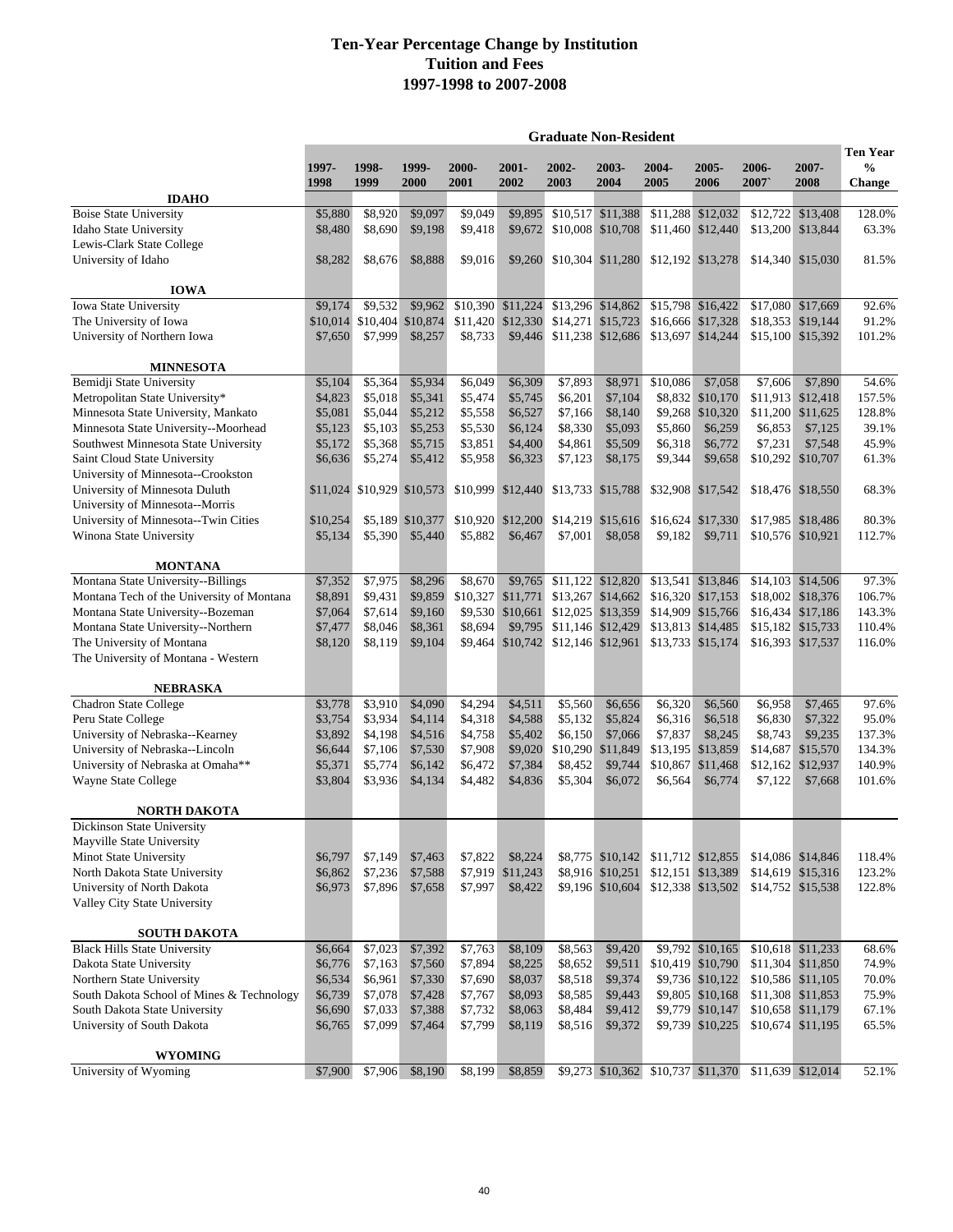**Undergraduate Resident**

|                                               |         |         |         |         |                                    |                   |                  |                                                      |          |                                                                        |                   | <b>Ten Year</b> |
|-----------------------------------------------|---------|---------|---------|---------|------------------------------------|-------------------|------------------|------------------------------------------------------|----------|------------------------------------------------------------------------|-------------------|-----------------|
|                                               | 1997-   | 1998-   | 1999-   | 2000-   | 2001-                              | $2002 -$          | 2003-            | 2004-                                                | 2005-    | 2006-                                                                  | 2007-             | $\frac{0}{0}$   |
|                                               | 1998    | 1999    | 2000    | 2001    | 2002                               | 2003              | 2004             | 2005                                                 | 2006     | 2007                                                                   | 2008              | Change          |
| <b>IDAHO</b><br><b>Boise State University</b> | \$5,664 | \$5,850 | \$6,203 | \$5,846 | \$6,966                            | \$7,518           | \$8,361          | \$8,199                                              | \$8,551  | \$9,173                                                                | \$9,659           | 70.5%           |
| Idaho State University                        | \$5,364 | \$5,710 | \$5,978 | \$6,298 | \$6,680                            | \$7,436           | \$8.128          | \$8,550                                              | \$9,030  | \$9,140                                                                | \$9,350           | 74.3%           |
| Lewis-Clark State College                     | \$5,268 | \$5,496 | \$5,384 | \$5,720 | \$6,060                            | \$6,502           | \$7,023          | \$7,387                                              | \$7,914  | \$8,607                                                                | \$9,092           | 72.6%           |
| University of Idaho                           | \$5,766 | \$5,965 | \$6,300 | \$6,636 | \$7,026                            | \$8,017           | \$8,516          | \$8,666                                              | \$9,672  |                                                                        | \$9,896 \$10,834  | 87.9%           |
| <b>IOWA</b>                                   |         |         |         |         |                                    |                   |                  |                                                      |          |                                                                        |                   |                 |
| Iowa State University                         | \$6,345 | \$6,760 | \$7,101 | \$7,490 | \$8,032                            |                   |                  | \$9,050 \$10,668 \$11,280 \$11,722                   |          |                                                                        | \$12,080 \$12,757 | 101.1%          |
| The University of Iowa                        | \$6,585 | \$6,856 | \$7,374 | \$7,702 | \$8,205                            |                   |                  | \$9,546 \$10,694 \$11,178                            | \$12,172 |                                                                        | \$12,409 \$12,883 | 95.6%           |
| University of Northern Iowa                   | \$6,214 | \$6,496 | \$6,758 | \$7,291 | \$7,850                            | \$8,770           |                  |                                                      |          | \$9,946 \$10,393 \$11,121 \$11,852 \$12,113                            |                   | 94.9%           |
| <b>MINNESOTA</b>                              |         |         |         |         |                                    |                   |                  |                                                      |          |                                                                        |                   |                 |
| Bemidji State University                      | \$6,018 | \$6,468 | \$6,989 | \$5,315 | \$7,799                            | \$8,858           | \$9,734          |                                                      |          | \$10,664 \$11,182 \$12,118 \$12,614                                    |                   | 109.6%          |
| Metropolitan State University*                |         |         |         |         |                                    |                   |                  |                                                      |          |                                                                        |                   |                 |
| Minnesota State University, Mankato           | \$5,883 | \$5,821 | \$5,957 | \$6,422 |                                    | $$7,116$ \$10,418 | \$8,667          |                                                      |          | \$9,813 \$10,272 \$10,930 \$11,405                                     |                   | 93.9%           |
| Minnesota State University--Moorhead          | \$6,009 | \$5,959 | \$6,196 | \$6,499 | \$7,138                            | \$7,933           | \$8,664          |                                                      |          | \$9,543 \$10,328 \$11,266 \$11,732                                     |                   | 95.2%           |
| Saint Cloud State University                  | \$5,767 | \$6,138 | \$6,328 | \$6,799 | \$7,104                            | \$7,805           | \$8,486          | \$9,604                                              |          | \$10,248 \$11,180 \$11,890                                             |                   | 106.2%          |
| Southwest Minnesota State University          | \$6,047 | \$6,515 | \$7,061 | \$6,959 | \$7,810                            | \$8,578           | \$9,379          | \$10,414                                             |          | \$10,975 \$11,600 \$12,133                                             |                   | 100.6%          |
| University of Minnesota Duluth                | \$8,379 | \$8,964 | \$9,317 |         | \$9,653 \$10,792 \$11,355 \$12,874 |                   |                  |                                                      |          | \$14,802 \$14,961 \$15,668 \$15,504                                    |                   | 85.0%           |
| University of Minnesota--Crookston            | \$7,422 | \$7,604 | \$8,770 | \$9,100 |                                    |                   |                  |                                                      |          | \$8,094 \$10,914 \$11,789 \$12,773 \$13,575 \$14,471 \$14,443          |                   | 94.6%           |
| University of Minnesota--Morris               | \$8,597 | \$8,880 | \$9,222 |         |                                    |                   |                  |                                                      |          | \$9,668 \$10,666 \$11,839 \$12,826 \$14,306 \$16,983 \$16,462 \$15,702 |                   | 82.6%           |
| University of Minnesota--Twin Cities          | \$8,834 | \$9,172 | \$9,319 |         |                                    |                   |                  | \$9,954 \$11,098 \$12,068 \$13,160 \$14,487 \$15,344 |          |                                                                        | \$15,997 \$16,884 | 91.1%           |
| Winona State University                       | \$6,159 | \$6,072 | \$6,460 | \$7,193 | \$7,435                            |                   |                  |                                                      |          | \$8,261 \$10,304 \$11,285 \$11,143 \$12,790 \$13,434                   |                   | 118.1%          |
| <b>MONTANA</b>                                |         |         |         |         |                                    |                   |                  |                                                      |          |                                                                        |                   |                 |
| Montana State University--Billings            | \$5,807 | \$6,148 | \$6,368 | \$6,592 | \$7,359                            | \$7,953           | \$8,060          | \$8.430                                              | \$8,974  | \$9,345                                                                | \$9,878           | 70.1%           |
| Montana State University--Bozeman             | \$6,913 | \$6,993 | \$7,528 | \$7,729 | \$8,127                            | \$8,781           | \$9,311          | \$10,077                                             | \$11,371 |                                                                        | \$12,123 \$12,529 | 81.2%           |
| Montana State University--Northern            | \$6,134 | \$6,382 | \$6,491 | \$6,492 | \$6,940                            | \$7,588           | \$8,018          | \$8,507                                              | \$9,366  |                                                                        | \$9,905 \$10,442  | 70.2%           |
| Montana Tech of the University of Montana     | \$6,321 | \$6,576 | \$7,008 | \$7,257 | \$7,741                            | \$8,658           | \$9,137          | \$9,750                                              | \$10,651 |                                                                        | \$11,450 \$11,903 | 88.3%           |
| The University of Montana                     | \$6,644 | \$7,053 | \$7,229 | \$7,858 | \$8,166                            | \$8,893           | \$9,552          | \$9,560                                              | \$10,102 |                                                                        | \$10,614 \$10,964 | 65.0%           |
| The University of Montana - Western           | \$6,069 | \$6,114 | \$6,458 | \$6,514 | \$6,985                            | \$7,281           | \$8,002          | \$8,260                                              | \$8,679  | \$9,094                                                                | \$9,352           | 54.1%           |
| <b>NEBRASKA</b>                               |         |         |         |         |                                    |                   |                  |                                                      |          |                                                                        |                   |                 |
| <b>Chadron State College</b>                  | \$5,342 | \$5,560 | \$5,706 | \$5,818 | \$6,033                            | \$6,640           | \$6,905          | \$7,490                                              | \$7,767  | \$8,240                                                                | \$8,692           | 62.7%           |
| Peru State College                            | \$5,194 | \$5,406 | \$5,574 | \$6,042 | \$6,480                            | \$7,102           | \$8,058          | \$8,040                                              | \$8,172  | \$8,484                                                                | \$8,756           | 68.6%           |
| University of Nebraska at Omaha**             |         |         | \$7,275 | \$7,548 | \$7,937                            | \$7,473           | \$8,342          | \$9,052                                              | \$9,460  |                                                                        | \$9,914 \$10,454  |                 |
| University of Nebraska--Kearney               | \$5,416 | \$5,814 | \$6,292 | \$6,636 | \$7,174                            | \$7,712           | \$8,524          | \$9,473                                              | \$10,055 |                                                                        | \$10,703 \$11,285 | 108.4%          |
| University of Nebraska--Lincoln               | \$6,621 | \$7,048 | \$7,467 | \$7,889 | \$8,472                            |                   | \$9,138 \$10,150 | \$11,029                                             | \$11,622 |                                                                        | \$12,289 \$12,996 | 96.3%           |
| Wayne State College                           | \$5,210 | \$5,388 | \$5,632 | \$5,910 | \$6,400                            | \$6,866           | \$7,466          | \$7,922                                              | \$8,240  | \$8,632                                                                | \$9,338           | 79.2%           |
| <b>NORTH DAKOTA</b>                           |         |         |         |         |                                    |                   |                  |                                                      |          |                                                                        |                   |                 |
| Dickinson State University                    | \$4,508 | \$4,704 | \$4,912 | \$5,094 | \$5,335                            | \$5,838           | \$6,319          | \$7.139                                              | \$7,662  | \$8.153                                                                | \$8,615           | 91.1%           |
| Mayville State University                     | \$5,677 | \$5,868 | \$6,040 | \$6,208 | \$6,440                            | \$6,833           | \$7,325          | \$7,997                                              | \$8,667  | \$9,141                                                                | \$9,510           | 67.5%           |
| Minot State University                        | \$4,479 | \$4,772 | \$5,011 | \$5,246 | \$5,466                            | \$5,829           | \$6,388          | \$7,044                                              | \$7,654  | \$8,576                                                                | \$9,084           | 102.8%          |
| North Dakota State University                 | \$5,598 | \$5,976 | \$6,180 | \$6,552 | \$8,095                            | \$8,850           | \$9,757          | \$9,503                                              | \$10,394 |                                                                        | \$11,199 \$11,795 | 110.7%          |
| University of North Dakota                    | \$5,587 | \$6,073 | \$6,362 | \$6,650 | \$7,015                            | \$7,595           | \$8,276          | \$9,226                                              | \$10,009 |                                                                        | \$10,815 \$11,270 | 101.7%          |
| Valley City State University                  | \$5,314 | \$5,513 | \$5,687 | \$5,859 | \$6,326                            | \$6,728           | \$7,270          | \$7,937                                              | \$8,705  | \$9,273                                                                | \$9,726           | 83.0%           |
| <b>SOUTH DAKOTA</b>                           |         |         |         |         |                                    |                   |                  |                                                      |          |                                                                        |                   |                 |
| <b>Black Hills State University</b>           | \$5,452 | \$5,805 | \$6,148 | \$6,513 | \$7,150                            | \$7,584           | \$8,014          | \$8,559                                              | \$9,031  |                                                                        | \$9,635 \$10,398  | 90.7%           |
| Dakota State University                       | \$5,721 | \$6,025 | \$6,388 | \$6,645 | \$6,950                            | \$7,334           | \$7,759          | \$8,892                                              | \$9,381  |                                                                        | \$9,900 \$10,711  | 87.2%           |
| Northern State University                     | \$5,112 | \$5,523 | \$5,856 | \$6,197 | \$6,515                            | \$6,980           | \$7,398          | \$8,222                                              | \$8,834  |                                                                        | \$9,317 \$9,958   | 94.8%           |
| SD School of Mines & Technology               | \$5,920 | \$6,214 | \$6,534 | \$6,860 | \$7,221                            | \$7,707           | \$8,140          | \$8,801                                              | \$8,977  |                                                                        | \$10,135 \$10,671 | 80.3%           |
| South Dakota State University                 | \$5,507 | \$5,857 | \$6,227 | \$6,559 | \$7,072                            | \$7,461           | \$8,285          | \$9,278                                              | \$9,187  |                                                                        | \$9,756 \$10,285  | 86.8%           |
| University of South Dakota                    | \$5,916 | \$6,270 | \$6,614 | \$6,715 | \$7,092                            | \$7,451           | \$7,989          | \$8,950                                              | \$9,390  |                                                                        | \$9,878 \$10,412  | 76.0%           |
| <b>WYOMING</b>                                |         |         |         |         |                                    |                   |                  |                                                      |          |                                                                        |                   |                 |
| University of Wyoming                         | \$6,245 | \$6,283 | \$6,526 | \$6,801 | \$7,199                            | \$7,737           | \$8,394          | \$8,935                                              |          | \$9,349 \$10,013 \$10,432                                              |                   | 67.0%           |

\*Metropolitan State University does not have residence halls.

 $\ast\ast$  University of Nebraska at Omaha does not have a comparable meal plan.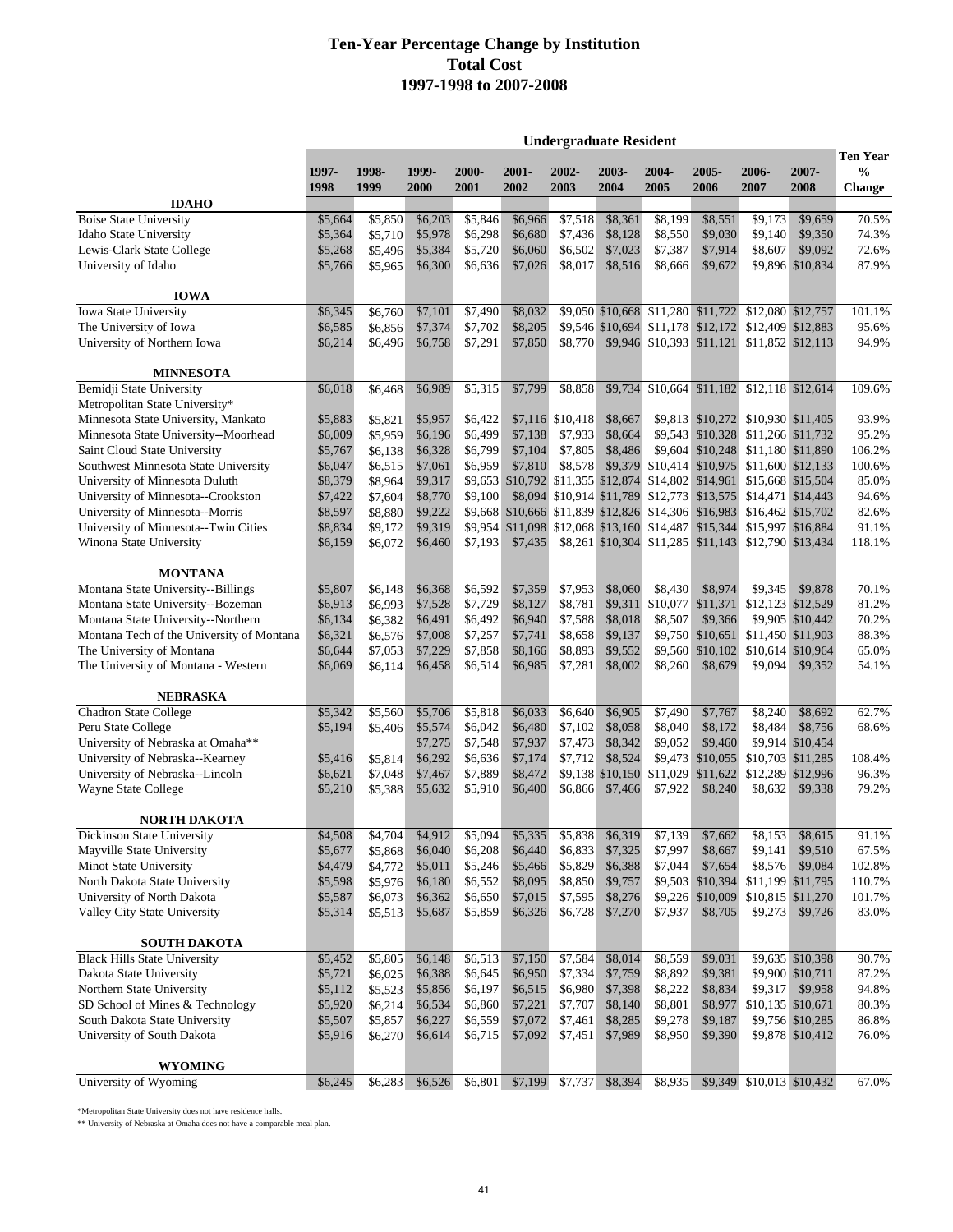**Undergraduate Non-Resident**

|                                                                       |          |          |                  |                   |                                    |         |         |                                                                         |       |                                                                                           |                   | Ten Year       |
|-----------------------------------------------------------------------|----------|----------|------------------|-------------------|------------------------------------|---------|---------|-------------------------------------------------------------------------|-------|-------------------------------------------------------------------------------------------|-------------------|----------------|
|                                                                       | 1997-    | 1998-    | 1999-            | 2000-             | 2001-                              | 2002-   | 2003-   | 2004-                                                                   | 2005- | 2006-                                                                                     | 2007-             | $\frac{0}{0}$  |
|                                                                       | 1998     | 1999     | 2000             | 2001              | 2002                               | 2003    | 2004    | 2005                                                                    | 2006  | 2007                                                                                      | 2008              | <b>Change</b>  |
| <b>IDAHO</b>                                                          |          |          |                  |                   |                                    |         |         |                                                                         |       |                                                                                           |                   |                |
| <b>Boise State University</b>                                         | \$9,250  |          |                  |                   |                                    |         |         |                                                                         |       | \$11,730 \$12,083 \$11,846 \$13,166 \$13,918 \$15,081 \$15,255 \$15,959 \$16,951 \$17,827 |                   | 92.7%          |
| Idaho State University                                                | \$11,344 |          |                  |                   |                                    |         |         |                                                                         |       | \$11,950 \$12,218 \$12,538 \$12,920 \$13,676 \$14,728 \$15,630 \$16,730 \$17,410 \$18,034 |                   | 59.0%          |
| Lewis-Clark State College                                             | \$8,362  |          |                  |                   |                                    |         |         |                                                                         |       | \$10,768 \$10,656 \$11,158 \$11,498 \$12,212 \$13,021 \$13,627 \$14,466 \$15,551 \$16,382 |                   | 95.9%          |
| University of Idaho                                                   | \$11,566 |          |                  |                   |                                    |         |         |                                                                         |       | \$11,965 \$12,300 \$12,636 \$13,026 \$14,737 \$15,908 \$16,686 \$18,442 \$19,496 \$20,914 |                   | 80.8%          |
| <b>IOWA</b>                                                           |          |          |                  |                   |                                    |         |         |                                                                         |       |                                                                                           |                   |                |
| Iowa State University                                                 | \$12,387 |          |                  |                   |                                    |         |         |                                                                         |       | \$13,038 \$13,661 \$14,332 \$15,366 \$17,742 \$20,010 \$20,982 \$21,812 \$22,574 \$23,515 |                   | 89.8%          |
| The University of Iowa                                                | \$13,441 |          |                  |                   |                                    |         |         |                                                                         |       | \$13,978 \$14,816 \$15,464 \$16,633 \$19,188 \$20,986 \$21,830 \$23,558 \$24,633 \$26,055 |                   | 93.8%          |
| University of Northern Iowa                                           | \$10,598 |          |                  |                   |                                    |         |         | \$11.051 \$11.518 \$12.255 \$13.172 \$15.078 \$16.904 \$17.711          |       | \$18,733 \$19,768 \$20,205                                                                |                   | 90.6%          |
|                                                                       |          |          |                  |                   |                                    |         |         |                                                                         |       |                                                                                           |                   |                |
| <b>MINNESOTA</b>                                                      |          |          |                  |                   |                                    |         |         |                                                                         |       |                                                                                           |                   |                |
| Bemidji State University                                              | \$9,222  |          | \$9,567 \$10,159 |                   |                                    |         |         |                                                                         |       | \$9,071 \$11,111 \$13,098 \$14,596 \$16,158 \$11,182 \$12,118 \$12,614                    |                   | 36.8%          |
| Metropolitan State University*<br>Minnesota State University, Mankato |          |          |                  |                   |                                    |         |         |                                                                         |       |                                                                                           |                   |                |
|                                                                       | \$9,070  | \$5,971  |                  |                   | \$9,586 \$10,058 \$10,946 \$11,298 |         | \$8,664 |                                                                         |       | \$6,107 \$11,044 \$10,534 \$14,128 \$12,936 \$14,713 \$15,620 \$16,758 \$17,467           |                   | 92.6%<br>27.1% |
| Minnesota State University--Moorhead                                  | \$9,232  | \$9,249  |                  |                   |                                    |         |         |                                                                         |       | \$9,543 \$10,328 \$11,266 \$11,732                                                        |                   |                |
| Southwest Minnesota State University                                  | \$9,268  |          | \$9,833 \$10,578 | \$6,959           | \$7,810                            | \$8,578 |         |                                                                         |       | \$9,379 \$10,414 \$10,975 \$11,600 \$12,133                                               |                   | 30.9%          |
| Saint Cloud State University                                          | \$8,791  | \$9,290  |                  |                   |                                    |         |         |                                                                         |       | \$9,560 \$10,275 \$10,928 \$12,127 \$13,456 \$15,319 \$16,192 \$17,481 \$18,442           |                   | 109.8%         |
| University of Minnesota--Crookston                                    | \$14,228 | \$13,421 | \$8,770          | \$9,100           |                                    |         |         |                                                                         |       | \$8,094 \$10,914 \$11,789 \$12,773 \$13,575 \$14,471 \$14,443                             |                   | 1.5%           |
| University of Minnesota Duluth                                        | \$15,718 |          |                  |                   |                                    |         |         |                                                                         |       | \$16,959 \$17,605 \$18,397 \$20,432 \$20,930 \$24,291 \$26,650 \$26,800 \$27,516 \$25,170 |                   | 60.1%          |
| University of Minnesota--Morris                                       | \$16,836 |          |                  |                   |                                    |         |         |                                                                         |       | \$13,284 \$13,984 \$14,700 \$16,215 \$11,839 \$12,826 \$14,306 \$16,983 \$16,462 \$15,702 |                   | $-6.7%$        |
| University of Minnesota--Twin Cities                                  | \$16,730 |          |                  |                   |                                    |         |         | \$17,359 \$17,459 \$18,858 \$20,914 \$22,641 \$24,790 \$26,117          |       | \$26,974 \$27,627 \$28,514                                                                |                   | 70.4%          |
| Winona State University                                               | \$9,385  | \$9,192  |                  |                   |                                    |         |         |                                                                         |       | \$9,730 \$11,114 \$11,145 \$12,141 \$14,250 \$15,231 \$15,089 \$15,482 \$17,904           |                   | 90.8%          |
| <b>MONTANA</b>                                                        |          |          |                  |                   |                                    |         |         |                                                                         |       |                                                                                           |                   |                |
| Montana State University--Billings                                    | \$10,263 |          |                  |                   |                                    |         |         |                                                                         |       | \$10,909 \$11,332 \$11,768 \$13,195 \$14,535 \$15,420 \$16,711 \$17,214 \$17,595 \$18,454 |                   | 79.8%          |
| Montana Tech of the University of Montana                             | \$11,294 |          |                  |                   |                                    |         |         |                                                                         |       | \$11,918 \$12,580 \$13,068 \$14,298 \$16,058 \$17,416 \$19,013 \$20,112 \$21,088 \$22,320 |                   | 97.6%          |
| Montana State University--Bozeman                                     | \$12,012 |          |                  |                   |                                    |         |         |                                                                         |       | \$12,506 \$13,277 \$13,725 \$14,893 \$16,418 \$17,873 \$19,677 \$21,095 \$21,972 \$23,054 |                   | 91.9%          |
| Montana State University--Northern                                    | \$10,754 |          |                  |                   |                                    |         |         |                                                                         |       | \$11,338 \$11,657 \$11,878 \$13,094 \$14,616 \$15,879 \$17,301 \$19,125 \$19,239 \$20,333 |                   | 89.1%          |
| The University of Montana                                             | \$11,348 |          |                  |                   |                                    |         |         | \$11,756 \$12,497 \$13,343 \$14,365 \$15,887 \$17,152 \$17,800 \$19,091 |       |                                                                                           | \$20,420 \$21,658 | 90.9%          |
| The University of Montana - Western                                   | \$10,353 |          |                  |                   |                                    |         |         |                                                                         |       | \$10,716 \$11,299 \$11,605 \$12,125 \$13,923 \$15,220 \$16,085 \$16,727 \$17,366 \$17,744 |                   | 71.4%          |
|                                                                       |          |          |                  |                   |                                    |         |         |                                                                         |       |                                                                                           |                   |                |
| <b>NEBRASKA</b>                                                       |          |          |                  |                   |                                    |         |         |                                                                         |       |                                                                                           |                   |                |
| <b>Chadron State College</b>                                          | \$7,190  | \$7,464  | \$7,706          | \$7,922           | \$8,265                            | \$9,080 |         |                                                                         |       | \$9,991 \$10,530 \$10,895 \$11,520 \$12,212                                               |                   | 69.8%          |
| Peru State College                                                    | \$7,042  | \$7,310  | \$7,574          | \$8,146           | \$8,712                            |         |         |                                                                         |       | \$9,542 \$10,842 \$11,080 \$11,300 \$11,764 \$12,276                                      |                   | 74.3%          |
| University of Nebraska--Kearney                                       | \$7,192  | \$7,686  | \$8,268          | \$8,716           |                                    |         |         | \$9,686 \$10,736 \$12,004 \$13,369                                      |       | \$14,151 \$15,047 \$15,893                                                                |                   | 121.0%         |
| University of Nebraska--Lincoln                                       | \$10,933 |          |                  |                   |                                    |         |         |                                                                         |       | \$11,600 \$12,275 \$12,961 \$14,448 \$16,170 \$18,238 \$20,085 \$21,126 \$22,369 \$23,684 |                   | 116.6%         |
| University of Nebraska at Omaha**                                     |          |          |                  | \$11,611 \$12,116 |                                    |         |         |                                                                         |       |                                                                                           |                   |                |
| Wayne State College                                                   | \$7,058  | \$7,292  | \$7,632          | \$8,014           | \$8,632                            |         |         |                                                                         |       | \$9,306 \$10,250 \$10,962 \$11,368 \$11,912 \$12,858                                      |                   | 82.2%          |
| <b>NORTH DAKOTA</b>                                                   |          |          |                  |                   |                                    |         |         |                                                                         |       |                                                                                           |                   |                |
| Dickinson State University                                            | \$7,442  | \$7,764  | \$8,095          | \$8,404           | \$8,787                            |         |         |                                                                         |       | \$9,516 \$10,586 \$12,216 \$13,221 \$14,242 \$15,009                                      |                   | 101.7%         |
| Mayville State University                                             | \$8,611  | \$8,928  | \$9,223          |                   |                                    |         |         |                                                                         |       | \$9,518 \$9,892 \$10,510 \$11,627 \$13,031 \$14,179 \$15,176 \$11,407                     |                   | 32.5%          |
| Minot State University                                                | \$7,602  | \$8,046  | \$8,435          | \$8,826           | \$9,213                            |         |         |                                                                         |       | \$9,743 \$10,947 \$12,321 \$13,432 \$14,902 \$15,726                                      |                   | 106.9%         |
| North Dakota State University                                         | \$9,332  |          |                  |                   |                                    |         |         |                                                                         |       | \$9,920 \$10,322 \$10,901 \$14,227 \$15,317 \$17,270 \$16,151 \$17,675 \$19,172 \$20,166  |                   | 116.1%         |
| University of North Dakota                                            | \$9,321  |          |                  |                   |                                    |         |         |                                                                         |       | \$10,017 \$10,504 \$10,999 \$11,615 \$12,527 \$14,022 \$15,920 \$17,341 \$18,809 \$19,662 |                   | 110.9%         |
| Valley City State University                                          | \$8,248  | \$8,573  | \$8,870          | \$9,169           |                                    |         |         |                                                                         |       | \$9,778 \$10,405 \$11,698 \$13,164 \$14,811 \$15,959 \$16,746                             |                   | 103.0%         |
| SOUTH DAKOTA***                                                       |          |          |                  |                   |                                    |         |         |                                                                         |       |                                                                                           |                   |                |
| <b>Black Hills State University</b>                                   | \$9,220  |          |                  |                   |                                    |         |         |                                                                         |       | \$9,725 \$10,223 \$10,729 \$11,505 \$12,117 \$13,040 \$13,725 \$14,351 \$10,905 \$11,718  |                   | 27.1%          |
| Dakota State University                                               | \$9,489  |          |                  |                   |                                    |         |         |                                                                         |       | \$9,945 \$10,461 \$10,861 \$11,305 \$11,866 \$12,785 \$14,059 \$14,701 \$11,170 \$12,031  |                   | 26.8%          |
| Northern State University                                             | \$8,880  |          |                  |                   |                                    |         |         |                                                                         |       | \$9,443 \$9,929 \$10,413 \$10,870 \$11,513 \$12,424 \$13,388 \$14,154 \$10,587 \$11,278   |                   | 27.0%          |
|                                                                       |          |          |                  |                   |                                    |         |         |                                                                         |       |                                                                                           |                   | 23.8%          |
| South Dakota School of Mines & Technology                             | \$9,688  |          |                  |                   |                                    |         |         |                                                                         |       | \$10,134 \$10,607 \$11,076 \$11,576 \$12,239 \$13,166 \$13,968 \$14,297 \$11,405 \$11,991 |                   |                |
| South Dakota State University                                         | \$9,275  |          |                  |                   |                                    |         |         |                                                                         |       | \$9,777 \$10,300 \$10,775 \$11,427 \$11,994 \$13,310 \$14,445 \$14,507 \$11,026 \$11,605  |                   | 25.1%          |
| University of South Dakota                                            | \$9,684  |          |                  |                   |                                    |         |         |                                                                         |       | \$10,190 \$10,687 \$10,931 \$11,447 \$11,984 \$13,015 \$14,117 \$14,710 \$11,148 \$11,732 |                   | 21.1%          |
| <b>WYOMING</b>                                                        |          |          |                  |                   |                                    |         |         |                                                                         |       |                                                                                           |                   |                |
|                                                                       |          |          |                  |                   |                                    |         |         |                                                                         |       |                                                                                           |                   |                |

University of Wyoming \$11,333 \$11,371 \$11,794 \$11,919 \$12,671 \$13,401 \$14,634 \$15,367 \$16,165 \$16,989 \$17,728 56.4%

\*Metropolitan State University does not have residence halls.

\*\* University of Nebraska at Omaha does not have a comparable meal plan.

\*\*\* A new tuition rate in South Dakota beginning in 2006-2007 allows incoming Undergraduate Non-Resident Students

to attend at 150% of the Undergraduate Resident Rate.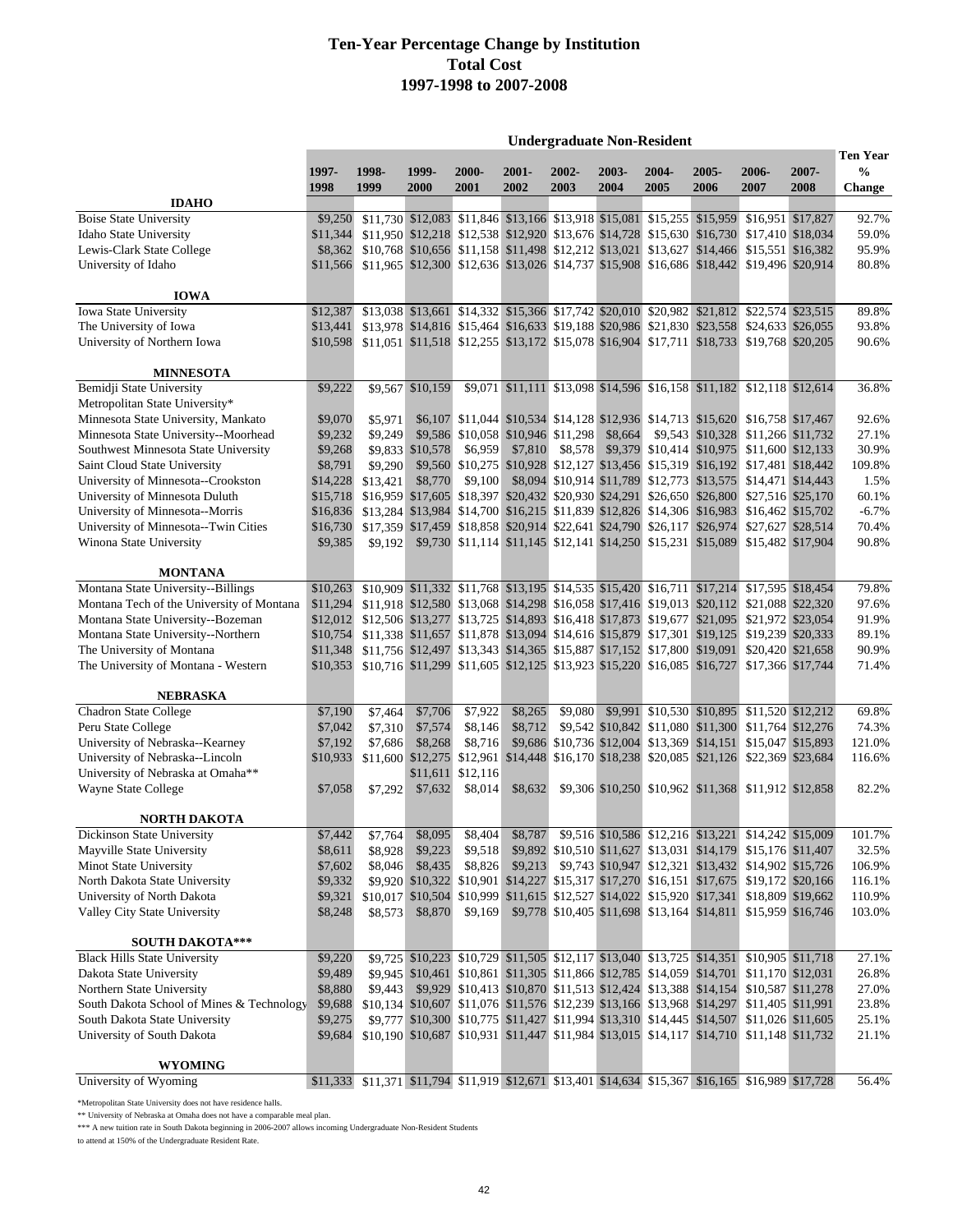|                                                                    |               |               |               |               |               | <b>Graduate Resident</b> |                  |                  |                  |                                                                                           |                   |                                                   |
|--------------------------------------------------------------------|---------------|---------------|---------------|---------------|---------------|--------------------------|------------------|------------------|------------------|-------------------------------------------------------------------------------------------|-------------------|---------------------------------------------------|
|                                                                    | 1997-<br>1998 | 1998-<br>1999 | 1999-<br>2000 | 2000-<br>2001 | 2001-<br>2002 | 2002-<br>2003            | 2003-<br>2004    | 2004-<br>2005    | 2005-<br>2006    | 2006-<br>2007                                                                             | 2007-<br>2008     | <b>Ten Year</b><br>$\frac{0}{0}$<br><b>Change</b> |
| <b>IDAHO</b>                                                       |               |               |               |               |               |                          |                  |                  |                  |                                                                                           |                   |                                                   |
| <b>Boise State University</b>                                      | \$6,186       | \$6,398       | \$6,775       | \$6,444       | \$7,564       | \$8,164                  | \$9,039          | \$8,911          | \$9,303          |                                                                                           | \$9,963 \$10,489  | 69.6%                                             |
| Idaho State University                                             | \$5,880       | \$6,250       | \$6,538       | \$6,898       | \$7,312       | \$8,068                  | \$8,788          | \$9,230          | \$9,770          |                                                                                           | \$9,880 \$10,110  | 71.9%                                             |
| Lewis-Clark State College                                          |               |               |               |               |               |                          |                  |                  |                  |                                                                                           |                   |                                                   |
| University of Idaho                                                | \$6,306       | \$6,505       | \$6,840       | \$7,176       | \$7,566       | \$8,557                  | \$9,056          |                  |                  | \$9,206 \$10,212 \$10,436 \$11,374                                                        |                   | 80.4%                                             |
| <b>IOWA</b>                                                        |               |               |               |               |               |                          |                  |                  |                  |                                                                                           |                   |                                                   |
| Iowa State University                                              | \$6,827       | \$7,334       | \$7,623       | \$8,036       | \$8,618       |                          |                  |                  |                  | \$9,710 \$11,326 \$12,026 \$12,498 \$12,886 \$13,605                                      |                   | 99.3%                                             |
| The University of Iowa                                             | \$7,067       | \$7,356       | \$7,896       | \$8,248       |               |                          |                  |                  |                  | \$8,791 \$10,242 \$11,390 \$11,964 \$12,984 \$13,233 \$13,748                             |                   | 94.5%                                             |
| University of Northern Iowa                                        | \$6,694       | \$6,996       | \$7,280       | \$7,837       | \$8,438       |                          |                  |                  |                  | \$9,466 \$10,642 \$11,179 \$11,939 \$12,702 \$13,007                                      |                   | 94.3%                                             |
| <b>MINNESOTA</b>                                                   |               |               |               |               |               |                          |                  |                  |                  |                                                                                           |                   |                                                   |
| Bemidji State University                                           | \$6,386       | \$7,030       | \$7,549       | \$5,906       | \$8,389       |                          |                  |                  |                  | \$9,625 \$10,607 \$11,642 \$12,224 \$13,234 \$13,764                                      |                   | 115.5%                                            |
| Metropolitan State University*                                     |               |               |               |               |               |                          |                  |                  |                  |                                                                                           |                   |                                                   |
| Minnesota State University, Mankato                                | \$6,258       | \$6,312       | \$6,564       | \$7,000       |               | \$7,836 \$11,218         |                  |                  |                  | \$9,595 \$10,871 \$11,422 \$12,184 \$12,709                                               |                   | 103.1%                                            |
| Minnesota State University--Moorhead                               | \$6,405       | \$6,285       | \$6,533       | \$6,944       | \$7,610       | \$8,451                  |                  |                  |                  | \$9,261 \$10,230 \$11,063 \$12,071 \$12,569                                               |                   | 96.2%                                             |
| Southwest Minnesota State University                               | \$6,429       | \$6,906       | \$7,460       | \$7,421       | \$8,280       |                          |                  |                  |                  | \$9,109 \$10,001 \$11,124 \$11,892 \$12,591 \$13,164                                      |                   | 104.8%                                            |
| Saint Cloud State University<br>University of Minnesota--Crookston | \$7,128       | \$6,509       | \$6,710       | \$7,229       | \$7,542       | \$8,306                  |                  |                  |                  | \$9,069 \$10,279 \$10,976 \$11,931 \$12,668                                               |                   | 77.7%                                             |
| University of Minnesota Duluth                                     | \$9,596       | \$9,995       |               |               |               |                          |                  |                  |                  | \$9,845 \$10,210 \$11,407 \$12,136 \$13,788 \$23,990 \$15,988 \$17,100 \$17,356           |                   | 80.9%                                             |
| University of Minnesota--Morris                                    |               |               |               |               |               |                          |                  |                  |                  |                                                                                           |                   |                                                   |
| University of Minnesota--Twin Cities                               | \$9,765       |               |               |               |               |                          |                  |                  |                  | \$10,105 \$10,187 \$10,708 \$11,929 \$13,450 \$14,561 \$15,983 \$16,377 \$17,711 \$18,450 |                   | 88.9%                                             |
| Winona State University                                            | \$6,501       | \$6.544       | \$6,954       | \$7,825       | \$8,048       |                          |                  |                  |                  | \$8,943 \$10,181 \$11,295 \$12,143 \$12,946 \$13,575                                      |                   | 108.8%                                            |
| <b>MONTANA</b>                                                     |               |               |               |               |               |                          |                  |                  |                  |                                                                                           |                   |                                                   |
| Montana State University--Billings                                 | \$6,186       | \$6,555       | \$6,792       | \$7,034       | \$7,860       | \$8,520                  | \$8,692          | \$9,139          |                  | \$9,726 \$10,143 \$10,676                                                                 |                   | 72.6%                                             |
| Montana Tech of the University of Montana                          | \$6,650       | \$6,787       | \$7,277       | \$7,490       | \$8,059       | \$8,942                  | \$9,491          |                  |                  | \$10,145 \$11,106 \$11,958 \$12,174                                                       |                   | 83.1%                                             |
| Montana State University--Bozeman                                  | \$6,929       | \$7,013       | \$7,963       | \$8,183       | \$8,640       | \$9,362                  |                  | \$9,963 \$10,809 |                  | \$12,191 \$13,035 \$13,441                                                                |                   | 94.0%                                             |
| Montana State University--Northern                                 | \$6,507       | \$6,780       | \$6,995       | \$7,108       | \$7,621       | \$8,440                  | \$8,973          | \$9,577          |                  | \$10,548 \$11,220 \$11,765                                                                |                   | 80.8%                                             |
| The University of Montana                                          | \$7,035       | \$7,443       | \$7,655       | \$8,302       | \$8,668       |                          | \$9,410 \$10,169 |                  |                  | \$9,982 \$10,823 \$11,391 \$11,741                                                        |                   | 66.9%                                             |
| The University of Montana - Western                                |               |               |               |               |               |                          |                  |                  |                  |                                                                                           |                   |                                                   |
| <b>NEBRASKA</b>                                                    |               |               |               |               |               |                          |                  |                  |                  |                                                                                           |                   |                                                   |
| <b>Chadron State College</b>                                       | \$5,164       | \$5,372       | \$5,509       | \$5,614       | \$5,835       | \$6,806                  | \$6,657          | \$7,206          | $\sqrt{$7,464}$  | \$7,894                                                                                   | \$8,329           | 61.3%                                             |
| Peru State College                                                 | \$5,080       | \$5,266       | \$5,428       | \$5,864       | \$6,278       | \$6,838                  | \$7,754          | \$7,726          | \$7,844          | \$8,140                                                                                   | \$8,398           | 65.3%                                             |
| University of Nebraska--Kearney                                    | \$5,220       | \$5,572       | \$6,038       | \$6,368       | \$6,886       | \$7,406                  | \$8,168          | \$9,093          | \$9,649          |                                                                                           | \$10,271 \$10,827 | 107.4%                                            |
| University of Nebraska--Lincoln                                    | \$6,599       | \$7,028       | \$7,447       | \$7,837       | \$8,418       |                          | \$9,080 \$10,068 | \$10,937         | \$11,523         |                                                                                           | \$12,187 \$12,888 | 95.3%                                             |
| University of Nebraska at Omaha**                                  |               |               | \$7,071       | \$7,332       |               |                          |                  |                  |                  |                                                                                           |                   |                                                   |
| Wayne State College                                                | \$5,080       | \$5,248       | \$5,486       | \$5,762       | \$6,250       | \$6,690                  | \$7,282          | \$7,728          | \$8,034          | \$8,408                                                                                   | \$9,100           | 79.1%                                             |
| <b>NORTH DAKOTA</b>                                                |               |               |               |               |               |                          |                  |                  |                  |                                                                                           |                   |                                                   |
| Dickinson State University                                         |               |               |               |               |               |                          |                  |                  |                  |                                                                                           |                   |                                                   |
| Mayville State University                                          |               |               |               |               |               |                          |                  |                  |                  |                                                                                           |                   |                                                   |
| Minot State University                                             | \$5,054       | \$5,384       | \$5,651       | \$5,916       | \$6,186       | \$6,599                  | \$7,270          | \$8,064          | \$8,772          |                                                                                           | \$9,799 \$10,368  | 105.1%                                            |
| North Dakota State University                                      | \$5,808       | \$6,186       | \$6,390       | \$6,762       | \$8,375       | \$7,891                  | \$8,680          |                  |                  | \$9,748 \$10,710 \$11,545 \$12,158                                                        |                   | 109.3%                                            |
| University of North Dakota                                         | \$5,797       | \$6,283       | \$6,572       | \$6,860       | \$7,225       | \$7,819                  | \$8,538          |                  | \$9,530 \$10,341 |                                                                                           | \$11,177 \$11,650 | 101.0%                                            |
| Valley City State University                                       |               |               |               |               |               |                          |                  |                  |                  |                                                                                           |                   |                                                   |
| <b>SOUTH DAKOTA</b>                                                |               |               |               |               |               |                          |                  |                  |                  |                                                                                           |                   |                                                   |
| <b>Black Hills State University</b>                                | \$5,404       | \$5,725       | \$6,033       | \$6,357       | \$6,959       | \$7,343                  | \$7,772          | \$8,274          | \$8,710          | \$9,286                                                                                   | \$9,970           | 84.5%                                             |
| Dakota State University                                            | \$5,636       | \$5,898       | \$6,217       | \$6,445       | \$6,720       | \$7,063                  | \$7,487          | \$8,582          | \$9,040          |                                                                                           | \$9,536 \$10,300  | 82.8%                                             |
| Northern State University                                          | \$5,108       | \$5,463       | \$5,761       | \$6,065       | \$6,348       | \$6,755                  | \$7,171          | \$7,956          | \$8,528          | \$8,979                                                                                   | \$9,574           | 87.4%                                             |
| South Dakota School of Mines & Technology                          | \$5,847       | \$6,116       | \$6,407       | \$6,702       | \$7,035       | \$7,459                  | \$7,891          | \$8,513          | \$8,656          |                                                                                           | \$9,790 \$10,280  | 75.8%                                             |
| South Dakota State University                                      | \$5,451       | \$5,774       | \$6,113       | \$6,413       | \$6,896       | \$7,247                  | \$8,046          | \$8,998          | \$8,873          | \$9,394                                                                                   | \$9,875           | 81.2%                                             |
| University of South Dakota                                         | \$5,835       | \$6,165       | \$6,475       | \$6,547       | \$6,897       | \$7,226                  | \$7,763          | \$8,683          | \$9,050          | \$9,510                                                                                   | \$9,997           | 71.3%                                             |
| <b>WYOMING</b>                                                     |               |               |               |               |               |                          |                  |                  |                  |                                                                                           |                   |                                                   |
| University of Wyoming                                              | \$6,729       | \$6,769       | \$7,030       | \$7,343       | \$7,779       | \$8,325                  | \$9,114          |                  |                  | \$9,679 \$10,125 \$10,821 \$11,360                                                        |                   | 68.8%                                             |

\*Metropolitan State University does not have residence halls.

\*\* University of Nebraska at Omaha does not have a comparable meal plan.